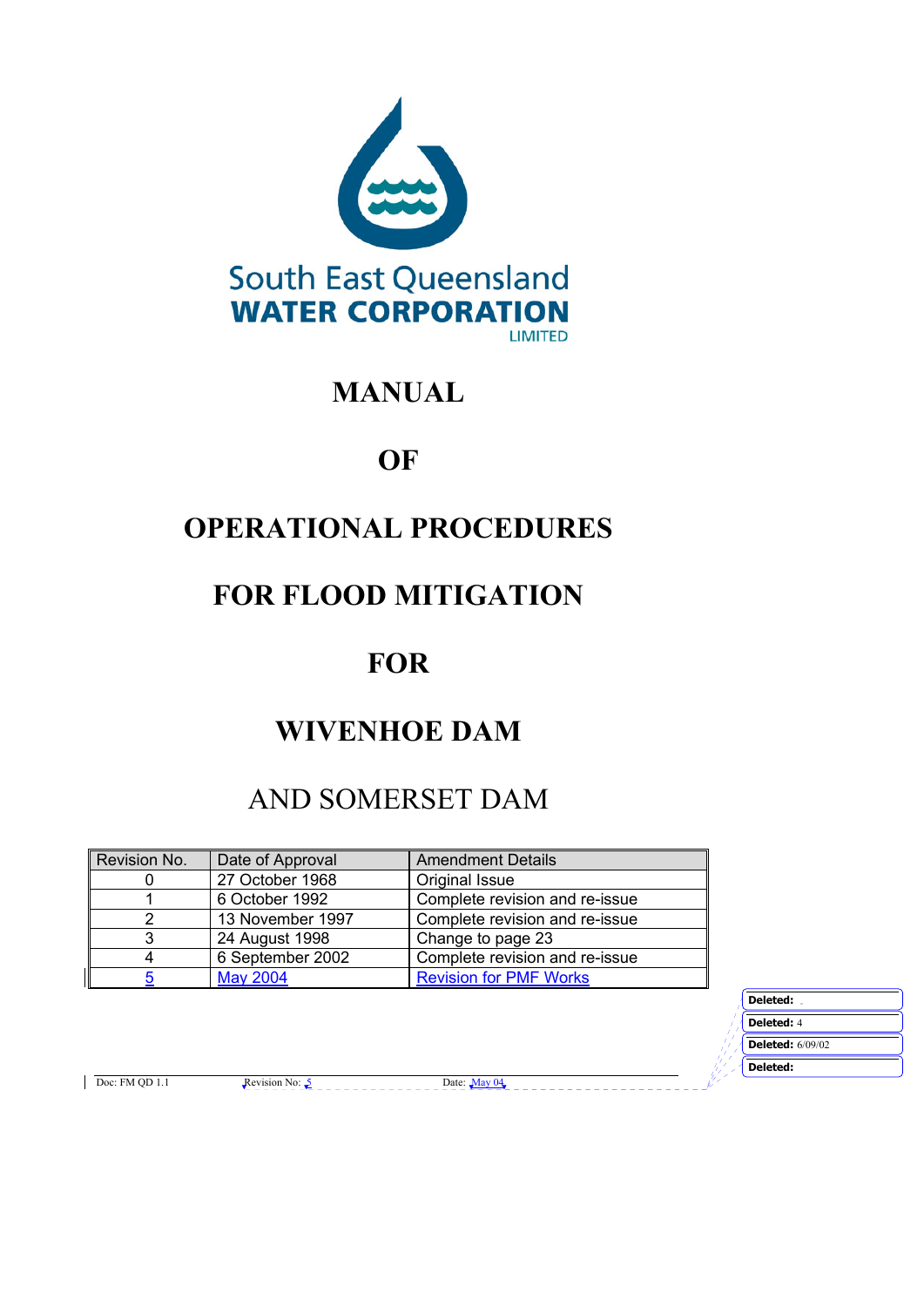# **TABLE OF CONTENTS**

| $\mathbf{1}$     |                                                             |                                                            |
|------------------|-------------------------------------------------------------|------------------------------------------------------------|
|                  | 1.1                                                         |                                                            |
|                  | 1.2                                                         |                                                            |
|                  | 1.3                                                         |                                                            |
|                  | 1.4                                                         |                                                            |
|                  | 1.5                                                         |                                                            |
|                  | 1.6                                                         |                                                            |
|                  | 1.7                                                         |                                                            |
|                  | 1.8                                                         |                                                            |
|                  | 1.9                                                         |                                                            |
|                  | 1.10                                                        |                                                            |
| $\mathbf{2}$     |                                                             |                                                            |
|                  | 2.1                                                         |                                                            |
|                  |                                                             | Designation of Senior Flood Operations Engineer10<br>2.1.1 |
|                  |                                                             | 2.1.2                                                      |
|                  | 2.2                                                         |                                                            |
|                  |                                                             | 2.2.1                                                      |
|                  |                                                             | 2.2.2                                                      |
|                  | 2.3                                                         |                                                            |
|                  | 2.4                                                         |                                                            |
|                  | 2.5                                                         |                                                            |
|                  | 2.6                                                         | Responsibilities of the Senior Flood Operations Engineer12 |
|                  | 2.7                                                         |                                                            |
|                  | 2.8                                                         |                                                            |
|                  | 2.9                                                         |                                                            |
| $\mathbf{3}$     |                                                             |                                                            |
|                  | 3.1                                                         |                                                            |
|                  | 3.2                                                         |                                                            |
|                  |                                                             | 3.2.1                                                      |
|                  |                                                             | 3.2.2                                                      |
|                  | 3.3                                                         |                                                            |
|                  | 3.4                                                         |                                                            |
|                  | 3.5                                                         |                                                            |
|                  | 3.6                                                         |                                                            |
|                  | 3.7                                                         |                                                            |
|                  |                                                             |                                                            |
| $\boldsymbol{4}$ |                                                             |                                                            |
| 5                |                                                             |                                                            |
|                  | 5.1                                                         |                                                            |
|                  | 5.2                                                         |                                                            |
|                  | 5.3                                                         |                                                            |
|                  | 5.4                                                         |                                                            |
|                  | 5.5                                                         |                                                            |
| 6                |                                                             |                                                            |
|                  | 6.1                                                         |                                                            |
|                  | 6.2                                                         |                                                            |
|                  | 6.3                                                         |                                                            |
|                  | 6.4                                                         |                                                            |
|                  |                                                             |                                                            |
|                  | $D_{\text{eff}}$ $\Gamma$ <i>M <math>\Omega</math>D 1.1</i> | (1)<br>$\mathbf{D}$ and $\mathbf{M}$ and $\mathbf{E}$      |

Deleted: Deleted: 4 **Deleted:** 6/09/02 Deleted:

Revision No:  $\frac{5}{2}$  \_ \_ \_ \_ \_ \_ \_ \_ \_ \_ \_ \_ \_ Date:  $\frac{\text{Mac}}{2}$  \_ \_ \_ \_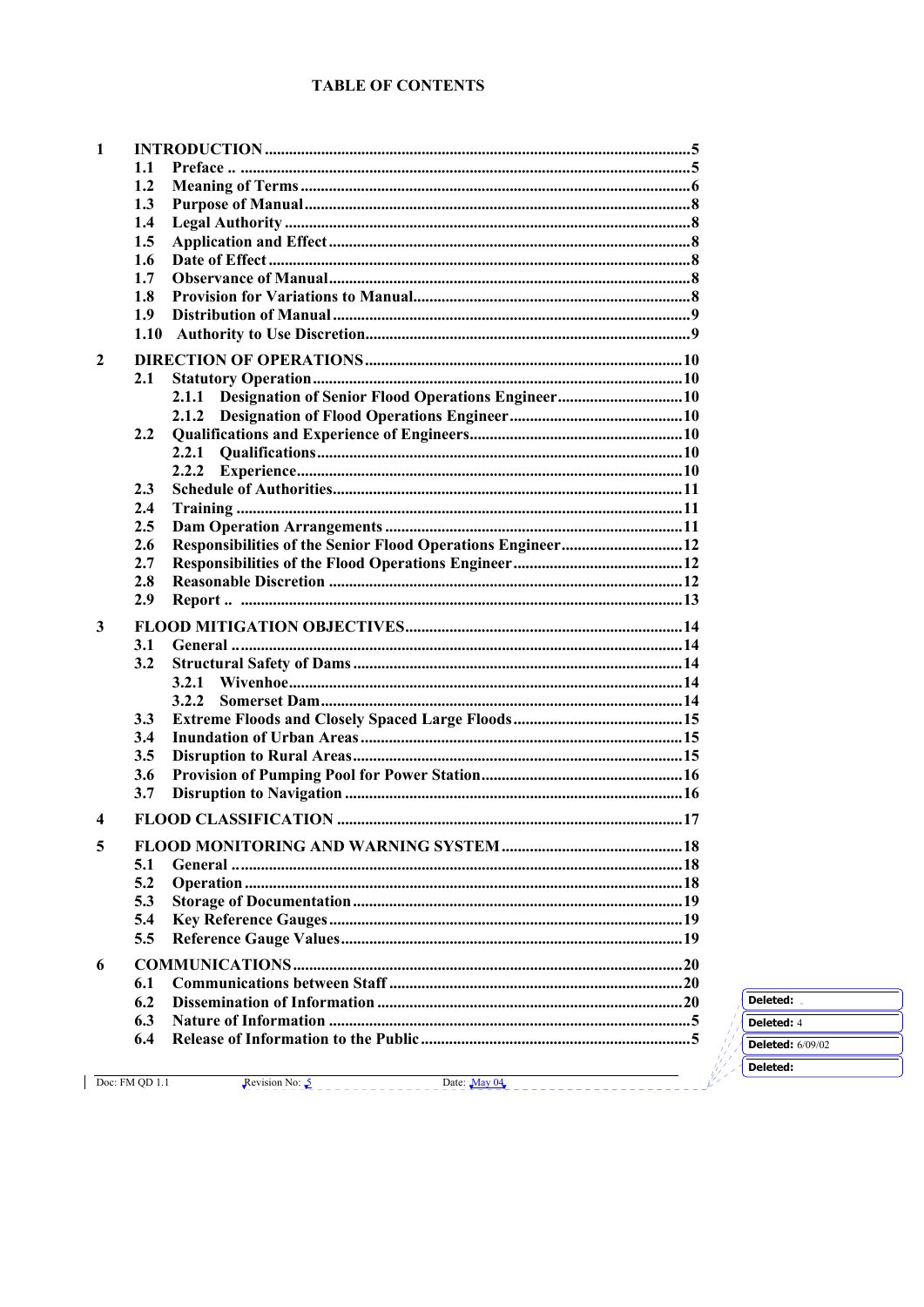| 7  |                                                                  |  |
|----|------------------------------------------------------------------|--|
|    | 7.1                                                              |  |
|    | 7.2                                                              |  |
|    | Monitoring and Warning System and Communication Networks6<br>7.3 |  |
|    | 7.4                                                              |  |
|    | 7.5                                                              |  |
| 8  |                                                                  |  |
|    | 8.1                                                              |  |
|    | 8.2                                                              |  |
|    | 8.3                                                              |  |
|    | 8.4                                                              |  |
|    | 8.5                                                              |  |
|    | <b>8.6 Coping with Extreme Floods</b>                            |  |
|    | 8.7 Auxillary Spillways                                          |  |
|    | 8.8 Flood Operating Procedures with Fuse Plug Operation          |  |
|    | 8.9 Flood Operating Procedures during Construction               |  |
|    |                                                                  |  |
|    |                                                                  |  |
| 9  |                                                                  |  |
|    | 9.1                                                              |  |
|    | 9.2                                                              |  |
|    | 9.3                                                              |  |
|    | 9.4                                                              |  |
| 10 |                                                                  |  |
|    | 10.1                                                             |  |
|    | 10.2                                                             |  |
|    | 10.3                                                             |  |
|    |                                                                  |  |
|    | 10.4                                                             |  |

Deleted: Deleted: 4 **Deleted:** 6/09/02 Deleted:

Doc: FM QD 1.1

Revision No: 5 Date: May 04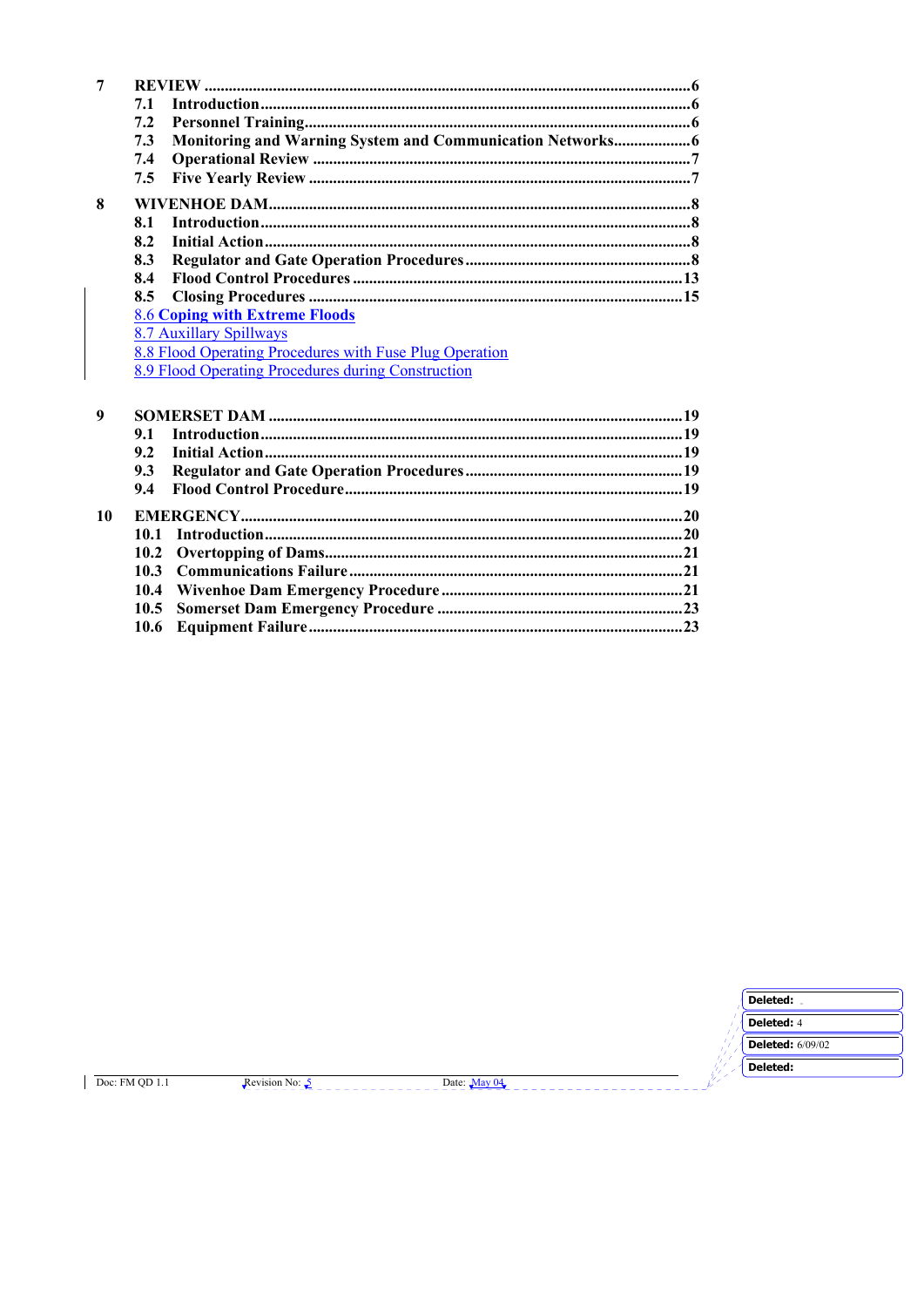#### **APPENDICES**

| <b>APPENDIX A</b> |                                                                           |
|-------------------|---------------------------------------------------------------------------|
| <b>APPENDIX B</b> |                                                                           |
| <b>APPENDIX C</b> |                                                                           |
| <b>APPENDIX D</b> |                                                                           |
|                   |                                                                           |
| D.2.              |                                                                           |
|                   | Flood Level Increases in Brisbane River due to Fuse Plug Operation        |
|                   | D.3 Flood Peak Travel Time Following Fuse Plug Initiation, Brisbane River |
| <b>APPENDIX E</b> |                                                                           |
| <b>TABLE E1</b>   | STORAGE AND UNCONTROLLED DISCHARGES31                                     |
|                   |                                                                           |
| <b>APPENDIX F</b> |                                                                           |
| <b>APPENDIX G</b> | WIVENHOE DAM GATE OPERATION CONSIDERATIONS44                              |
| G.1.              |                                                                           |
| G.2.              |                                                                           |
| G.3.              |                                                                           |
| G.4.              |                                                                           |
| G.5.              |                                                                           |
| G.6.              |                                                                           |
| <b>APPENDIX H</b> |                                                                           |
|                   |                                                                           |
|                   |                                                                           |
|                   |                                                                           |
| H.4.              |                                                                           |
| H.5.              |                                                                           |
| <b>APPENDIX I</b> |                                                                           |
| I.1.              |                                                                           |
| I.2.              |                                                                           |
| I.3.              |                                                                           |
| I.4.              |                                                                           |
| I.5.              |                                                                           |
| I.6.              |                                                                           |
| L7                |                                                                           |
| <b>APPENDIX J</b> |                                                                           |
| <b>APPENDIX K</b> |                                                                           |

**Deleted: Deleted:** 4 **Deleted:** 6/09/02 **Deleted:**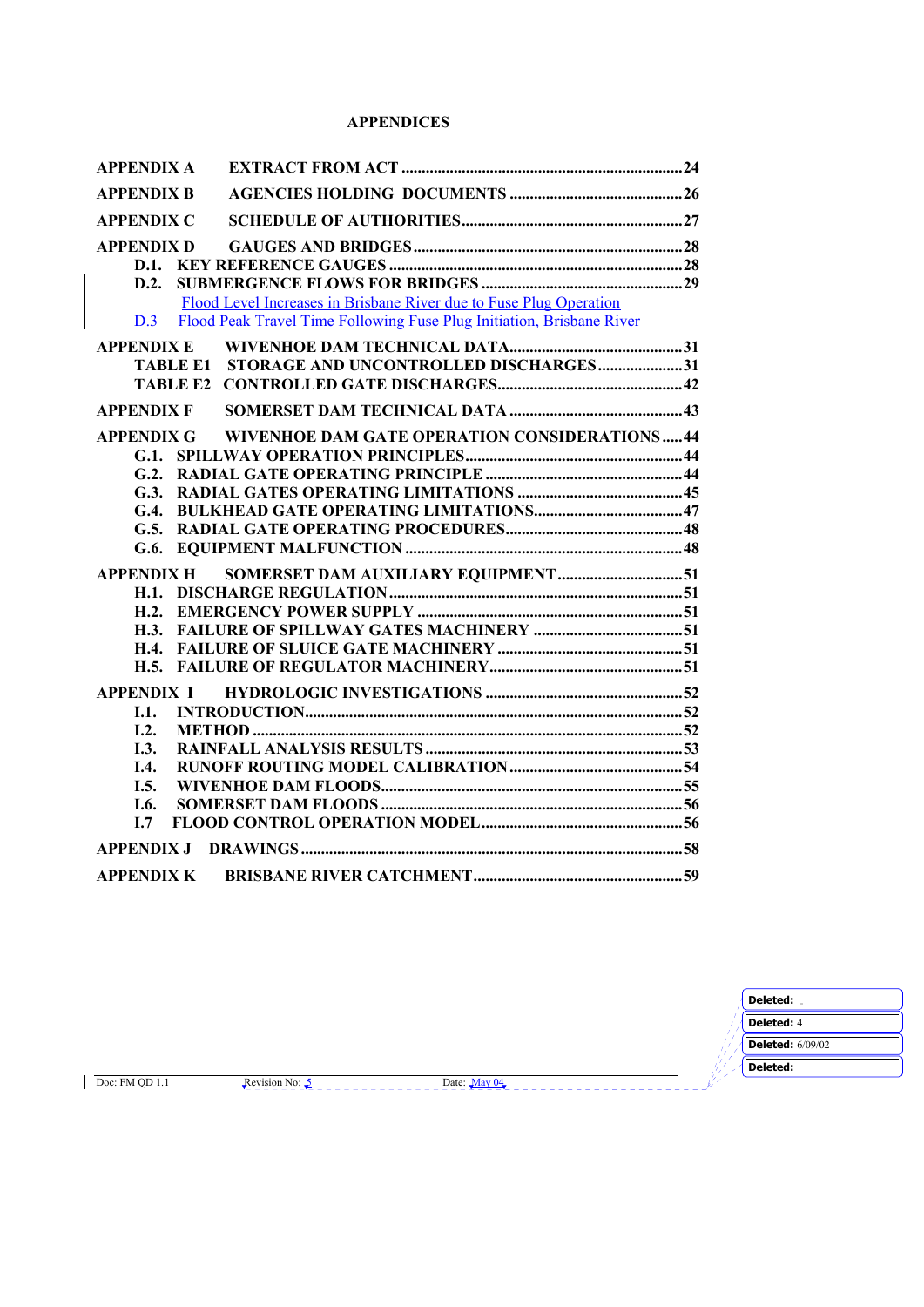# <span id="page-4-0"></span>**1 INTRODUCTION**

### **1.1 Preface**

<span id="page-4-1"></span>Given their size and location, it is imperative that Wivenhoe and Somerset Dams be operated during flood events in accordance with clearly defined procedures to minimise hazard to life and property.

Recognising this, the South East Queensland Water Board Act required that the South East Queensland Water Corporat ion's Technical A dvisory Co mmittee c ause t o be pre pared a manual of operational procedures for the dam during floods. With changes to the controlling legislation, the manual became an approved flood mitigation manual under *Water Act 2000*  (extract in Appendix A).

This Manual is the result of a review of the 2002 revision of the Manual. The Corporation is required to review, update the Manual if necessary, and submit it to the Chief Executive for approval prior to its expiry. Any amendments to the basic operating procedures need to be treated similarly.

Prior to the 1998 ve rsion of the m anual, an expanded flood monitoring and wa rning radio telemetry network (ALERT) was installed in the Brisbane River Catchment. Additionally, a computerised flood operational model that allows for rainfall and river modelling in real time based on data fr om th e A LERT sy stem was de veloped, im plemented and f ully commissioned. The accuracy and reliability of the system during a flood event has now been proven.

The pri mary objecti ves have not varied fr om those de fined i n the pre vious manual of ensuring safety of the dams, their ability to deal with extreme and closely spaced floods, and protection of urban areas. The basic ope rational procedures have also remained the same. Wivenhoe Dam and Somerset Dam are operated in conjunction so as to maximise the flood mitigation capabilities of the two dams. The procedures outlined in this Manual are based on the operation of the dams in tandem.

The changes to the 2002 versi on of the manual have arisen out of the spillway upgrade process for Wi venhoe D am w ith the a ddition of the three bay right abut ment f use plug spillway. The changes enable Wivenhoe D am t o pass a 1:100,000 AEP fl ood e vent. The manual covers the provisions introduced to cover flood operation s of the dams during the construction period for the spillway upgrade and for flood operations after theses provisions become operational.

**Deleted:** 1998

**Deleted:** A **Deleted:** has been

**Deleted:** has been

**Deleted:** Changes from the previous revision (1998) have mostly arisen from the refinement of gate opening and closing sequences based upon experience obtained during flood events whilst using the real time flood operations model. Other changes have been necessary to fit in with the new regulatory regime provided by the commencement of *Water Act 2000*.

**Deleted:** which is approximately ??% of the Probable Maximum Flood event

**Deleted:** 

**Deleted:** 4

**Deleted:** 6/09/02

**Deleted:** 

Doc: FM QD 1.1 Revision No:  $\frac{5}{2}$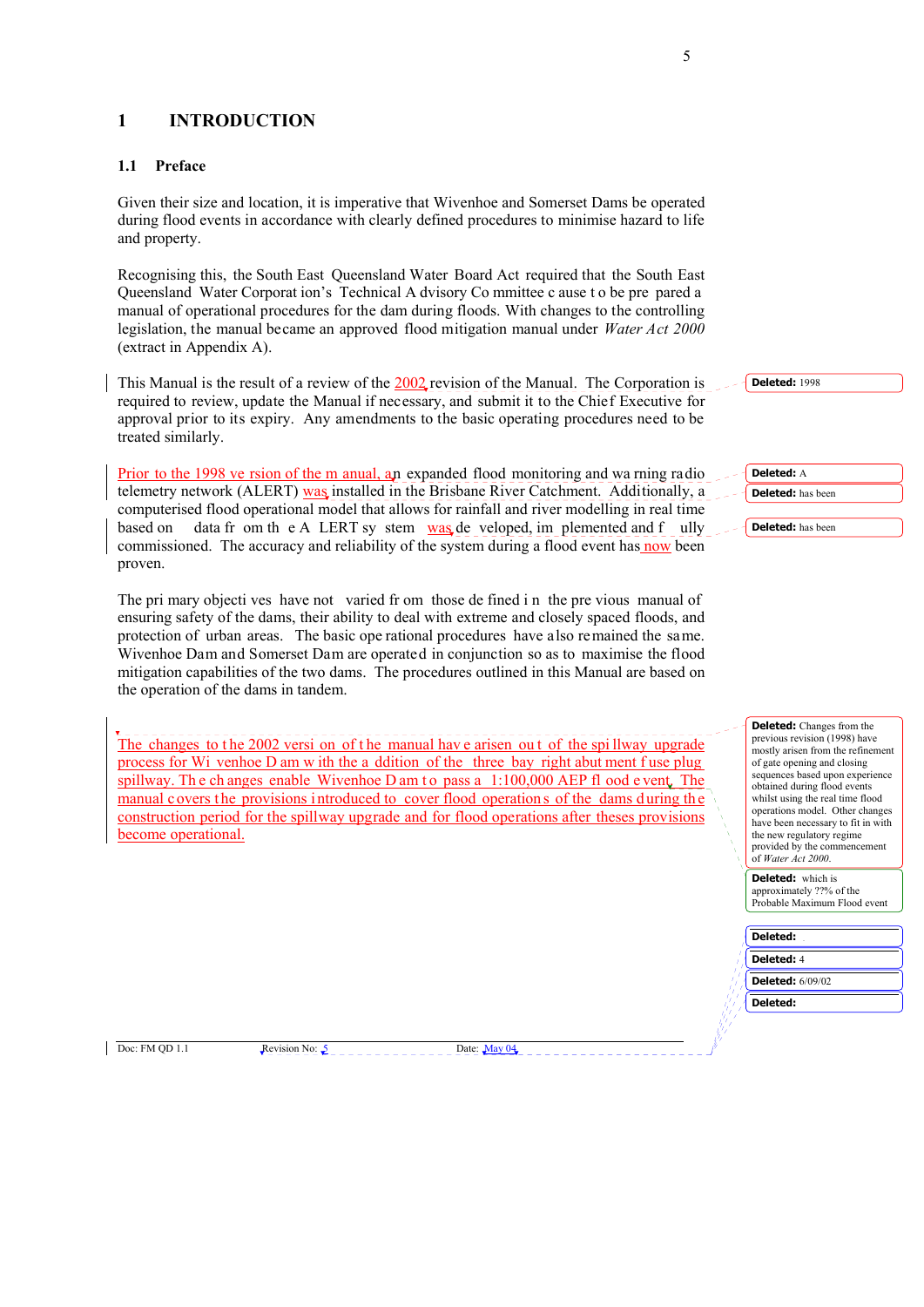#### <span id="page-5-0"></span>**1.2 Meaning of Terms**

In this Manual, save where a contrary definition appears -

#### "Act"

means the *Water Act 2000*;

#### "AEP"

means annual exceedance probability, the probability of a specified event being exceeded in any year.

#### "Agency"

includes a person, a local government and a department of state government within the meaning of the Acts Interpretation Act 1954;

#### "AHD"

means Australian Height Datum;

#### "Bureau of Meteorology"

means the Commonwealth Bureau of Meteorology;

#### "Chairperson"

means the Chairperson of the South East Queensland Water Corporation;

#### "Chief Executive"

means the Chief Executive or Director General of the Department of Natural Resources, Mines & Energy;

#### "Controlled Document"

means a document subject to managerial control over its contents, distribution and storage. It may have legal and contractual implications;

#### "Dams"

means dams to which this Manual applies, that is Wivenhoe Dam and Somerset Dam;

#### "Dam Supervisor"

means the senior on-site officer at Wivenhoe or Somerset Dam as the case may be;

#### "EL"

means elevation in metres from Australian Height Datum;

#### "Flood Operations Engineer"

means the person designated at the time to direct the operations of Wivenhoe Dam and Somerset Dam under the general direction of the Senior Flood Operations Engineer and in accordance with the procedures in this Manual;

# "FSL"<sup>1</sup> or "FULL SUPPLY LEVEL"

means the level of the water surface when the reservoir is at maximum operating level, excluding periods of flood discharge;



**Deleted:** and

 $\overline{D}$  Doc: FM QD 1.1 Revision No:  $\frac{5}{2}$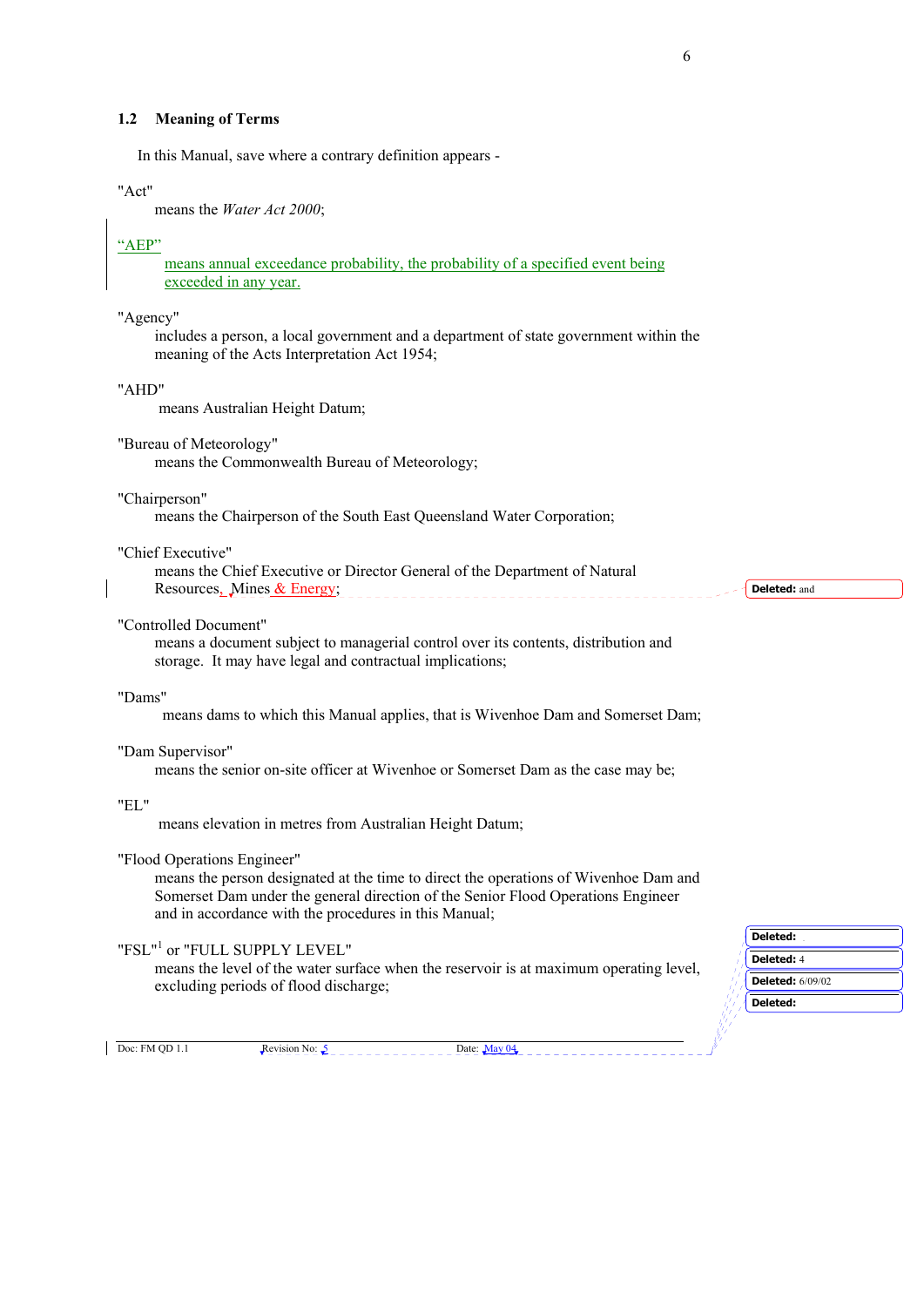when referred to in (m) means river level referenced to AHD, and when referred to in  $(m^3/sec)$  means flow rate in cubic metres per second; "Headworks Operator" for the purposes of this manual the Headworks Operator is the South-East Queensland Water Corporation: "Manual" or " Manual of O perational Pro cedures for Fl ood Mitigation for Wivenhoe Dam and Somerset Dam" means the current version of this Manual; "Power Station" means the Wivenhoe pumped storage hydro-electric power station associated with Wivenhoe Dam and Split-Yard Creek Dam; "Senior Flood Operations Engineer" means the senior person designated at the time pursuant to Section 2.1 of this Manual under whose general direction the procedures in this Manual must be carried out; **Comment [r1]:** Page: 7 There is a need to better distinguish between the Headworks Operator and the Corporation.

#### "South East Queensland Water Corporation"

"Gauge"

means the body corporate constituted by that name pursuant to Part III of the South East Queensland Water Board Act 1979. The Board became a government owned corporation in 2000;

**Deleted:** "Technical Advisory Committee"¶ means the South East Queensland Water Corporation Limited (ACN 088 729 765), an unlisted public company which owns and operates Wivenhoe Dam, Somerset Dam and North Pine Dam<sup>q</sup>

| Deleted:                |
|-------------------------|
| Deleted: 4              |
| <b>Deleted: 6/09/02</b> |
| Deleted:                |

Doc: FM QD 1.1 Revision No:  $\frac{5}{2}$   $\frac{9}{2}$  Date: May 04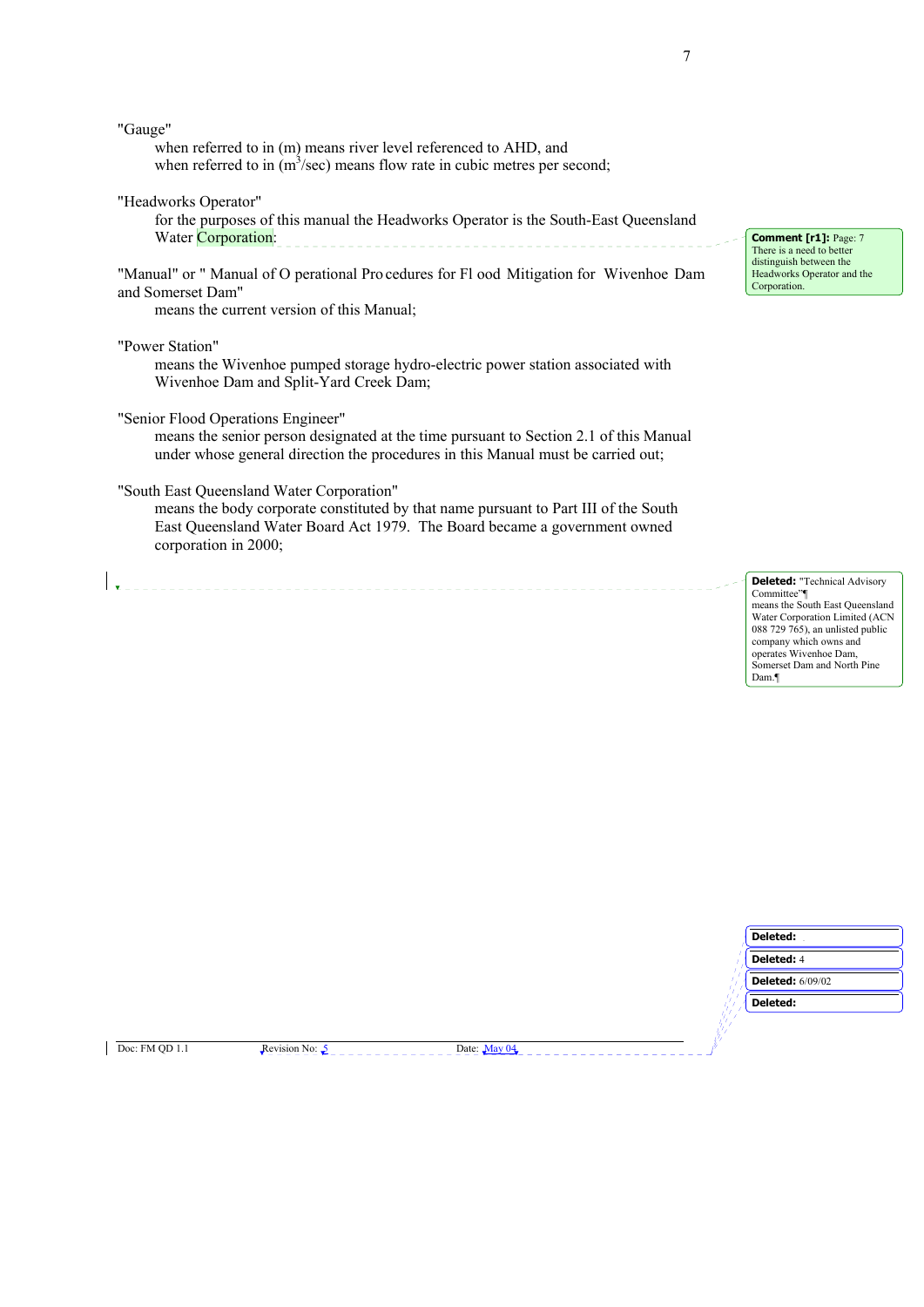### **1.3 Purpose of Manual**

<span id="page-7-0"></span>The purpose of this Manual is to define procedures for the ope ration of Wivenhoe Dam and Somerset Dam to reduce, so far as practicable, the effects of flooding, by the proper control and regulation in time of headworks under the control of the Corporation, with due regard to the safety of the structures comprising those headworks.

For the purpose of this Manual, the Corporation adopts the policy that the community is to be prot ected t o the m aximum extent po ssible a gainst flood haz ards rec ognising t he limitations on being able to:

- identify all potential flood hazards and their likelihood,
- remove or reduce community vulnerability to flood hazards,
- effectively respond to flooding, and
- provide resources in a cost effective manner.

# **1.4 Legal Authority**

This manual has bee n pre pared as a Fl ood Mitigati on M anual in accordance with the provisions of Part 6 Division 2 of the Act.

# <span id="page-7-1"></span>**1.5 Application and Effect**

The procedures in this Manual apply to the operation of Wivenhoe Dam and Somerset Dam for the purpose of flood mitigation, and ope ration in a ccordance with the manual shall give the protection from liability provided by Section 500 of *Water Act 2000.*

# <span id="page-7-2"></span>**1.6 Date of Effect**

The procedures in this Manual shall have effect on and from the date on which this version of the Manual is approved by gazette notice.

The Manual shall remain in force for the period of approval as determined by the chief executive. This approval may be for a period of up to five years.

<span id="page-7-3"></span>Before the approval of the Manual expires, the Corporation must review and if necessary update the Manual and submit a copy to the chief executive for approval.

# **1.7 Observance of Manual**

This Manual contains the operational procedures for Wivenhoe Dam and Somerset Dam for the purposes of flood m itigation, and must be appl ied by the Headworks Operator for t he operation of the dams.

# **1.8 Provision for Variations to Manual**



<span id="page-7-5"></span><span id="page-7-4"></span>Doc: FM QD 1.1 Revision No:  $\frac{5}{2}$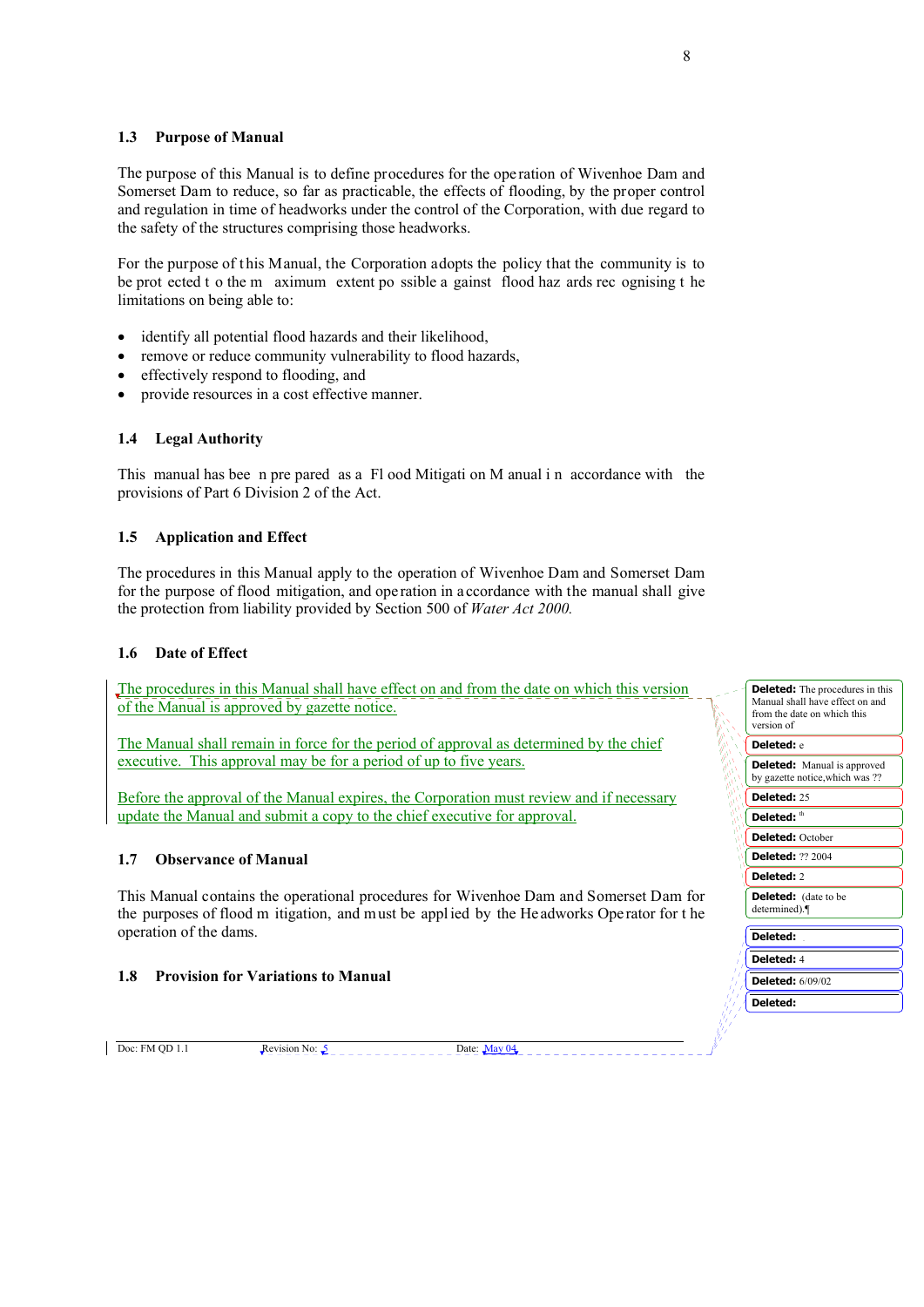If the Corporation is of the opinion that the procedures in this Manual should be amended, altered or varied, it m ust submit for approval as soon as practical a request, which is in accordance wi th t he flood mitigation pr ovisions of the *Water Ac t 2000*, to t he Chief Executive setting out the circumstances and the exact nature of the amendment, alteration or variation sought. The Chief Executive may require the Corporation amend the Manual by written notice.

# **1.9 Distribution of Manual**

<span id="page-8-0"></span>The Corporation must rega rd the manual as a Controlled D ocument and ensure that onl y controlled manuals are used in the direction of flood mitigation activities. Agencies having copies of Controlled Documents are listed in Appendix B. The Corporation must maintain a Register of Contact Persons for Controlled Documents and ensure that each issued document is updated whenever amendments or changes are approved.

Before using this Manual for the direction of flood control, the Headworks Operator must ensure that it is the current version of the Controlled Document.

<span id="page-8-1"></span>

| <b>Comment [r2]: Page: 9</b><br>This provision is included again<br>in section $2.8 -$ It should be able<br>to be left out of here.                                                                                                                             |
|-----------------------------------------------------------------------------------------------------------------------------------------------------------------------------------------------------------------------------------------------------------------|
| Deleted: <#>Authority to Use<br>Discretion<br>Where it is reasonable to expect<br>that the safety of either dam will<br>not be reduced, temporary<br>deviations from the procedures<br>detailed in this manual may be<br>made in accordance with Section<br>2.8 |
| Formatted: Bullets and<br>Numbering                                                                                                                                                                                                                             |
| Deleted: 1                                                                                                                                                                                                                                                      |
|                                                                                                                                                                                                                                                                 |

| Deleted:                |
|-------------------------|
| <b>Deleted: 4</b>       |
| <b>Deleted: 6/09/02</b> |
| Deleted:                |

**Formatted:** Bullets and

Numbering

**Deleted:** ¶ ¶ ¶

Doc: FM QD 1.1 Revision No:  $\frac{5}{2}$   $\frac{2}{5}$   $\frac{2}{5}$   $\frac{2}{5}$   $\frac{2}{5}$   $\frac{5}{10}$  Date:  $\frac{May~04}{5}$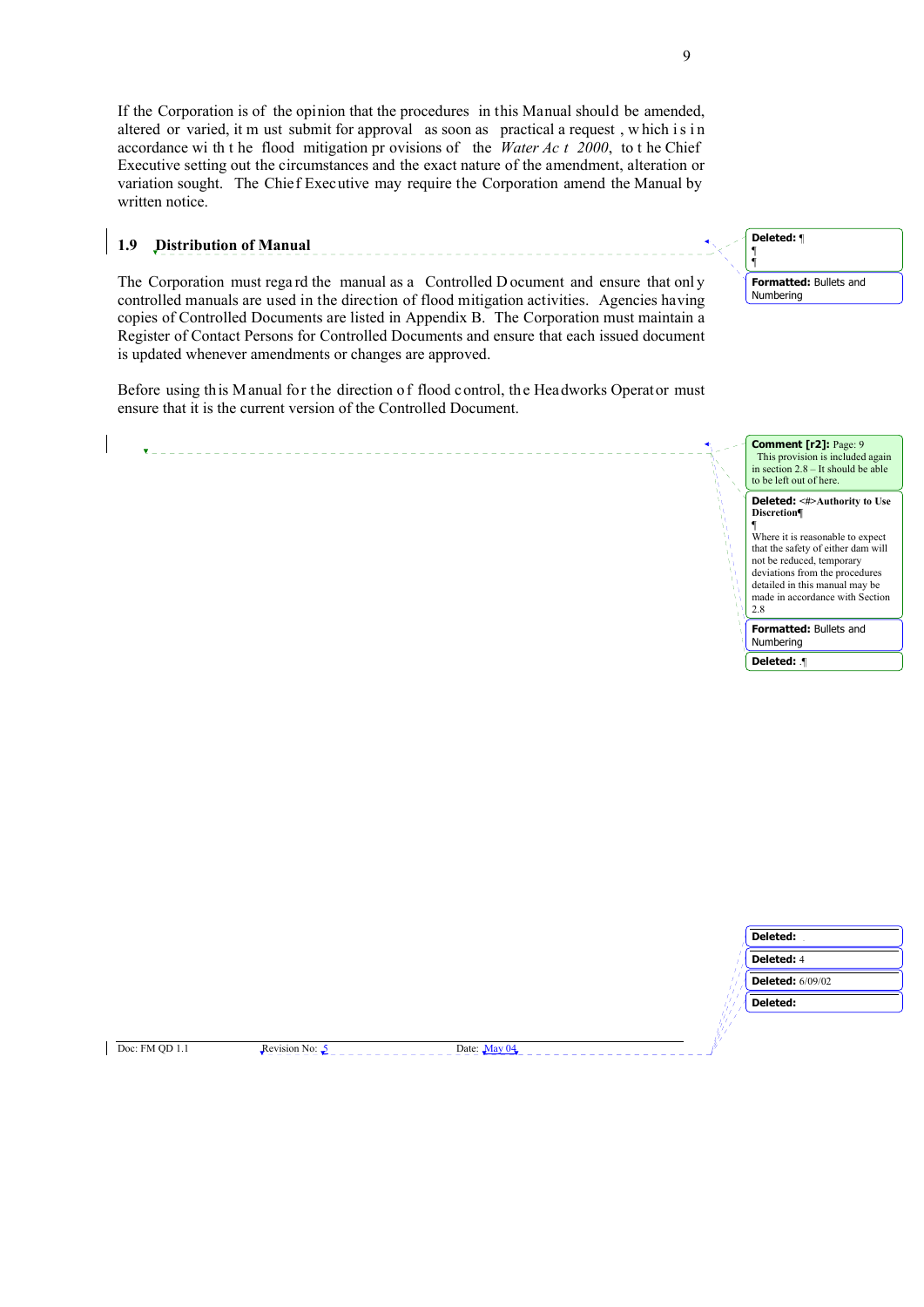# <span id="page-9-0"></span>**2 DIRECTION OF OPERATIONS**

# **2.1 Statutory Operation**

<span id="page-9-1"></span>Pursuant to the provisions of the Act, the Corporation is responsible for and has the duty for operation and maintenance of Wivenhoe Dam and Somerset Dam, and while it may enter into contracts for the purpose of discharging these responsibilities, for the purposes of this manual the Headworks Operator is the Corporation.

# **2.1.1 Designation of Senior Flood Operations Engineer**

<span id="page-9-2"></span>The Headworks Operator must ensure that the procedures set out in this Manual are carried out under the ge neral direction of a suitably qualified and experienced person who shall be referred to hereafter as the Se nior Flood Operations Engineer. Only a person authorised in the Schedule of Authorities can give the general direction for carrying out procedures set out in this Manual.

# **2.1.2 Designation of Flood Operations Engineer**

The Headworks Operator must have available or on standby at all times a suitably qualified and experienced Flood Operations Engineer to direct the operation of the dams during floods in accordance with the general strategy determined by the Senior Flood Operations Engineer.

<span id="page-9-3"></span>The Headworks Operator must ensure that flood control of the dams is under the direction of a Fl ood Operations Engineer at a ll tim es. O nly a person a uthorised in t he Sc hedule of Authorities can direct the flood operation of the dams.

The Hea dworks O perator must also employ an adequate nu mber of suitably qualified and experienced persons to assist the Flood O perations Engineer in the operation of the dam s during floods.

# **2.2 Qualifications and Experience of Engineers**

# **2.2.1 Qualifications**

All engineers referred to in Section 2.1 must meet all applicable requirements of registration or certification under any relevant S tate Act, and must hold a ppropriate engineering qualifications to the satisfaction of the Chief Executive.

# <span id="page-9-4"></span>**2.2.2 Experience**

<span id="page-9-5"></span>All engineers referred to in Section 2.1 must, to the satisfaction of the Chief Executive, have:

| Deleted:                |
|-------------------------|
| Deleted: 4              |
| <b>Deleted: 6/09/02</b> |
| Deleted:                |
|                         |

<span id="page-9-6"></span>Doc: FM QD 1.1 Revision No:  $\frac{5}{2}$   $\frac{2}{5}$   $\frac{2}{5}$   $\frac{2}{5}$   $\frac{2}{5}$   $\frac{5}{10}$  Date: May 04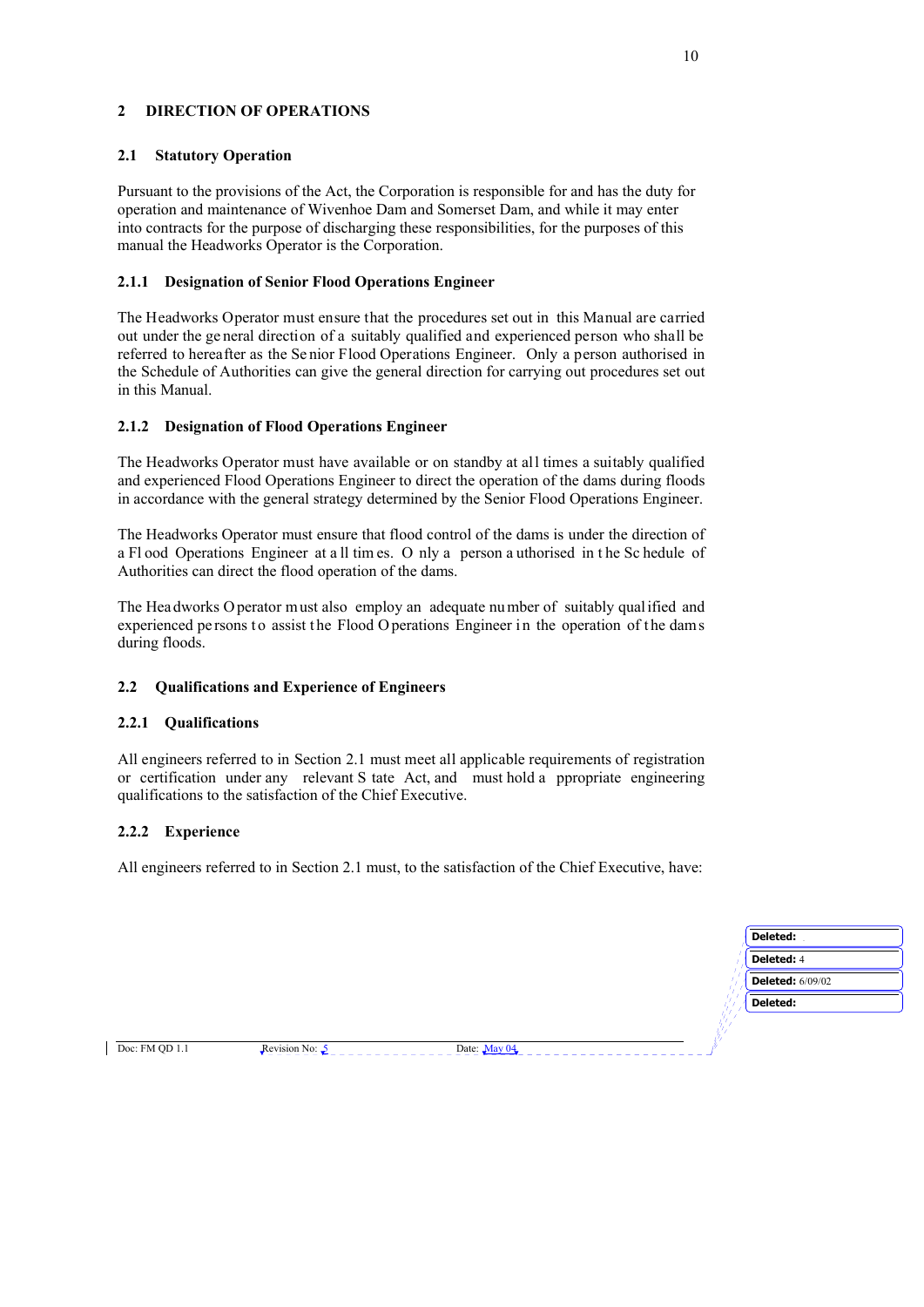- (1) Knowledge of design principles related to the structural, geotechnical and hydraulic design of large dams, and
- (2) At least a total of five years of suitable experience and demonstrated expertise in at least two of the following areas:
	- (a) Investigation, design or construction of major dams;
	- (b) Operation and maintenance of major dams;
	- (c) Hydrology with particular reference to fl ooding, estim ation of ext reme storms, water management or meteorology;
	- (d) Applied hydr ology wi th part icular ref erence to fl ood forecasting and flood warning systems.

### **2.3 Schedule of Authorities**

<span id="page-10-0"></span>The Corporation m ust m aintain a S chedule of Authorities contai ning a l ist of the Senior Flood O perations Engi neers and Flood O perations Engineers a uthorised to direct flood operations at the dams during floods.

The Headworks O perator sha ll, as the need arises, nominate s uitably qualified a nd experienced e ngineers for registration in th e Schedule of A uthorities as Se nior F lood Operations Engineers and Flood Operations Engineers. Each new nomination must include a copy of any certificate required under Section 2.2 and a validated statement of qualifications and experience.

The Headworks O perator m ust ob tain th e approval for al l nominations f rom th e Chi ef Executive prior to their inclusion in the Schedule of Authorities.

If, in the event of unforseen and emergency situations, no Senior Flood Operations Engineer or no Flood Opera tions Engi neer is avai lable fr om th e S chedule of Authorities, t he Headworks Operator must temporarily appoint a suitable person or persons and immediately seek ratification from the Chief Executive.

# **2.4 Training**

The Headworks Operator must ensure that operational personnel required for flood control operations recei ve adequate t raining i n t he va rious activities i nvolved in fl ood control operation.

#### **2.5 Dam Operation Arrangements**

<span id="page-10-1"></span>For the purposes of operation of the dams during times of fl ood, the Headworks Operator must ensure that:

| Deleted:                |  |
|-------------------------|--|
| <b>Deleted: 4</b>       |  |
| <b>Deleted: 6/09/02</b> |  |
| Deleted:                |  |

<span id="page-10-2"></span>Doc: FM QD 1.1 Revision No:  $\frac{5}{2}$   $\frac{2}{5}$   $\frac{2}{5}$   $\frac{2}{5}$   $\frac{2}{5}$   $\frac{5}{10}$  Date: May 04

**Deleted:** For the purpose of directing operation of the dams during floods, a list of suitably qualified and experienced Senior Flood Operations Engineers and Flood Operations Engineers must be maintained in the Schedule of Authorities (Appendix C).

**Comment [r3]:** Page: 11 This takes the actual names out of the approved manual thereby facilitating the addition of more operators.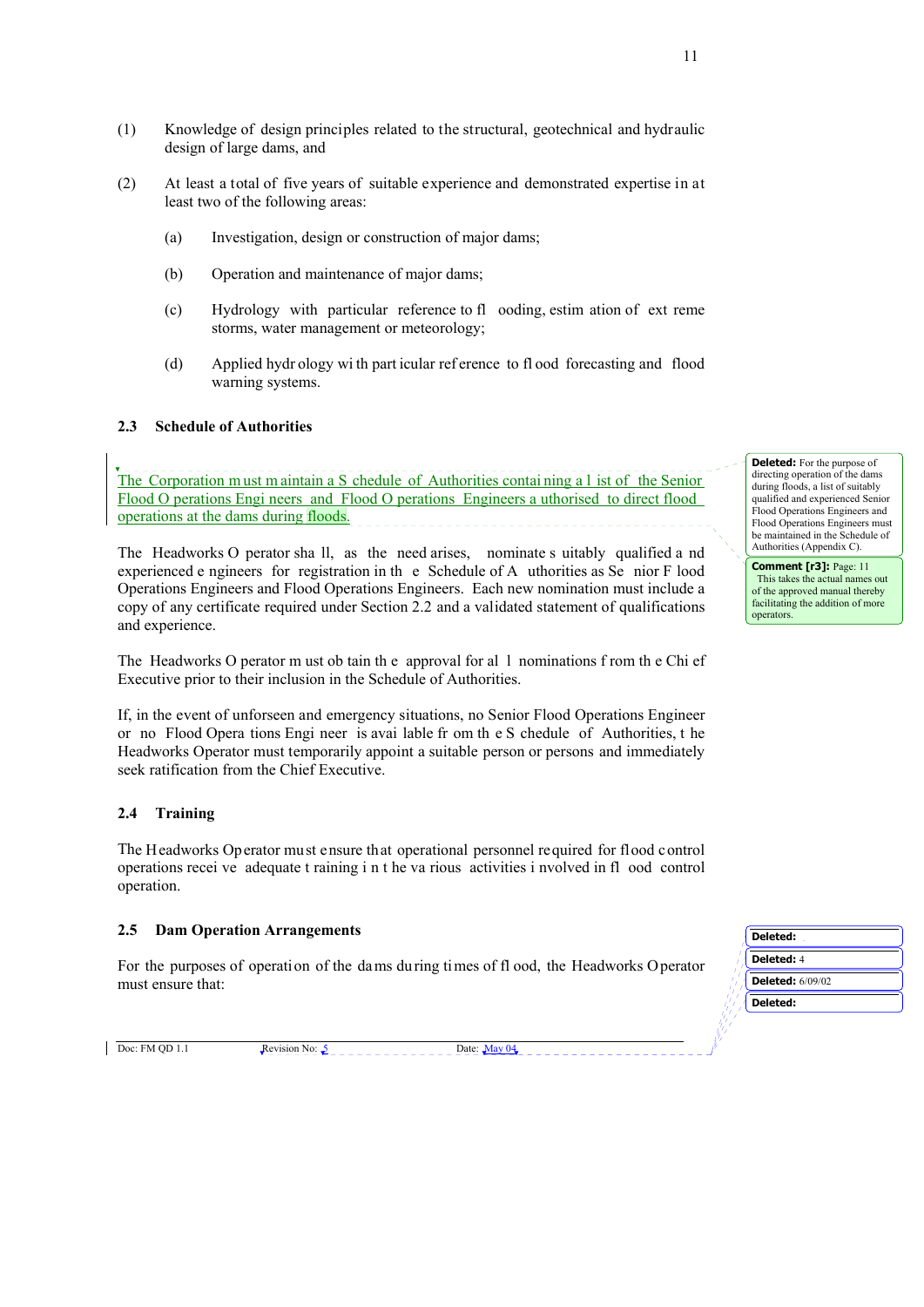- (a) the op eration b e carried ou t under the g eneral dir ection o f the Sen ior Flood Operations Engineer, and
- (b) in the direc tion of o perations whi ch may kn owingly e ndanger life or property, the Senior Flood Operations Engineer must where practical liaise with the Chairperson of the Corporation and the Chief Executive or nominated delegate.

# **2.6 Responsibilities of the Senior Flood Operations Engineer**

<span id="page-11-0"></span>The S enior F lood O perations Engineer is responsible for t he overall di rection of flood operations.

Except insofar as reasonable discretion is provided for in Section 2.8 of this Manual, the Senior Flood Operations Engineer must ensure that the operational procedures for the dam shall be in accordance with this Manual.

### **2.7 Responsibilities of the Flood Operations Engineer**

<span id="page-11-1"></span>The Flood Operations Engineer m ust apply t he operational procedures in accordance with this manual and the direction set for flood operations. In so doing, account must be taken of prevailing weather conditions, the probability of follow up storms and the ability of the dam to discharge excess flood waters in the period between rainfall events or in the period from the time of detection of conditions associated with the development storm cells to the likely time of occurrence of the rainfall.

### **2.8 Reasonable Discretion**

If in the opinion of the Senior Flood Operations Engineer, based on available information and professional experience, it is necessary to depart fr om the procedures set out in this manual, the Senior Flood Operations Engineer is authorised to adopt such other procedures as c onsidered necessary to m eet the situation, provi ded that the Se nior Fl ood Operations Engineer observes t he flood mitigation objectives set ou t in S ection 3 of this Manual when exercising such reasonable discretion.

<span id="page-11-2"></span>Before exercising di scretion under this Section of  $t \in M$  anual with respect  $t \circ f$  od mitigation operations, the Seni or Flood Operations Engineer must consult with such of t he following persons as are available at the time that the discretion has to be exercised:

the Chairperson of the Corporation, and

the Chief Executive or nominated delegate.

If not able to contact any of the above within a reasonable time, the Senior Flood Operations Engineer may proce ed w ith suc h other proce dures considered as nec essary t o meet t he situation and report such action at the earliest opportunity to the above persons.



Doc: FM QD 1.1 Revision No:  $\frac{5}{2}$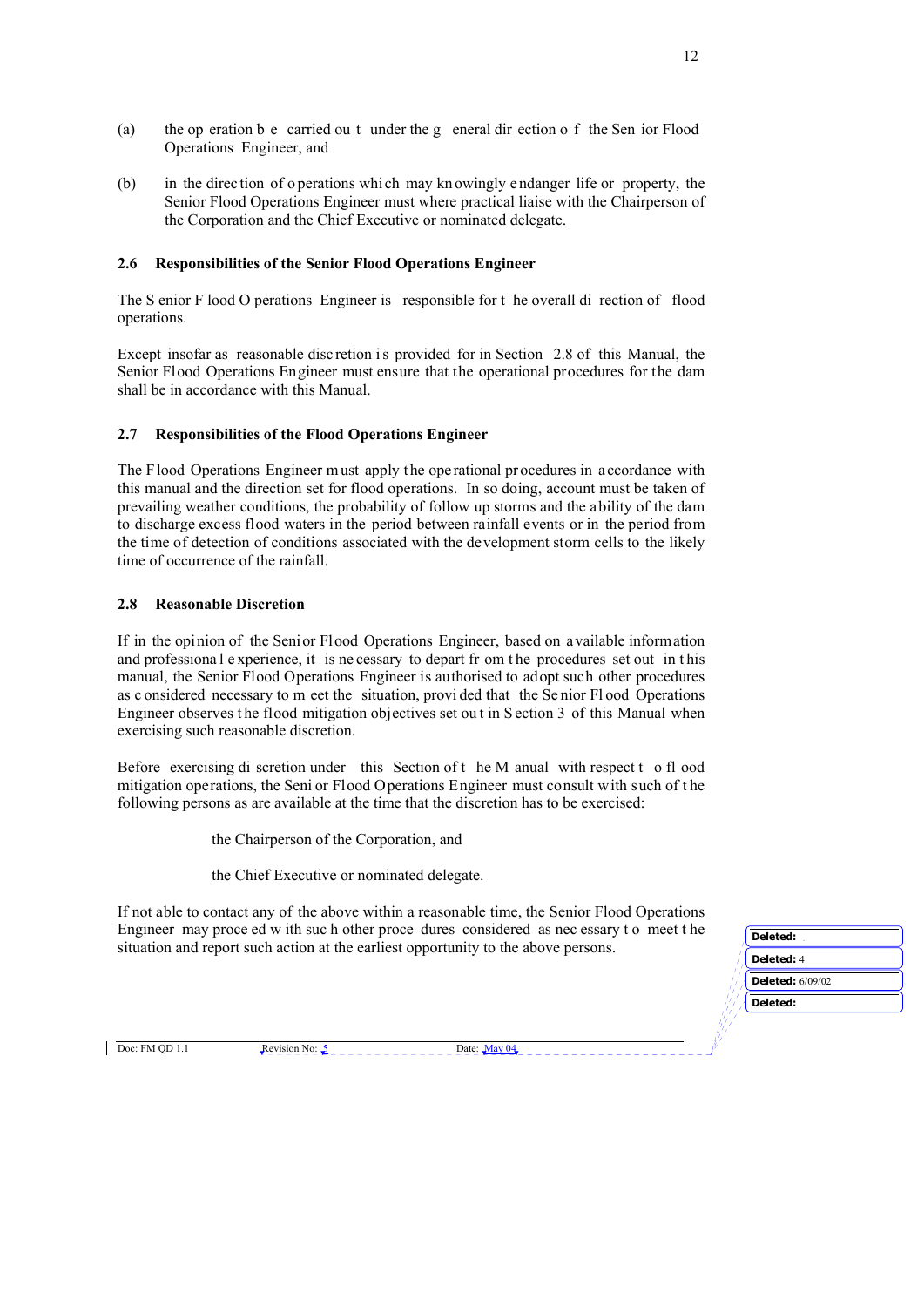#### **2.9 Report**

<span id="page-12-0"></span>The Se nior Flood Operations Enginee r m ust prepare a report to the H eadworks O perator after each event that requires flood operation of the dams and the report must contain details of the procedures use d, t he re asons therefore and other pe rtinent information. The Headworks Oper ator must forward t he report to t he C hief Executive t ogether w ith any comments within six weeks of the completion of the event referred to.



Doc: FM QD 1.1 Revision No:  $\frac{5}{2}$  \_\_\_\_\_\_\_\_\_\_\_\_\_ Date:  $\frac{\text{Mac: } 4}{\text{Mac: } 4}$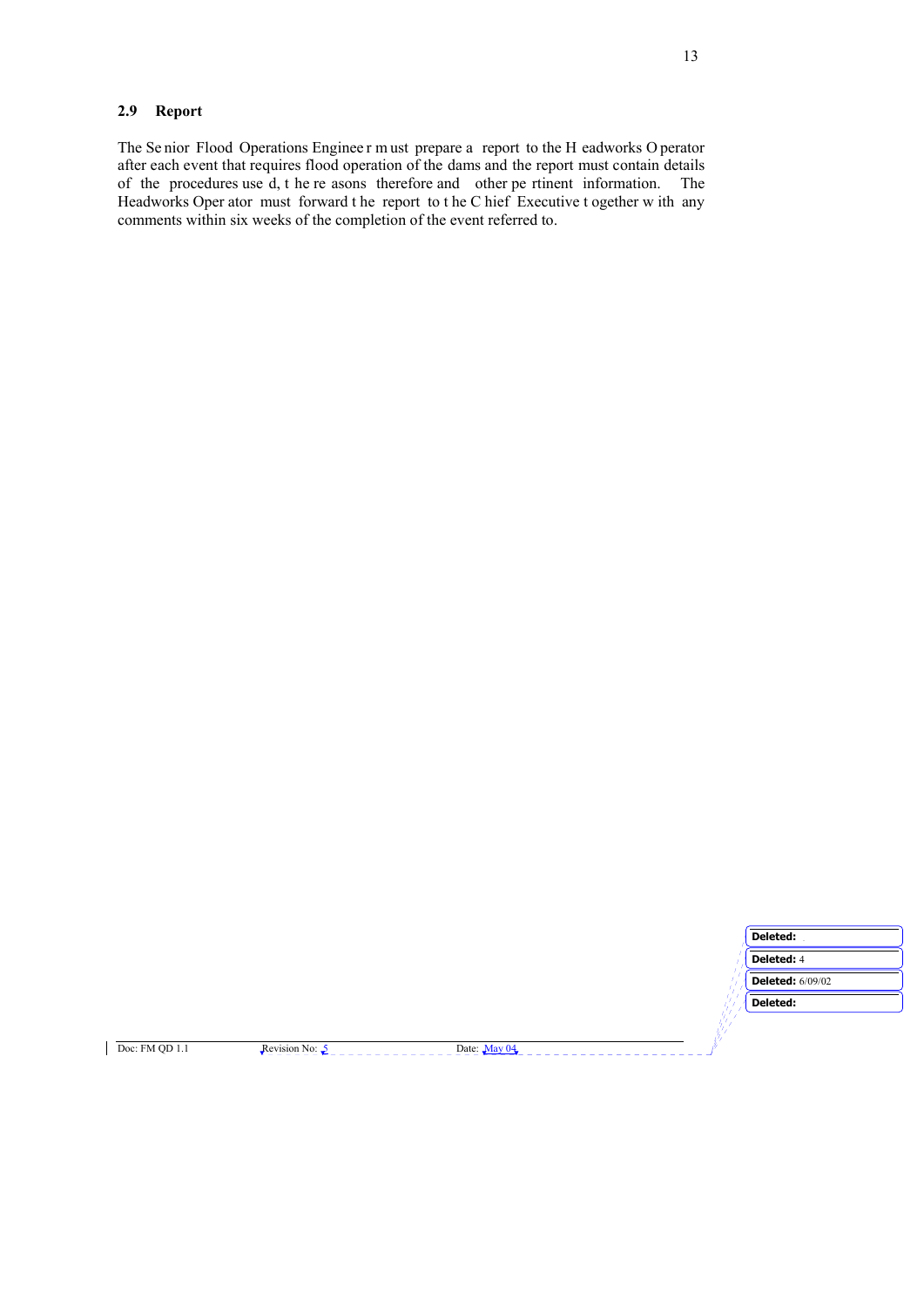# <span id="page-13-0"></span>**3 FLOOD MITIGATION OBJECTIVES**

#### **3.1 General**

<span id="page-13-1"></span>To meet the pu rpose of the fl ood operational procedures i n thi s M anual, th e fo llowing objectives, listed in descending order of importance, are as follows:

- (a) Ensure the structural safety of the dams;
- (b) Provide optimum protection of urbanised areas from inundation;
- (c) Minimise disruption to rural life and traffic movements in the valleys of t he Brisbane and Stanley Rivers;<br>
- (d) Minimise disruption and impact upon Wivenhoe Power Station;
- (e) Minimise disruption to navigation in the Brisbane River.

#### **3.2 Structural Safety of Dams**

The structural safety of the dams must be the first consideration in the operation of the dams for the purpose of flood mitigation.

#### <span id="page-13-2"></span>**3.2.1 Wivenhoe Dam**

The structural safety of Wivenhoe Da m is o f para mount importance. Structural failure of Wivenhoe Dam would have catastrophic consequences.

<span id="page-13-3"></span>Wivenhoe Dam is predominantly a central core rockfill dam. Such dams are not resistant to overtopping and are susceptible to breaching should such an event occur. Overtopping i s considered  $\frac{a}{a}$  major threat to the security of Wivenhoe Dam. Works are being undertaken between May 2004 and De cember 2 005 to build an auxiliary spill way to c ope with the 1:100,000 AEP event without overtopping of the dam.

#### **3.2.2 Somerset Dam**

The structural safety of Somerset Dam also is of paramount importance. Failure of Somerset Dam could have catastrophic consequences.

Whilst Wivenhoe Dam has the capacity to mitigate the flood effects of su ch a failure in the absence of any other flooding, if the failure were to occur during major flooding, Wivenhoe Dam could be overtopped and destroyed also.

<span id="page-13-4"></span>Somerset Dam is a mass conc rete da m. S uch dams can w ithstand limited overtopping without damage. For Somerset Dam the risk of failure increases once a wat er level of EL 109.7 is e xceeded. Failure of such structures is rare but w hen the y do occur, the y oc cur suddenly without warning, creating very severe and destructive flood waves.



Doc: FM QD 1.1 Revision No:  $\frac{5}{2}$   $\frac{2}{5}$   $\frac{2}{5}$   $\frac{2}{5}$   $\frac{2}{5}$   $\frac{5}{10}$  Date:  $\frac{May~04}{5}$ 

**Deleted:** the

**Deleted:** and their major

tributaries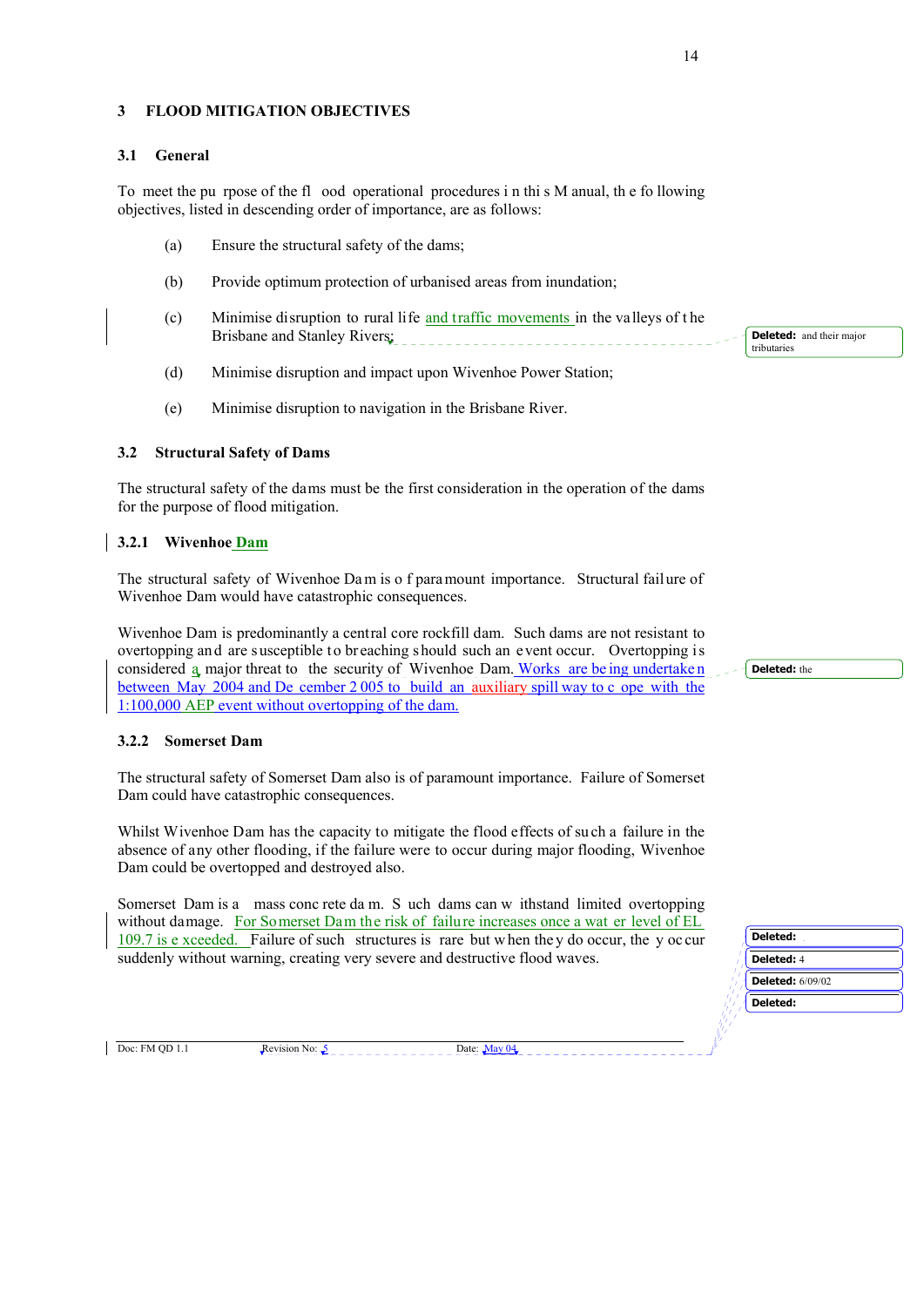#### **Extreme Floods and Closely Spaced Large Floods**

<span id="page-14-0"></span>Techniques for estimating e xtreme fl oods i ndicate that fl oods a re possible w hich woul d overtop both dams. In the case of Wivenhoe Dam such an overtopping would most likely result in the destruction of the dam it self. Such events how ever require se veral days of intense rainfall to produce the necessary runoff.

Historical records show that there is a significant probability of two or more flood producing storms occurring in the Brisbane River system within a short time of each other. In order to be prepared to meet such a s ituation, the st ored fl ood-waters from one st orm should be discharged from the d ams after a f lood as qu ickly as would be consistent with the other major operating principles. Typic ally the **Senior** Flood Operations Engineer should aim to empty st ored flood-waters w ithin seven days after the fl ood peak has passed t hrough the lower reaches of the Brisbane River. In a ve ry large flood, this time frame may not be achievable because of downstream flood conditions and it may be nec essary to extend the emptying period by several days.

The discharges should be regulated so a s to have little impact on the urban reaches of the Brisbane River taking into account inflows into the river downstream of the dams. However they may result in subm ergence of so me bri dges. The leve l of fl ooding as a result of emptying stored flood-waters aft er the pe ak h as passed is to be less than the flood pea k unless accelerated release is necessary to reduce the risk of overtopping.

# **3.3 Inundation of Urban Areas**

The pri me purpose of incor porating fl ood mitigation measures i nto Wivenhoe Dam and Somerset Dam is to reduce flooding in the urban areas on the flood plains below Wivenhoe Dam. T he peak flows of floods em anating from the upper c atchments of Brisba ne a nd Stanley Rivers can be reduced by using the flood-gates to control releases from the da ms, taking into account flooding derived from the lower Brisbane River catchments.

<span id="page-14-1"></span>The a uxiliary spillway be ing c onstructed i n 2004 and 2005 i ncorporates fuse pl ugs. Triggering of a fuse plug will significa ntly i ncrease floods le vels downstream. Where possible, and taking into account the other objectives, gate operations should be designed to prevent operation of the fuse plug in situations where .

Gates clear of the flow before the fuse plug operates.

# **3.4 Disruption to Rural Areas**

While the dams are being used for flood mitigation purposes, bridges and areas upstream of the dams may be temporarily inundated. Downstream of the dam, bridges and lower river terraces will be sub merged. The operation of the dams should not prolong this inundation unnecessarily. The de ck l evels of bri dges potentially inunda ted during flood shown on the Drawings in Appendix D.



Numbering

**Formatted:** Bullets and

<span id="page-14-2"></span>Doc: FM QD 1.1 Revision No:  $\frac{5}{2}$ 



**Formatted:** Bullets and Numbering

> **Deleted:** Pre release or accelerated release of storage at damaging flood levels could reduce, but not eliminate the risk of overtopping. Such a measure should be taken only after careful consideration of the reliability of precipitation forecasts and of perceived antecedent conditions. ¶

**Deleted:** ¶

¶

**Comment [r4]:** Page: 15 Check whether this is Senior FOP or just FOP.

**Deleted:** low level

**Formatted:** Bullets and Numbering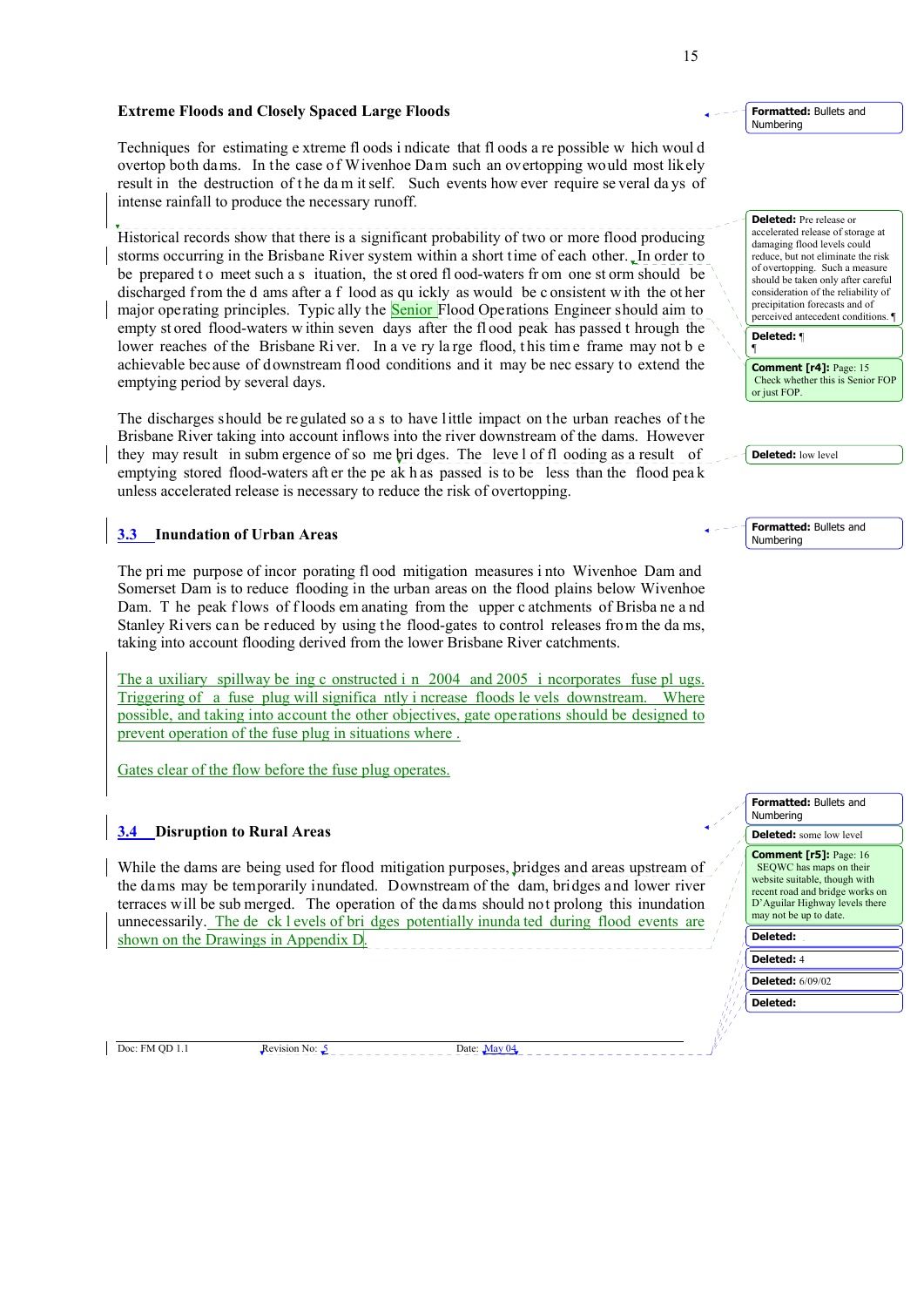## **3.5 Provision of Pumping Pool for Power Station**

<span id="page-15-0"></span>The power station is not affected by the reservoir level in Wivenhoe Dam during floods other than the i mpacts hi gh tail water levels have on the efficiency of t he pow er station. The power station does h owever require a pumping pool for operat ion. The loss of storage by dam failure would render the power station inoperative.

### **3.6 Disruption to Navigation**

<span id="page-15-1"></span>The disruption to navigation in the Brisba ne River has been given the lower priority. The effect of flood flows upon navigation in the river varies widely.

Large ships can be manoeuvred in the river at considerable flood flows. On the other hand, barges and dredges a re a ffected by l ow fl ows whic h lower salinity thus decre asing t he density of t he water w hich in turn c auses c raft to s it lower in the water, so metimes bottoming. The Moggill Ferry is also affected by low flood flows.

A short emptying period for t he flood storage compartment of the dams is consi stent with Objectives (c) and (e) of Section 3.1, which are closely related.

**Formatted:** Bullets and Numbering

**Formatted:** Bullets and Numbering

Doc: FM QD 1.1 Revision No:  $\frac{5}{2}$   $\frac{2}{5}$   $\frac{2}{5}$   $\frac{2}{5}$   $\frac{2}{5}$   $\frac{5}{10}$  Date:  $\frac{May~04}{5}$ 

**Deleted: Deleted:** 4 **Deleted:** 6/09/02 **Deleted:**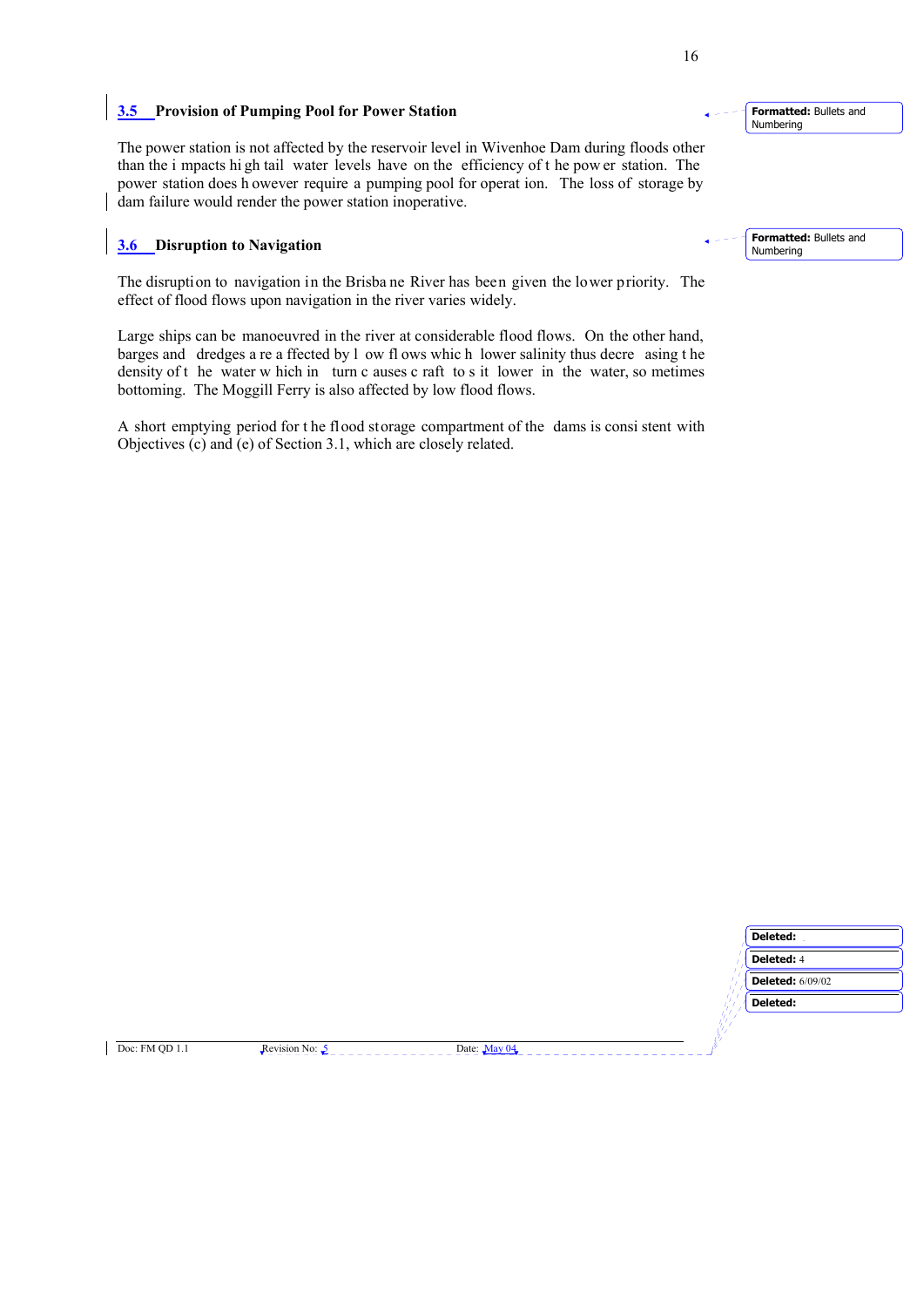## **4 FLOOD CLASSIFICATION**

<span id="page-16-0"></span>For the r eference purposes of t his M anual, five magnitudes of flooding are classified as follows:

Fresh

This causes only very low-level bridges to be submerged.

#### Minor Flooding

This causes inconvenience such as closing minor roads and the subm ergence of low -level bridges. Some urban properties are affected.

#### Moderate Flooding

This causes inundation of l ow-lying areas and may require the evacuation of so me houses and/or business premises. Traffic bridges may be closed.

#### Major Flooding

This causes flooding of ap preciable urban Areas. P roperties may become isolated. M ajor disruption occurs to traffic. Evacuation of m any houses a nd business prem ises m ay be required.

#### Extreme Flooding

This causes flooding well in excess of floods in living memory and general evacuation of whole areas are likely to be required.

Usually a flood does not cause the same category of flooding along its entire length and the relevant agencies shall have regard to this when flooding is predicted.

(The classif ications of m inor, m oderate and major flooding a re based on the Bure au of Meteorology Standard Flood Classifications for Australia )

> **Deleted: Deleted:** 4 **Deleted:** 6/09/02 **Deleted:**

Doc: FM QD 1.1 Revision No:  $\frac{5}{2}$   $\frac{2}{5}$   $\frac{2}{5}$   $\frac{2}{5}$   $\frac{2}{5}$   $\frac{5}{10}$  Date:  $\frac{May~04}{5}$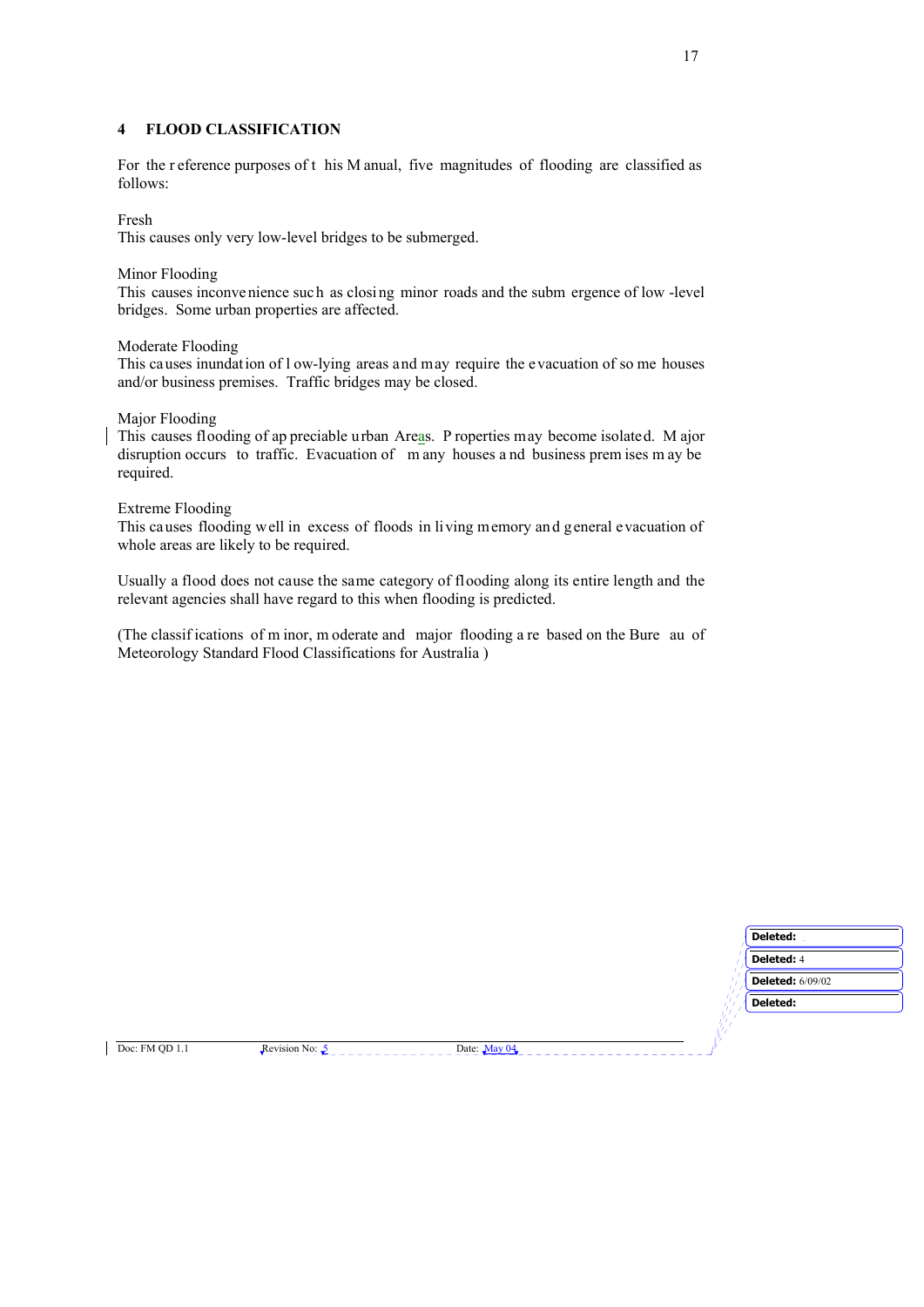# **5 FLOOD MONITORING AND WARNING SYSTEM**

#### <span id="page-17-0"></span>**5.1 General**

<span id="page-17-1"></span>A real time flood monitoring and warning system is established in the Brisbane Valley. This system is based upon an event reporting protocol. A radio telemetry system (ALERT) is used to collect, transmit and receive rainfall and streamflow information. The system consists of more than 50 field stations that automatically record rainfall and/or river heights at selected locations in the S tanley a nd Brisbane River c atchments. So me of the field st ations are owned by the Corporation with the remainder belonging to other agencies.

The rainfall and river height data is tra nsmitted by radio telemetry, via repeater stations, to base stations at the head office of the Headworks Operator (and the Corporation). There the data is processed i n real ti me by c omputer programs to assess wha t is oc curring in t he catchments in terms of flood flows and what could occur if weather conditions continued, or changed.

Other agencies with their own base stat ions can, and do , receive data transmissions direct, and so collect and are able to process rainfall and streamflow information appropriate to their needs.

The real time flood model (RTFM) is a suite of hydrologic and hydraulic computer programs that utilise the real time ALERT data to assist in the operation of the dams during flood events.

### **5.2 Operation**

The Headworks Operator is responsible for operating the computer model provided by the Corporation for flood monitoring and forecasting during flood events to optimise flood gate operations and minimise the impacts of flooding.

<span id="page-17-2"></span>It is the responsibility of the Corporation to maintain and keep calibrated its own equipment; and to enter into such arrangements with other agencies or to provide such further equipment as the Corporation d eems necessa ry for t he Headworks O perator t o properl y operate the computer model for flood monitoring and forecasting.

A system such as this is expected to improve over time due to:

- improved operation and reliability with experience,
- improved calibration as further data becomes available,
- software upgrades, and
- the number, type and locations of sensors being varied.

A regular process of internal audit and management review must be maintained to achieve this.

A log of the performance of all field equipment necessary to properly operate the computer model m ust be ke pt by t he Corpo ration. Th e log is to also include al l revi sed fiel d



Doc: FM QD 1.1 Revision No:  $\frac{5}{2}$   $\frac{2}{5}$   $\frac{2}{5}$   $\frac{2}{5}$   $\frac{2}{5}$   $\frac{5}{10}$  Date:  $\frac{May~04}{5}$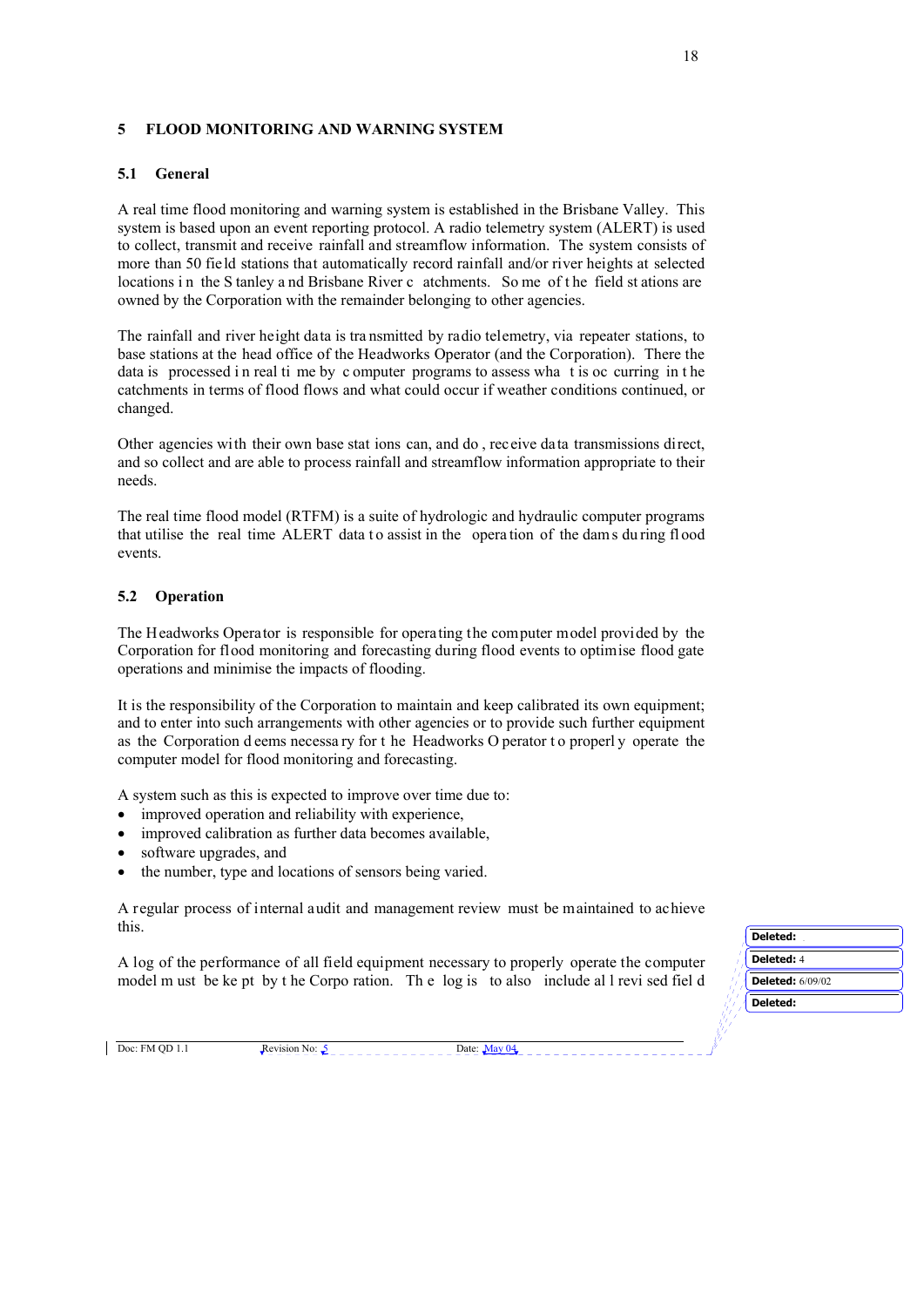calibrations and c hanges to the number, type and locations of gauges. Ent ries onto the log are to be notified to the Headworks Operator without delay in writing.

A log of the performance of the system (ALERT and RTFM) must be kept by the Senior Flood Operations Engineer. Any faults to the computer hardware or software, and any faults to field equipment which the Corporation has not advised the Headworks Operator of, are to be notified to th e Corpo ration w ithout delay in w riting. The Corpo ration must promptly attend to the matters under its control and refer other matters to the appropriate agencies.

Whenever the Senior Flood Ope rations Engineer consi ders t hat the perfor mance and functionality of the system can be improved, by whatever means, a recommendation must be made t o the Headw orks Operat or a ccordingly. The He adworks Operator m ust promptly consider, a ct on, or refer such recommendations t o the Corpo ration as it c onsiders appropriate.

### **5.3 Storage of Documentation**

<span id="page-18-0"></span>The pe rformance of a ny f lood monitoring a nd w arning sy stem is reli ant on acc urate historical da ta ov er a long p eriod of time. The Seni or Fl ood O perations Engineer must ensure t hat al l ava ilable da ta and ot her documentation is a ppropriately c ollected and catalogued as approved by the Corporation, for future use.

### **5.4 Key Reference Gauges**

<span id="page-18-1"></span>Key fie ld station l ocations have be en i dentified for refere nce purposes whe n flood information is exchanged between authorities or given to the public. Should it be deemed desirable to rel ocate field stations from these locations, or vary flood classification levels, agreement must first be obtained between the Corporation, Headworks Operator, Bureau of Meteorology and the Local Governments within whose boundaries the locations are situated. The locations and gauge readings at w hich the various classifications of flooding occur are contained in Appendix D.

Gauge boards that can be read manually must be maintained as part of the equipment of each key field station. The Corporation must have procedures to ensure such gauge boa rds are read in the event of failure of field stations to operate.

# **5.5 Reference Gauge Values**

Other agencies such as the Bureau of Meteorology, Ipswich City Council and t he Brisbane City Council have direct access to the information from field stations for f lood assessment purposes. The consultation between agencies is a very important part of the assessment and prediction of flood flows and heights.

<span id="page-18-2"></span>The Corporation must ensure that information relative to the calibration of the Corporation's field stations is shared with such agencies.



Doc: FM QD 1.1 Revision No:  $\frac{5}{2}$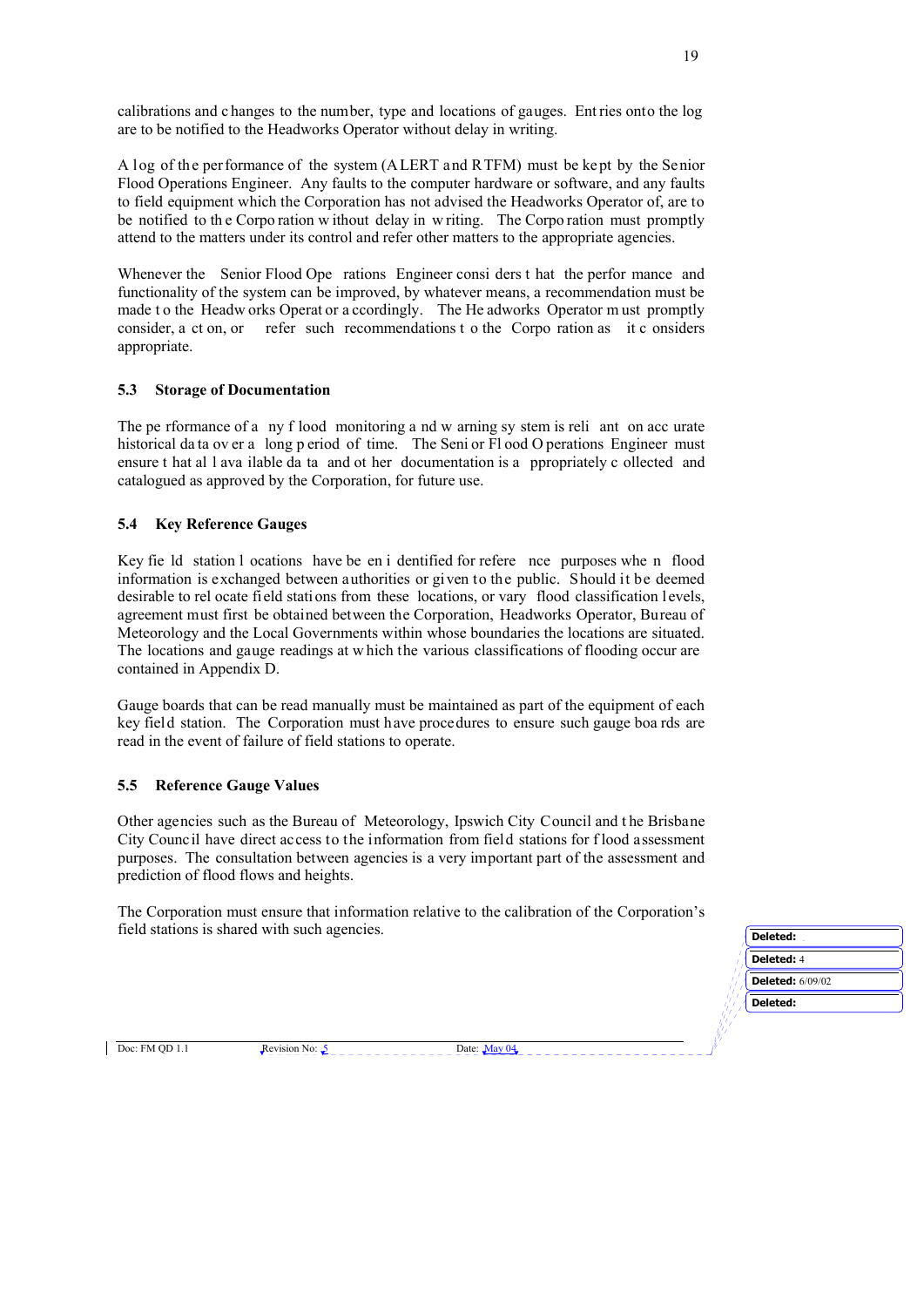#### **6 COMMUNICATIONS**

#### <span id="page-19-0"></span>**6.1 Communications between Staff**

<span id="page-19-1"></span>The Corporation is responsible for providing and maintaining equipment to allow ad equate channels of communication to exist at all times between the Flood Operations Engineer and site staff at Wivenhoe and Somerset Dams.

The Headworks Operator is responsible for ensuring that adequate communication exists at all times between the Flood Operations Engineer and site staff at Wivenhoe and Somerset Dams. Where equipment d eficiencies are d etected during norm al operat ions, such deficiencies are to be r eported within one we ek to the Corporation for timely c orrective action.

# **6.2 Dissemination of Information**

<span id="page-19-2"></span>Some agencies have responsibilities for formal flood predictions, the interpretation of flood information and advice t o the public. The Corporation, Headworks Operator, Senior Flood Operations Engineer a nd F lood Operations E ngineer must li aise a nd cons ult with th ose agencies with a view to ensuring all information relative to the flood event is consistent, and used and disseminated in accordance with agreed responsibilities.

Adequate and timely information is to be supplied to a gencies responsible for the operation of facilities affected by flooding and for pr oviding warnings and infor mation to the public. Agency information requirements are generally as shown in Table ???.

The Flood Operations Engineer must supply information to each of t hese a gencies during dam releases. For this purpose, the Corporation must maintain a Register of Contact Persons for I nformation, their means of c ontact in cluding b ack up sy stems, an d th e specific information to be supplied to each. The Corporation must ensure that each agency receives a copy of the updated Register of Contact Persons for Information whenever amendments are made, but at least every 6 months.

All e nquiries ot her t han prov ided f or in the R egister of Cont act P ersons for Information, either to the H eadworks O perator, the Senior Flood Operations En gineer, t he F lood Operations Engineer or dam site staff must be referred to the Corporation. The Corporati on must provide a mechanism to receive these enquiries from the time it is advised that releases from the dams are likely until flood release operations are completed.

**Comment [r6]:** Page: 20 This was previously the last paragraph in this section.

**Deleted:** These agencies shall include agencies holding Controlled Documents (Appendix B), and the persons listed in the Schedule of Authorities (Appendix C).

**Deleted:** type of

**Deleted:** ¶ The Flood Operations Engineer must supply information (refer 6.3) to each of these contact persons during dam releases.¶ ¶

**Deleted: Deleted:** 4 **Deleted:** 6/09/02 **Deleted:** 

Doc: FM QD 1.1 Revision No:  $\frac{5}{2}$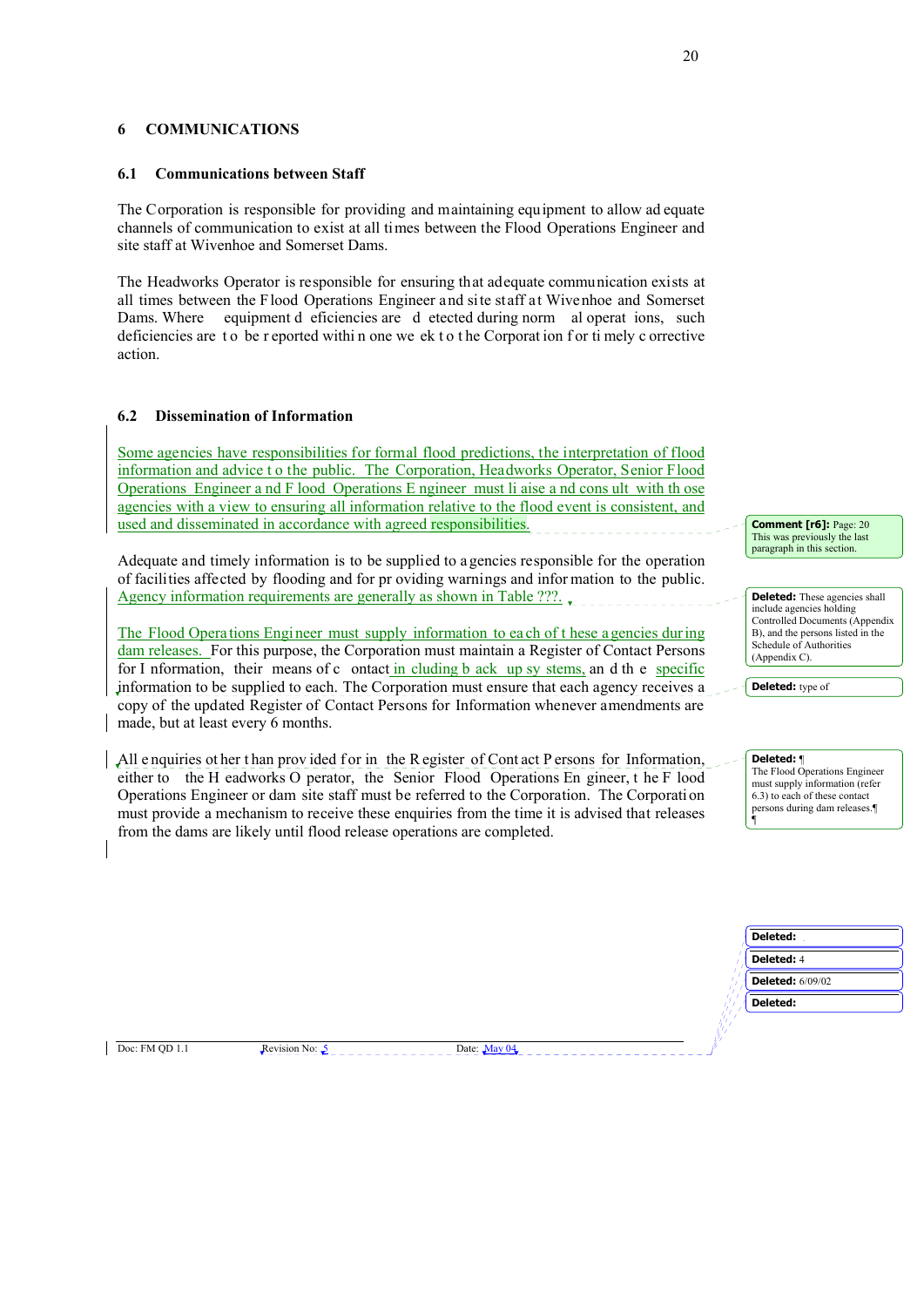| <b>Agency</b>                | <b>Interest / Activity</b>                                              | <b>Information Requirement</b>                                                  | <b>Trigger level and frequency of</b><br>reporting              |
|------------------------------|-------------------------------------------------------------------------|---------------------------------------------------------------------------------|-----------------------------------------------------------------|
| <b>Kilcoy Shire Council</b>  | Flood levels upstream of Somerset<br>Dam                                | Current and predicted flood<br>levels, Somerset Dam                             | Somerset Dam water level exceeds<br>EL????                      |
| <b>Esk Shire Council</b>     | Flood Levels upstream and<br>downstream of Wivenhoe Dam<br>Evacuations? | <b>Current and predicted flood</b><br>levels and discharges, Wivenhoe<br>Dam    | Initial gate operation.                                         |
| <b>Ipswich City Council</b>  |                                                                         |                                                                                 |                                                                 |
| <b>Brisbane City Council</b> |                                                                         |                                                                                 |                                                                 |
| <b>NRM&amp;E</b>             |                                                                         |                                                                                 |                                                                 |
| <b>Bureau of Meteorology</b> |                                                                         | Actual and projected discharges<br>from Somerset Dam and<br><b>Wivenhoe Dam</b> | Initial gate operation and thereafter at<br>3 hourly intervals. |
|                              |                                                                         |                                                                                 | annually                                                        |

**Deleted:** 4

**Deleted:** 6/09/02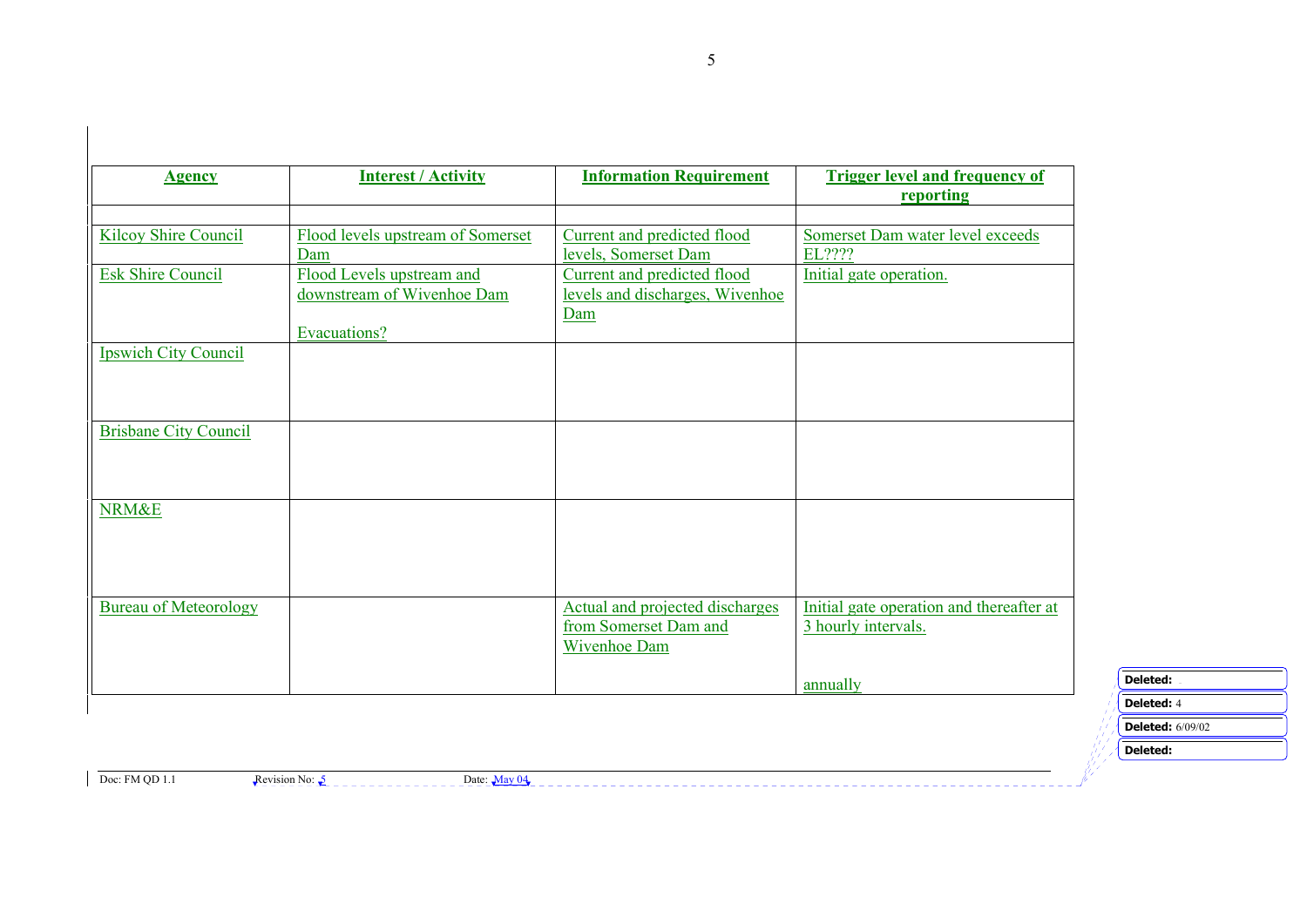### <span id="page-21-0"></span>**6.3 Release of Information to the Public**

The Corporation is responsible for the issue of information regarding storage conditions and current and proposed releases from the dams to the public and the media.

The Bureau of Meteorology has responsibility for issuing flood warnings.

The Emergency S ervices Re sponse Authorities, under the Disaster M anagement Act 2003 [??], have responsibility for the prepa ration of a local counter disast er pla n hence the interpretation of fl ood forecast i nformation for inclusi on in t heir l ocal flood w arnings prepared under the flood sub plan of the counter disaster plan.

**Deleted:** Some agencies have responsibilities for formal flood predictions, the interpretation of flood information and advice to the public. The Corporation, Headworks Operator, Senior Flood Operations Engineer and Flood Operations Engineer must liaise and consult with those agencies with a view to ensuring all information relative to the flood event is consistent, and used and disseminated in accordance with agreed responsibilities.

#### **<#>Nature of Information¶**

¶

¶ When, in the opinion of the Flood Operations Engineer, a flood situation is imminent and gate operations are likely, and is of a magnitude that it is likely to cause flows to exceed  $2,000 \text{ m}^3/\text{sec}$  at Lowood, the Flood Operations Engineer must advise those listed in the Register of Contact Persons for Information of : [Is the 2000 m3/sec limit reasonable?]¶

¶ (a) the current and proposed releases from the dams, and¶ ¶

(b) the estimated flow rates and water heights at the key reference gauges listed in Appendix D.¶ ¶

This information is to be updated at intervals as better and more accurate information becomes available.¶ ¶

#### **Formatted:** Bullets and Numbering

**Deleted:** State Counter Disaster Organisation Act 1975

| Deleted:                |
|-------------------------|
| Deleted: 4              |
| <b>Deleted: 6/09/02</b> |
| Deleted:                |

 $\overline{D}$  Doc: FM QD 1.1 Revision No:  $\frac{5}{2}$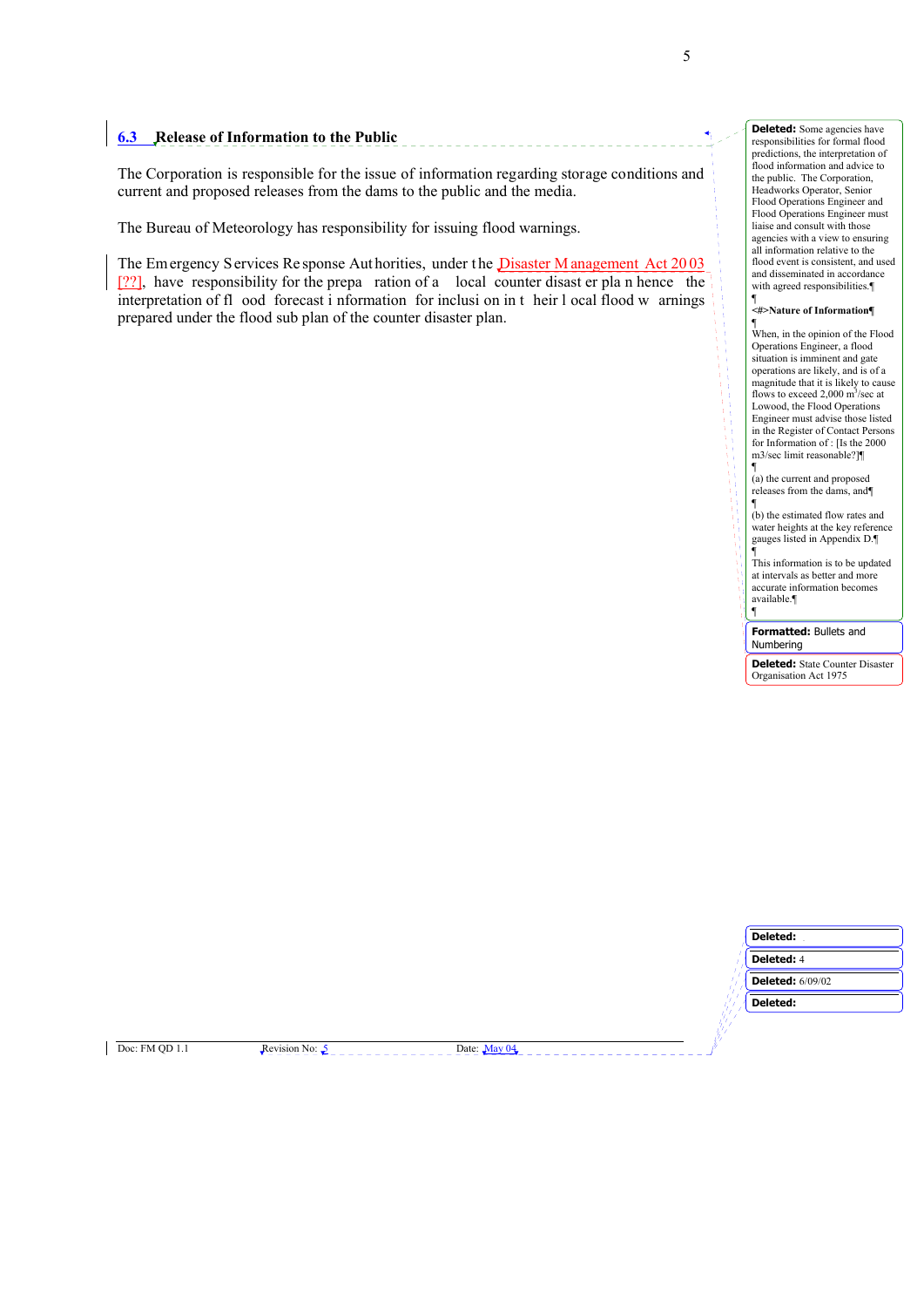#### <span id="page-22-0"></span>**7 REVIEW**

#### **7.1 Introduction**

<span id="page-22-1"></span>This review of t he Manual has addressed the mechanisms of delegation and c ontrol of t he dams in periods of operation of the dams for flood mitigation. It is known overtopping of the dams can result should floods occur which are derived from lesser rainfall than the probable maximum precipitation st orm or from the c ombination o f t wo l esser storms in close proximity. The dams may also overtop in the eventuality that the flood-gate control systems fail to operate or partially malfunction during the passage of a major flood or combination of floods.

Procedures and systems have been developed that should enable lower risk operation of the dams for flood mitigation purposes. This technology is intended to provide longer warning times and t he ca pability of e xamining opt ions t o optimise t he sa fety of the dams and minimise the hazard potential and risk to the community.

With the passage of time neither the technical assumptions nor the physical conditions on which this Manual is based may remain unchanged. It is also recognised that the relevance of the Manual may change with changing circumstances.

It is important, therefore, that t he M anual c ontain operational pr ocedures which i n themselves cause the Manual's procedures, and the assumptions and conditions upon which they are based, to be checked and reviewed regularly.

The chec king a nd reviewing pr ocess must i nvolve t he Headworks Operator and all associated operations personnel i n order that changes of p ersonnel do not result in a diminished understanding of the basic principles upon which the operational procedures are based.

Variations to the Manual may be made in accordance with provisions in Section 1.8.

#### **7.2 Personnel Training**

The Headworks Operator must report to the Corporation by 30th September each year on the training and state of pre paredness of operations personnel. A copy of this report must be forwarded to the Chief Executive of the Department of Natural Resources, Mines & Energy within 14 days of it being received by the Corporation.

#### <span id="page-22-2"></span>**7.3 Monitoring and Warning System and Communication Networks**

The Headworks Operator must provide a report to the Corporation by the 1st May and 1st November of each year; and a fter eac h fl ood eve nt. The report must assess i n term s of hardware, software and personnel, the :

adequacy of the communication and data gathering facilities,

<span id="page-22-3"></span>Doc: FM QD 1.1 Revision No: 5 Date: May 04

**Deleted:** since the last revision

6

**Deleted:** and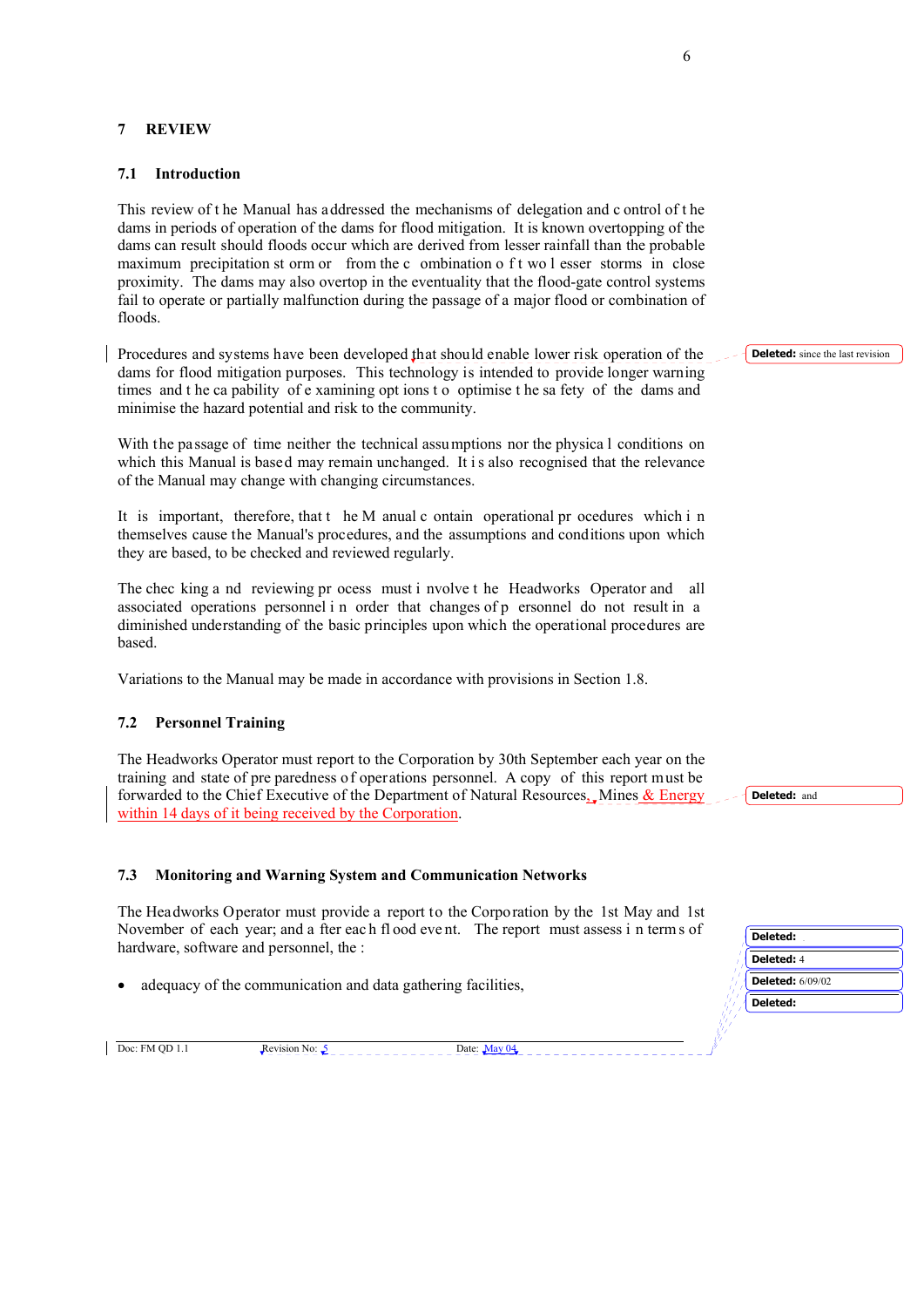- reliability of the system over the previous period,
- reliability of the system under prolonged flood conditions,
- accuracy of forecasting flood flows and heights, and
- the overall state of preparedness of the system.

The Corpo ration must review the rep ort, an d t aking i nto account it s own lo g o f th e performance o f t he field equipment, ta ke any action considered nec essary for the p roper functioning and improvement of the system. . A copy of this report must be forwarded to the Chief Executive of the Department of Natural Resources, Mines  $\&$  Energy within 14 days of it being received by the Corporation.

### **7.4 Operational Review**

<span id="page-23-0"></span>After eac h si gnificant f lood event, the Cor poration must revi ew the e ffectiveness of t he operational procedures contained i n t his m anual. The H eadworks O perator i s required t o prepare a re port for subm ission to the Corporation within six weeks of any flood event that requires mobilisation of the Fl ood Control Centre. A copy of this report must be forwarded to the Chief Executive of the Department of Natural Resources, Mines & Energy within 14 days of it being received by the Corporation.

#### **7.5 Five Yearly Review**

<span id="page-23-1"></span>Prior to the expiry of the approval period, the Corporation, must review the Manual pursuant to S ection 6 Division 2 of the Act. The re view is t o take i nto a ccount t he c ontinued suitability of the communicat ion network, and the flood monitoring and warning system as well as hydrological and hydraulic e ngineering assessments of the operational procedures. The h ydrologic investigations perfo rmed for the pur pose of this manual are discussed in Appendix I.

**Deleted:** T **Deleted:** , at intervals of no greater than five years

| Deleted:                |
|-------------------------|
| Deleted: 4              |
| <b>Deleted: 6/09/02</b> |
| Deleted:                |
|                         |

 $\overline{D}$  Doc: FM QD 1.1 Revision No:  $\frac{5}{2}$ 

**Deleted:** and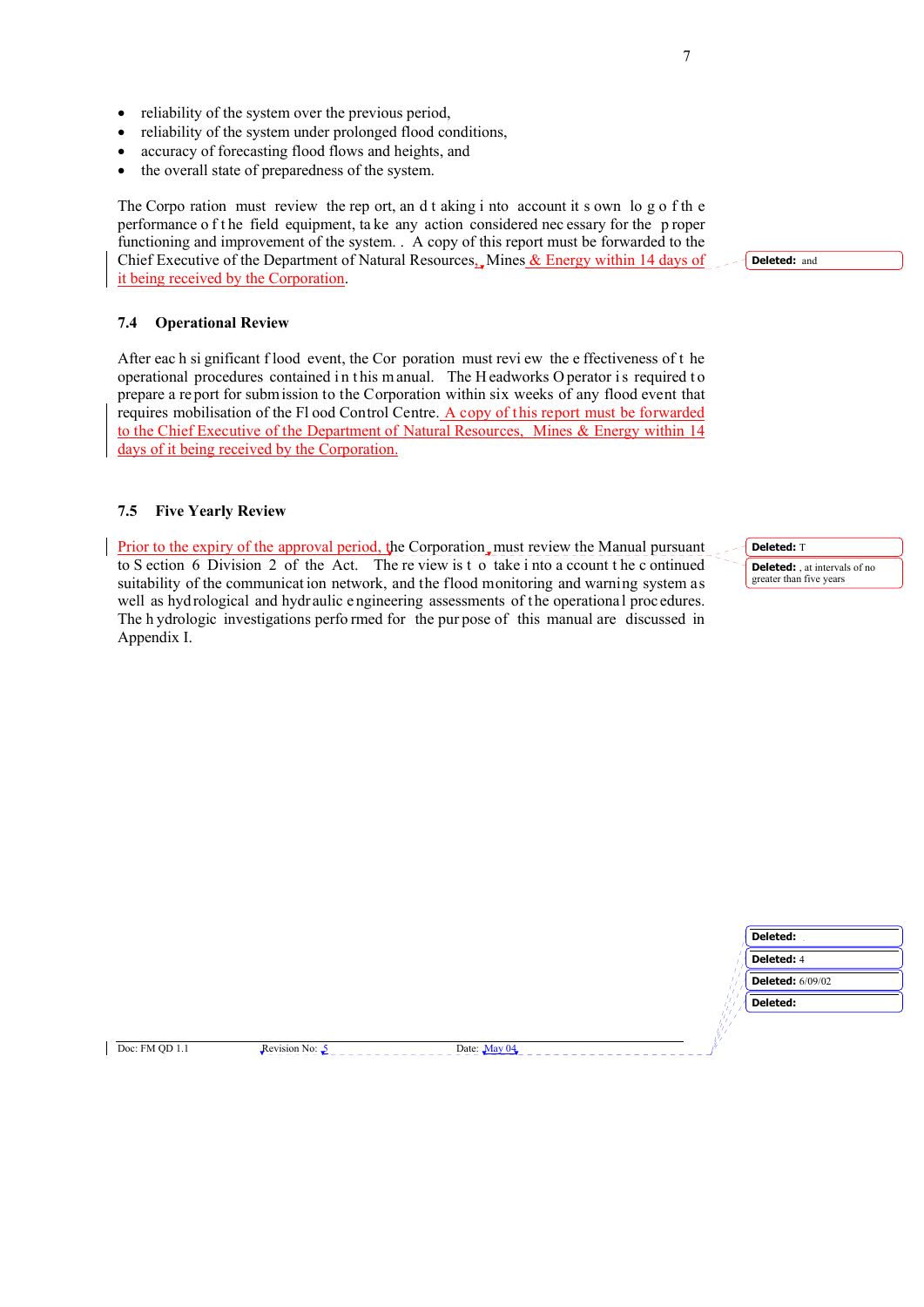### **8 WIVENHOE DAM**

#### <span id="page-24-0"></span>**8.1 Introduction**

<span id="page-24-1"></span>Wivenhoe Dam is capa ble of being operated in a number of ways to reduce flooding in the Brisbane River downstream of the dam, depending on the part of the catchment in which the flood originates and depending also on the magnitude of the flood.

A general plan and cross-section of Wivenhoe Dam, and relevant elevations are included in Appendix J.*[The suite of drawings need to be modified to reflect the new arrangement]*

Storage a nd discharge da ta are included i n Appe ndix E. *[The he adwater disc harge relationships for the fuse plug bays need to be included in Appendix E]*

The reservoir volume above FSL of EL 67.0 is available as temporary flood storage. How much of the avail able flood storage co mpartment is utilised, will de pend on the initia l reservoir level below FSL, the magnitude of t he flood being regulated and the procedures adopted.

Spiltyard Creek Dam is part o f the ove rall Wivenhoe Area Project and it forms the upper pumped storage of t he peak power generation scheme. Splityard Creek Dam impounds a volume of 28 700 ML at its normal full supply level (El 166.5). The conte nts of Splityard Creek Dam can be emptied into Lake Wivenhoe within 12 hours by releasing water through the power station conduits. This volume of water can affect the level in Wivenhoe Dam by up to 3 00mm when Wivenhoe Da m is close to FSL. The ope rational level of S plityard Creek Da m should be considere d w hen assessing the va rious trigger level s of Wivenhoe Dam.

The Corporation has acquired land above FSL to a leve l of EL 75. 0 to p rovide temporary flood storage. Reasonable care m ust be exercised to confine the flood rises t o below this level. This re quirement should be ignored in the case of extreme floods that threaten the safety of the dams.

#### **8.2 Initial Action**

When indications are received of an imminent flood, the flood control operation of the dam must commence with the storing of all inflow of the Brisbane River in Wi venhoe D am, whilst an assessment is made of the origin and magnitude of the flood. The spill way gates are not to be opened for flood cont rol pur poses prior to t he reservoir leve l exceeding E L 67.25.

# <span id="page-24-2"></span>**8.3 Regulator and Gate Operation Sequences**

Rapid opening of outlets (spillway gates and regulators) can cause hydraulic surges and other effects in the Brisbane River that can endanger life and property and may sometimes have other adverse effects. Under normal gate operations, the gates and regulators are therefore to be operated one at a time at rates that will minimise adverse impacts on the river system.

| <b>Deleted: Procedures</b> |
|----------------------------|
| <b>Deleted:</b> intervals  |
| Deleted:                   |
| Deleted: 4                 |
| <b>Deleted: 6/09/02</b>    |
| Deleted:                   |
|                            |

<span id="page-24-3"></span>Doc: FM QD 1.1 Revision No:  $\frac{5}{2}$  Date:  $\frac{May~04}{2}$ 

**Formatted**

**Formatted**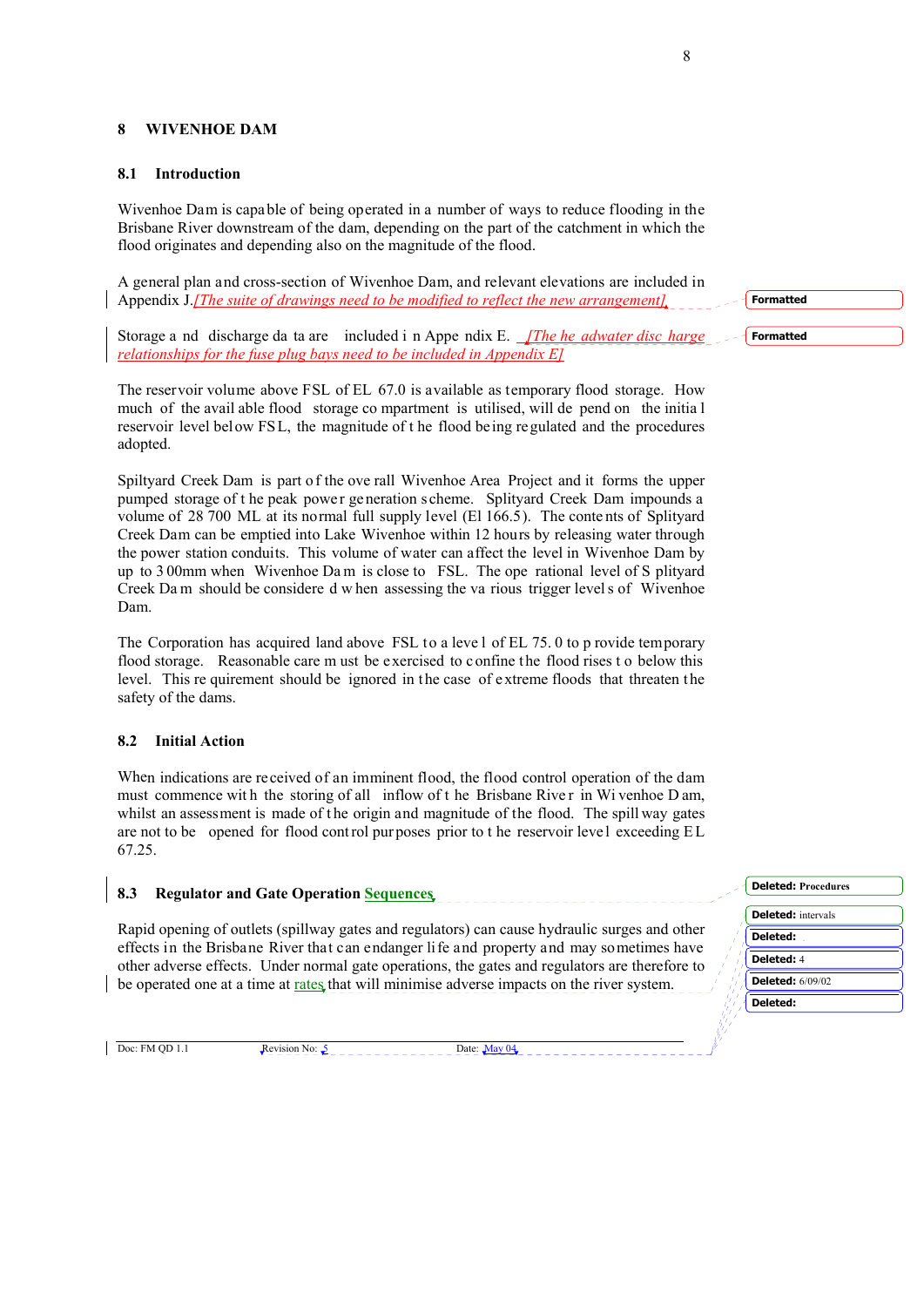Rapid closure of t he gates can affect river-bank stability. Rapid closure of m ore than one gate at a time should only be used when time is critical and there is a requirement to correct a malfunction to preserve s torage or to reduce downstream floo ding rapi dly. F or flood operations where time is not critical, longer closure intervals should be used. The minimum closure intervals specified below are based on experience from the 1974 flood.

During the initial opening or final closure sequences of gate operations it i s permissible to replace the discharge through a gat e by the immediate opening of a re gulator valve (or the reverse o peration). Th is all ows f or greater control of lo w flows a nd e nables a sm ooth transition an d c losure as s low as possible to p revent the stranding of f ish do wnstream of Wivenhoe Dam.

Except as provided for in procedure 4 of Section 8.4 where it is necessary to have the gate clear of the flow prior to the fuse plug operating and as indicated above, the gate opening and closing intervals as tabled below are the most rapid permitted for flood mitigation purposes.

Table 8.1

| WIVENHOE DAM                           |            |  |
|----------------------------------------|------------|--|
| MINIMUM INTERVALS for Normal Operation |            |  |
|                                        |            |  |
| 500 mm Incremental gate openings       | 10 minutes |  |
|                                        |            |  |
| 500 mm Incremental gate closures       | 20 minutes |  |
|                                        |            |  |
| Full regulator opening or closures     | 30 minutes |  |
|                                        |            |  |

The fl ip buck et spi llway is desi gned t o control the discharge from the rese rvoir and t o dissipate the energy of the discharge. The flip throws the discharge clear of the concrete structures into a p lunge p ool wh ere the e nergy is dissipated by turbulence. Un der nonsymmetric flow c onditions, or when gates 1 and 5 are not operating, the discharge jet may impinge on the walls of the plunge pool, whi ch has been excavated into erodible sandstone rock, and caus e no n-predictable eros ion. Up stream migration of this erosi on is to be avoided. The w ing walls a djacent to the flip bucket deflect the disc harge away from the walls of the plunge pool when gates 1 and 5 are operated.

Therefore in operating the spillway, the principles to be observed are, in order of priority:

- (i) The discharge jet into the plunge pool is not to impinge on the right or left wa lls of the plunge pool.
- (ii) The flow in the spillway is to be symmetrical.

Under normal operation, only one gate is t o be opened at any one time and the following sequences are to be adopted:



**8.3.1** 

Doc: FM QD 1.1 Revision No:  $\frac{5}{2}$  \_\_\_\_\_\_\_\_\_\_\_\_\_\_\_ Date:  $\frac{\text{Mac: } \cancel{May} 04}{\text{Area: } \cancel{My}}$ 

**Formatted:** Bullets and Numbering

**Deleted:** Gates are numbered 1 to 5 from the left bank looking downstream. ¶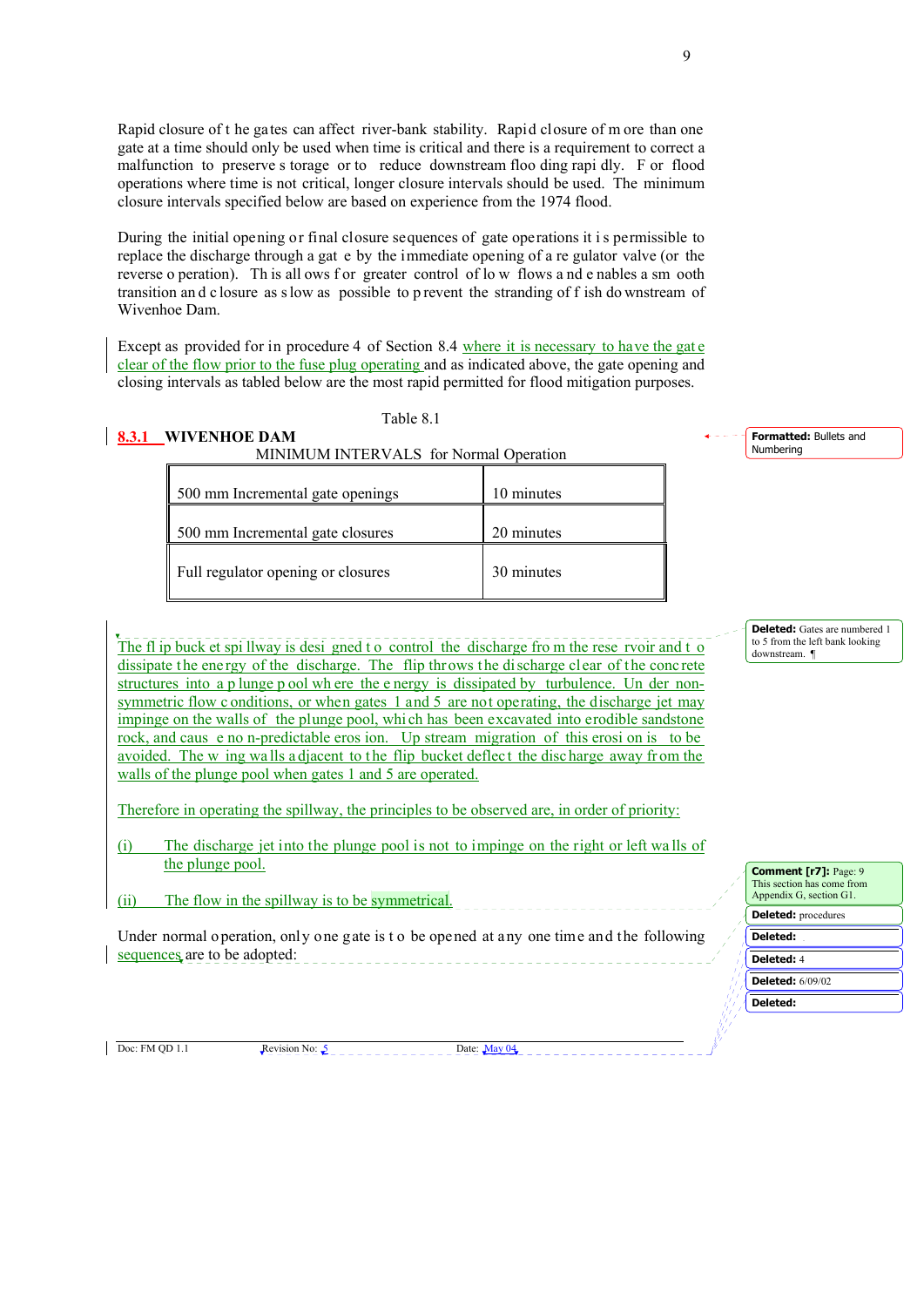<span id="page-26-0"></span>

| Approximate<br><b>Discharge Range</b>                               | Gate opening sequence                                                                                                                                                                                                                                                                  | <b>Comments</b>                                                                                                                                                                                                                                                                                                                               |                                                                                                   |
|---------------------------------------------------------------------|----------------------------------------------------------------------------------------------------------------------------------------------------------------------------------------------------------------------------------------------------------------------------------------|-----------------------------------------------------------------------------------------------------------------------------------------------------------------------------------------------------------------------------------------------------------------------------------------------------------------------------------------------|---------------------------------------------------------------------------------------------------|
| (a) $Up$ to<br>$330 \text{ m}^3/\text{sec}$                         | Open Gate 3 up to 3.5 metres<br>1.                                                                                                                                                                                                                                                     | Gates 1, 2, 4 $\&$ 5 remain closed<br>$\bullet$                                                                                                                                                                                                                                                                                               |                                                                                                   |
| (b) $330 \text{ m}^3/\text{sec}$ to<br>$575 \text{ m}^3/\text{sec}$ | 2. Gate 3 at 3.5 metres<br>3. Open Gates $2 \& 4$ alternately to<br>$0.5$ metre<br>4. Open Gate 3 to 4.0 metre<br>5. Open Gates $2 \& 4$ alternately to<br>1.0 metre                                                                                                                   | Gates 1 & 5 remain closed unless<br>$\bullet$<br>discharge from Gates $2 \& 4$ impinges<br>on side wall of plunge pool proceed<br>to $(c)$                                                                                                                                                                                                    |                                                                                                   |
| (c) 575 $\rm m^3/sec$ to<br>$1160 \text{ m}^3/\text{sec}$           | 6. Gate 3 kept at 4.0 metres<br>Open Gates $1 \& 5$ alternately<br>7.<br>one increment followed by<br>Gates $2 \& 4$ alternately one<br>increment<br>8. Repeat Step 7 until at the end<br>of the sequence Gates $1 \& 5$ are<br>open 1.5 metres and Gates 2 &<br>4 are open 2.5 metres | Flow in spillway to be as symmetrical<br>$\bullet$<br>as possible<br>Gates $2 \& 4$ are to have openings not<br>$\bullet$<br>more than 1.0 metre more than Gates<br>1 & 5                                                                                                                                                                     |                                                                                                   |
| (d) 1 160 m <sup>3</sup> /sec to<br>$1385 \text{ m}^3/\text{sec}$   | 9. Open Gate 3 to 4.0 metres<br>10. Open Gates 1 $\&$ 5 alternately to<br>2.0 metres followed by opening<br>Gates 2 & 4 alternately to $3.0$<br>metres                                                                                                                                 | Flow in spillway to be as symmetrical<br>$\bullet$<br>as possible<br>Gates $2 \& 4$ are to have openings not<br>more than 1.0 metre more than Gates<br>1 & 5                                                                                                                                                                                  |                                                                                                   |
| (e) 1 385 m <sup>3</sup> /sec to<br>$2290 \text{ m}^3/\text{sec}$   | 11. Open ALL gates to 5.0 metre<br>openings                                                                                                                                                                                                                                            | Flow in spillway to be as symmetrical<br>$\bullet$<br>as possible<br>Gates $2 \& 4$ are to have openings not<br>$\bullet$<br>less than Gates $1 \& 5$ or not more<br>than 1.0 metre more than Gates 1 $& 5$<br>Gate 3 is to have an opening not less<br>$\bullet$<br>than Gates $2 \& 4$ or not more than 1.0<br>metre more than Gates 2 & 4. | <b>Comment [r8]: Page: 10</b><br>This doesn't seem consistent with<br>the other discharge ranges. |
| (f) Greate r than<br>$2290 \text{ m}^3/\text{sec}$                  | 12. Open ALL gates to<br>incrementally in the sequence<br>3, 2, 4, 1, 5                                                                                                                                                                                                                | Flow in spillway to be as symmetrical<br>$\bullet$<br>as possible<br>Gate 3 to have the largest opening<br>$\bullet$<br>Gates $2 \& 4$ are to have openings<br>$\bullet$<br>greater than Gates $1 \& 5$                                                                                                                                       |                                                                                                   |

Gates are numbered 1 to 5 from the left bank looking downstream.

Gate openings are occur in 500mm increments unless

Gate operating procedures in the event of equipment failure are contained in Appendix G. If one or m ore gates are inoperable during the course of t he flood event, the gate openings of the remaining gates are to be adjusted to compensate. These adjustments should ensure that:

The flow in the spillway is as symmetrical as practicable.



**Comment [r9]: Page: 10** I am not sure what more needs to

be done here.

Doc: FM QD 1.1 Revision No:  $\frac{5}{2}$  Property Date: May 04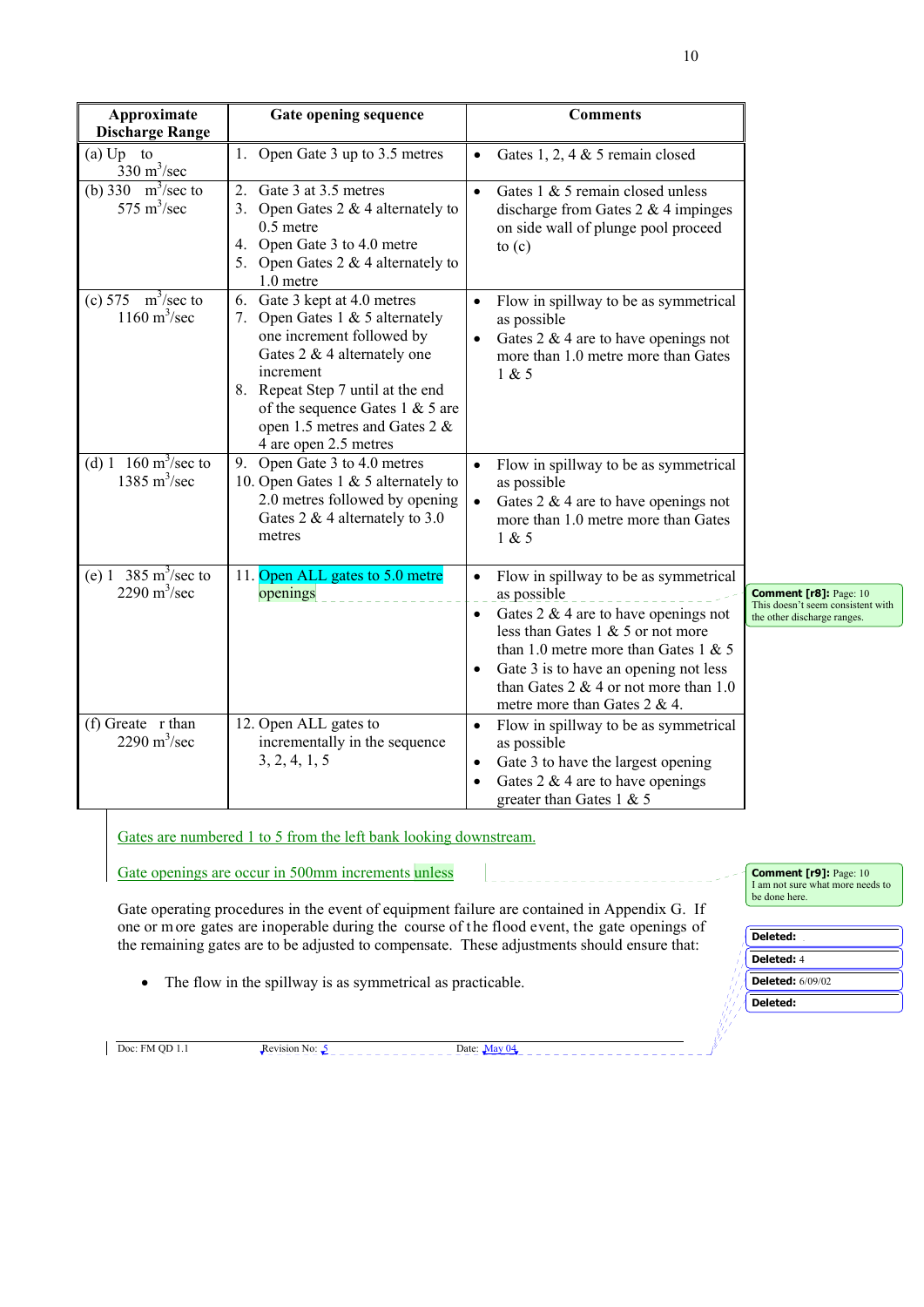• The impact of the flow on the sidewalls of the plunge pool should be minimised.

In general, gate closing is to occur in the reverse order. The final gate closure should occur when the lake level has returned to Full Supply Level.

| <b>Auxiliary Spillways II think the bulk of this should be moved to Appendix GI</b><br>8.4  |  |
|---------------------------------------------------------------------------------------------|--|
|                                                                                             |  |
| The auxiliary spillway works for Wivenhoe Dam will consist of a three bay fuse plug         |  |
| spillway on the right abutment and a one bay fuse plug spillway at Saddle Dam two. Works    |  |
| will also be undertaken on the main embankment to raise the maximum lake level to 80 m      |  |
| AHD. In setting the maximum lake level, zero freeboard is proposed. Details of the two      |  |
| auxiliary spillways are provided in Error! Reference source not found                       |  |
| It is proposed to undertake the works in two stages. The works proposed for the first stage |  |
| consist of:                                                                                 |  |
| The three right bank fuse plug spillways separated by concrete divider walls;               |  |
| The construction of a new highway bridge;                                                   |  |

- A concrete cut off trench along the main dam wall to intersect with the existing clay core and strengthening of the existing crash barrier to raise the maximum lake level to 80 m AHD; and
- Post tensioning the main spillway monolith to resist overturning at the new maximum lake level.

Stage 1 works increase the dam crest flood to an annual exceedance probability (AEP) of approximately 1 in 100,000. The current dam crest flood is 1 in 22,000 AEP. Pending approvals, Stage 1 works are proposed to commence early 2004 and are to be completed by the end of 2005.

Stage 2 works consist of the construction of a si ngle bay fuse plu g at saddle dam 2. It is proposed to review the Stage 2 at the next comprehensive dam safety review due in 2017

#### **Table 8.2 Dam Water Levels at Fuse Plug Initiation Levels, Wivenhoe Dam**

| <b>Auxiliary</b><br><b>Spillway</b><br><b>Location</b> | <b>Spillway</b><br><b>Crest</b><br><b>Control</b><br><b>Type</b> | <b>Spillway</b><br><b>Crest</b><br><b>Width</b><br>(m) | <b>Spillway</b><br><b>Crest</b><br><b>Level</b><br>$(m$ AHD $)$ | <b>Peak Lake Level</b><br>at Fuse Plug<br><b>Initiation</b><br>$(m$ AHD) |
|--------------------------------------------------------|------------------------------------------------------------------|--------------------------------------------------------|-----------------------------------------------------------------|--------------------------------------------------------------------------|
| <b>Right Bank</b>                                      |                                                                  |                                                        |                                                                 |                                                                          |
| Fuse plug 1                                            | $O$ gee                                                          | $\overline{34}$                                        | <u>67</u>                                                       | 75.7                                                                     |
| Fuse plug 2                                            | $O$ gee                                                          | 64.5                                                   | 67                                                              | 76.25                                                                    |
| Fuse plug 3                                            | $O$ gee                                                          | 65.5                                                   | 67                                                              | 77.2                                                                     |
| <b>Saddle Dam 2</b>                                    |                                                                  |                                                        |                                                                 |                                                                          |
| Fuse plug 4                                            | )gee                                                             | l 00                                                   | 67                                                              | 78.3                                                                     |

Error! Reference source not found. shows a cross section of a typical fuse plug embankment. It is effectively a zoned earth and rock fill embankment that is constructed on a non erosive sill or weir. The embankment is designed to erode in a controlled manner when the lake water level reaches a pre-determined level. Below this level, the embankment impounds water in the same manner as a typical zoned earth and rock fill embankment. The upstream face of the embankment consists of a riprap layer to protect against wave action. Consecutive layers consist of coarse rock followed by a coarse filter and then the impermeable clay core that are laid on a similar slope to the riprap. Downstream of the



Doc: FM QD 1.1 Revision No:  $\frac{5}{2}$   $\frac{2}{5}$  Date: May 04

11

**Formatted:** Bullets and Numbering

**Formatted:** Bullets and Numbering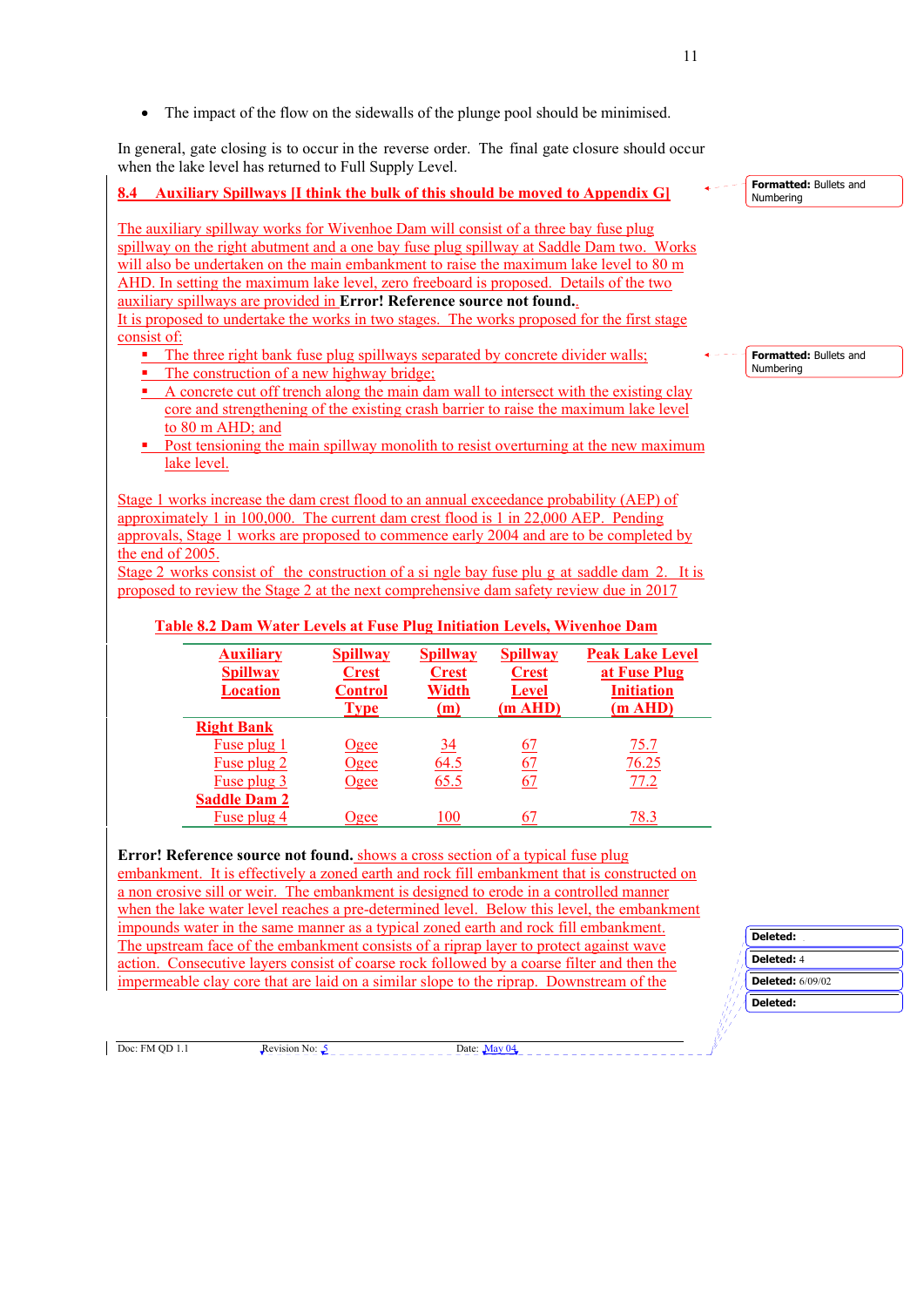sloping clay core are more layers of filters that lie on compacted rock fill, which extends to the downstream slope of the embankment.

The controlled erosion is initiated at a low point, or pilot channel located in the embankment crest. A narrow ver tical slot of coarse filter is located immediately downstream of the pilot channel that extends to the downstream slope of the dam and replaces the compacted rock fill. As the lake water level rises above the pilot channel crest to a depth of about 0.15 m, fast f lowing w ater s tarts to erod e the co arse filter in the vertical s lot, wh ich r emoves the material suppor ting the sloping clay core e ventually causing it to collapse. The m aterial adjacent to the slot is then exposed to the fast flowing water initiating lateral erosion.

Fuse plug performance is largely based on two research projects undertaken by Tinney & Hsu (1961) and Pugh (1985).

The Tinney & Hsu study was conducted as part of the design of the Oxbow Fuse plug at Snake River in the United States. In the study, scale model tests were conducted in both the laboratory and the field to investigate the behaviour and performance of fuse plug spillways. Pugh's study used laboratory models to simulate full sized fuse plugs from 3 m to 9 m high. Both studies found that the fuse pl ugs washed out in an orderly and p redictable manner. They found that the rate of erosion is proportional to the type of material used and height of the embankment.

The NSW Public Works and Services, now the NSW Department of Commerce, extrapolated the results of these studies to design the 15 m high fuse plug embankments at Warragamba Dam in S ydney ( DPWS, 1998 ). The ana lysis un dertaken for W arragamba Dam has be en used to select the material and estimate the lateral erosion rates for the proposed fuse plugs at Wivenhoe Dam. Based on the fuse plug material selected for Wivenhoe, lateral erosion rates of 100 m per hour are expected.

**Error! Reference source not found.** cross section of a typical fuse plug embankment.



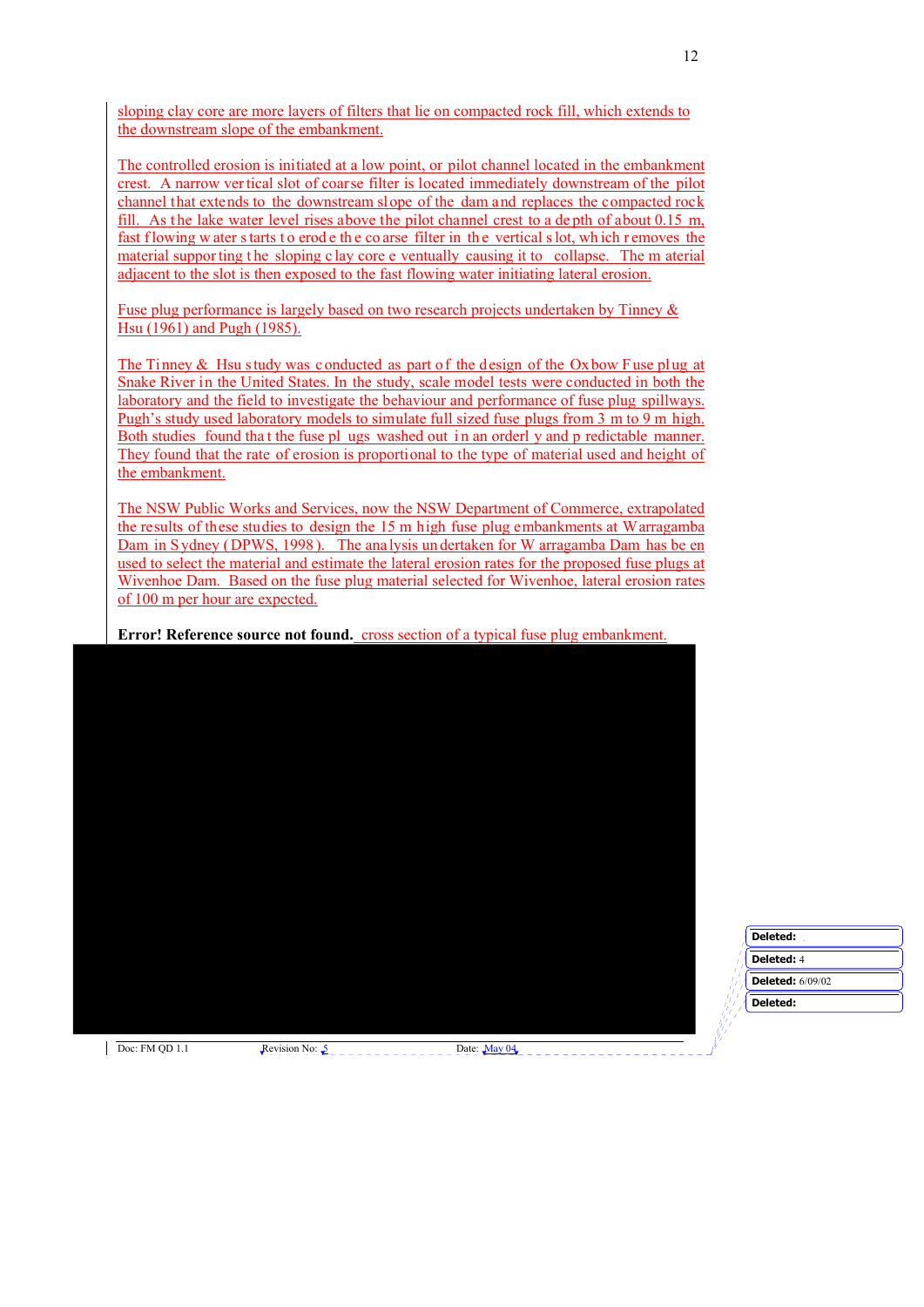# **8.5 Flood Control Procedures**

<span id="page-29-0"></span>When the preliminary est imation of the degree of expected flooding has be en made, the operating procedures set out hereunder shall be used at Wivenhoe Dam in line with the Flood Mitigation Objectives.

When considering the discharge to be made from both Wivenhoe Dam and Somerset Dam under pa rticular p rocedures, the total d ischarge for each d am from all sources is to be considered when determining the appropriate openings for gates, valves and sluices.

The procedures to be adopted commence with Procedure 1 and extend through to Procedure 4 as the m agnitude of the flood as predicted by the RTFM **increases**. Table ?? provides **indicative** limits of application for each procedure for the initial filling of Wi venhoe Dam. Once Wi venhoe Da m has peaked and t he draina ge pha se ha s com menced the i ndicative limits will not apply.

Provision is made for the releases to be regulated so as to lessen the impact when peak flows from Lockyer Creek, Bremer River and other tributaries enter the Brisbane River. This may result in the releases being decreased for a time even though lake levels are rising.

Provision is also m ade for the rele ases from Wivenhoe Dam t o be regulated in the e arly procedures so as not to unduly submerge bridges. The rele vant bridges and their estimated submergence flows are included in Appendix D.

**Formatted:** Bullets and Numbering

> **Comment [r10]: Page: 13** This shouldn't refer to Somerset Dam.

**Deleted:** As the magnitude of the expected flood increases,

**Deleted:** t

**Comment [r11]:** Page: 13 Can include the section Rob Ayre has written describing the procedures.

**Deleted:** set out in the following table in response to current and predicted inflows both into the dams, and into the Brisbane River from tributaries downstream of the dams. This t

**Formatted**

| Deleted:                |
|-------------------------|
| Deleted: 4              |
| <b>Deleted: 6/09/02</b> |
| Deleted:                |
|                         |

Doc: FM QD 1.1 Revision No:  $\frac{5}{2}$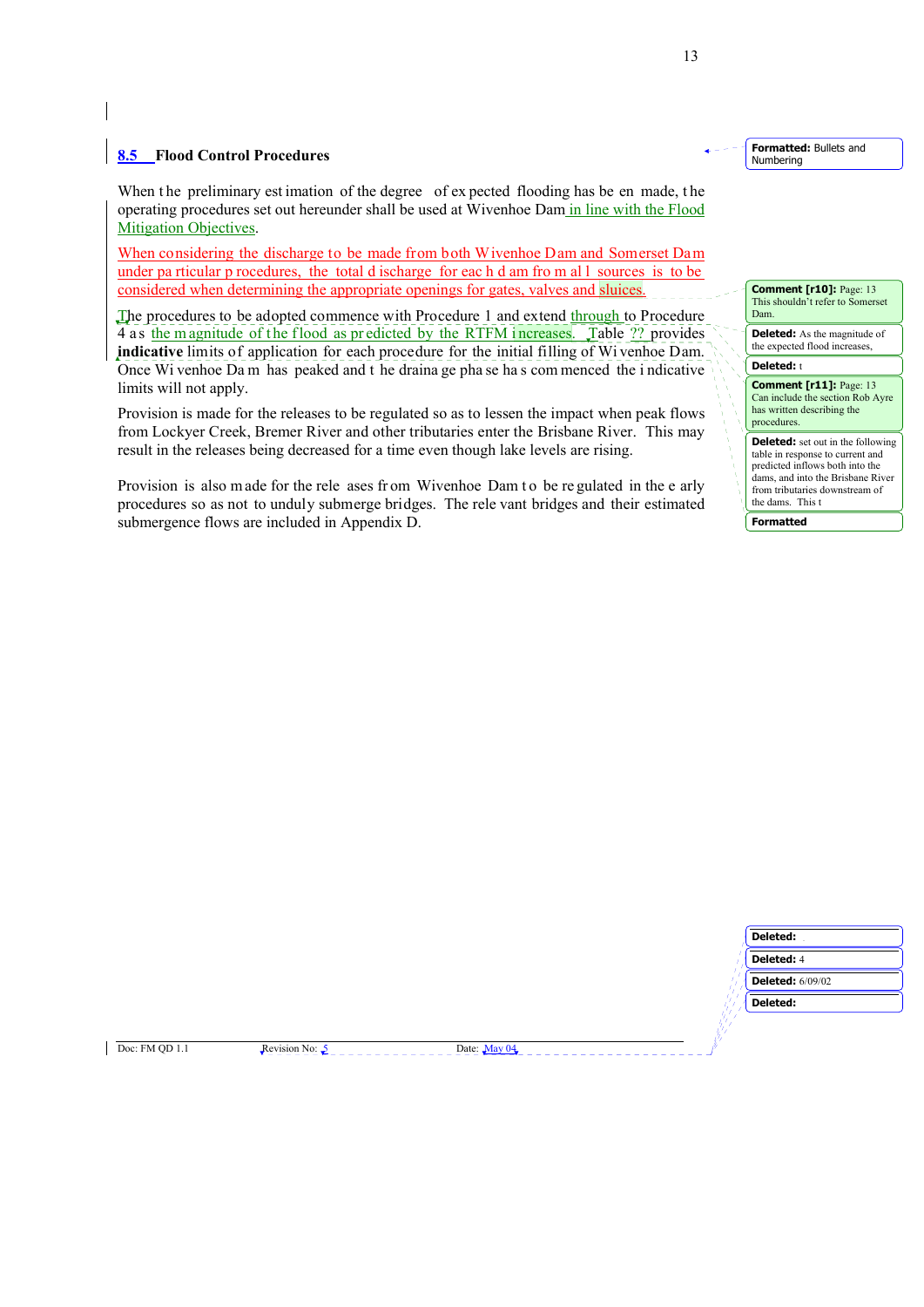| Procedure         | <b>Current Reservoir</b><br><b>Level</b>              | <b>Applicable Limits</b>                                            |                                                                                                                                    |                                                    |
|-------------------|-------------------------------------------------------|---------------------------------------------------------------------|------------------------------------------------------------------------------------------------------------------------------------|----------------------------------------------------|
| 0                 | $EL \leq 67.25$                                       | i.e No Releases<br>$Q_{\text{Wivenhoe}} = 0 \text{ m}^3/\text{sec}$ |                                                                                                                                    |                                                    |
| ₹                 | $67.25 < EL \le 67.50$                                | $Q_{\text{Wivenhoe}} < 110 \text{ m}^3/\text{sec}$                  | $Q_{\text{Colleges Crossing}} < 175 \text{ m}^3/\text{sec}$<br>submerge Twin Bridges<br>with care taken not to<br>prematurely      |                                                    |
| á                 | $67.50 < EL \le 67.75$                                | $Q_{\text{Wivenhoe}}$ < 380 m <sup>3</sup> /sec                     | submerge Colleges Crossing<br>$Q_{\text{Burtons/Noogoorah}} < 430 \text{ m}^3/\text{sec}$<br>with care taken not to<br>orematurely |                                                    |
| 9                 | $67.75 < EL \le 68.00$                                | $Q_{\text{Wivenhoe}}$ < 500 m <sup>3</sup> /sec                     | $Q_{\text{Knolo}} < 550 \text{ m}^3/\text{sec}$ with care<br>taken not to submerge<br>Burtons/Noogoorah<br>prematurely             | $Q_{\text{Moggill}} < 4000 \text{ m}^3/\text{sec}$ |
| Ő                 | $68.00 < EL \le 68.25$                                | $Q_{\text{Wivenhoe}} < 900 \text{ m}^3/\text{sec}$                  | care taken not to submerge<br>$Q_{\text{MICrosby}} < 1900 \text{m}^3/\text{sec}$ with<br>Kholo prematurely                         |                                                    |
| π                 | $68.25 < EL \le 68.50$                                | $Q_{\text{Wiventoe}} < 1500 \text{ m}^3/\text{sec}$                 | care taken not to submerge<br>$Q_{\text{MtCrosby}} < 1900 \text{m}^3/\text{sec}$ with<br>Kholo prematurely                         |                                                    |
| $\mathbf{\Omega}$ | 68.50 < EL < 74.00                                    | $Q_{\text{Lowood}} < 3500 \text{ m}^3/\text{sec}$                   | $Q_{\text{Lowood}}$ < peak of Lockyer and<br>Q <sub>Lowood</sub> < peak of Bremer                                                  |                                                    |
| S                 | 68.50 < EL < 74.001                                   | $Q_{\text{Lowood}} < 3500 \text{ m}^3/\text{sec}$                   | $Q_{\text{Moggill}} < 4000 \text{ m}^3/\text{sec}$                                                                                 | Gates are NOT to be<br>overtopped                  |
| d                 | or dam safety may be<br>compromised<br>$EL \ge 74.00$ | Gates are to be opened<br>until reservoir level<br>begins to fall   | restrictions NO LONGER apply<br>Gate opening interval                                                                              |                                                    |

# **Wivenhoe Dam - Normal Gate Operating Procedures: Initial Filling Phase**

| Deleted:                |
|-------------------------|
| Deleted: 4              |
| <b>Deleted: 6/09/02</b> |
| Deleted:                |
|                         |
|                         |

1 The EL 74.00 trigger level for the initiation of Procedure 4 may be varied in accordance with the provisions of Section ?.?.

<span id="page-30-0"></span>Doc: FM QD 1.1 Revision No: 5 Date: May 04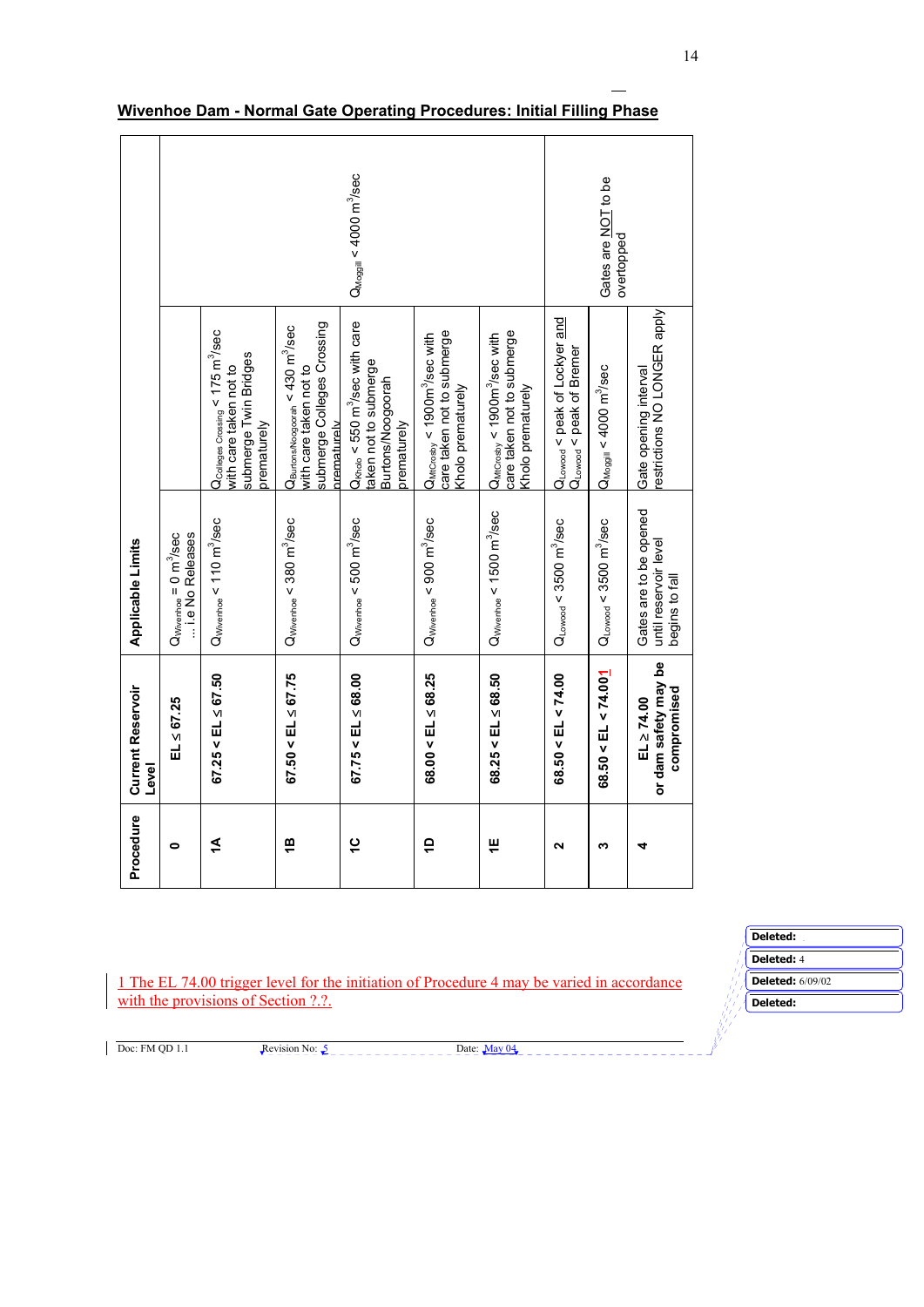The gate opening sequences specified are to be overridden when the gates will be overtopped during normal operation.

In procedure 2, if there is little or no flow in Lockyer Creek, the release from Wivenhoe Dam should be limited to between 1900  $\text{m}^3/\text{sec}$  and 2000  $\text{m}^3/\text{sec}$  with care taken not to submerge Mt Crosby Weir Bridge or Fernvale Bridge prematurely. If t he flood storage compartments of Wivenhoe Dam and Somerset Dam cannot be emptied within the prescribed time of seven days, the release from Wivenhoe Dam should be limited to bet ween 1900  $\text{m}^3/\text{sec}$  and 3500  $m<sup>3</sup>/sec$ . In such circumstances, the release from the dam should be less than the peak inflow into the lake.

# **8.6 Closing Procedures**

<span id="page-31-0"></span>If at the time the lake level in Wivenhoe Dam begins to fall, the combined flow at Lowood is in excess of 3500 m<sup>3</sup>/sec, then the combined flow at Lowood is to be reduced to 3500 m<sup>3</sup>/sec as quickly as practicable having regard to Section 3.3, and is to remain at this rate until final gate closure procedures can commence.

Gate closing procedures should be initiated having regard to the following requirements:

- (a) Early release of s tored water t o regain flood-mitigating ability for any subsequent flood inflows as described in Section 3.3.
- (b) Gate operation procedures as described in Section 8.3.
- (c) Downstream impact of t he discharges. To prevent the stranding of fish downstream of the dam, closures below flows of  $275 \text{ m}^3/\text{sec}$  should be undertaken as slow as practicable and if possible such closures should occur during daylight hours on a weekday so that personnel are available for fish rescue.
- (d) Establishment of storage at FSL at completion of flood events.
- (e) The total discharge from Wivenhoe Dam from all sourc es is to be considered when considering appropriate closing procedures. This includes any discharge from triggered fuse plugs.

**8.7 Modification to Flood Operating Procedures to Prevent Fuse Plug Operation**

Where flood modelling indicates that it is possible to modify gate openings to 'just prevent a fuse plug from operating', the Senior Flood Operations Engineer is given the discretion to do so. This may be done by:

Reducing the headwater level at which Procedure 4 initiates;

The minimum level at which Procedure 4 is to be triggered under these circumstances is EL 73.0 m AHD. *[What studies can be done to validate this level??]*

<span id="page-31-1"></span>Varying the interval between gate operations;

**Formatted:** Bullets and Numbering

> **Formatted:** Bullets and Numbering

**Deleted: <#>8.6 Coping with Extreme Floods¶ ¶**

**The current procedures apply for floods with predicted levels up to EL 74 and greater but where the flood discharge is through the existing gated spillway. In order to cope with large volume floods auxillary spillways will be built where flood levels are predicted to exceed EL 75 and outflows greater than the gated spillway capacity. This will be a second spillway will be a fuse plug spillway in the right embankment, and a future third spillway in saddle dam 2¶ ¶**

**Formatted:** Bullets and Numbering

**Formatted**

**Formatted**

**Formatted**

**Formatted**

**Formatted:** Bullets and Numbering

**Formatted:** Bullets and Numbering

**Deleted:** 

**Deleted:** 6/09/02 **Deleted:** 

**Deleted:** 4

Doc: FM QD 1.1 Revision No:  $\frac{5}{2}$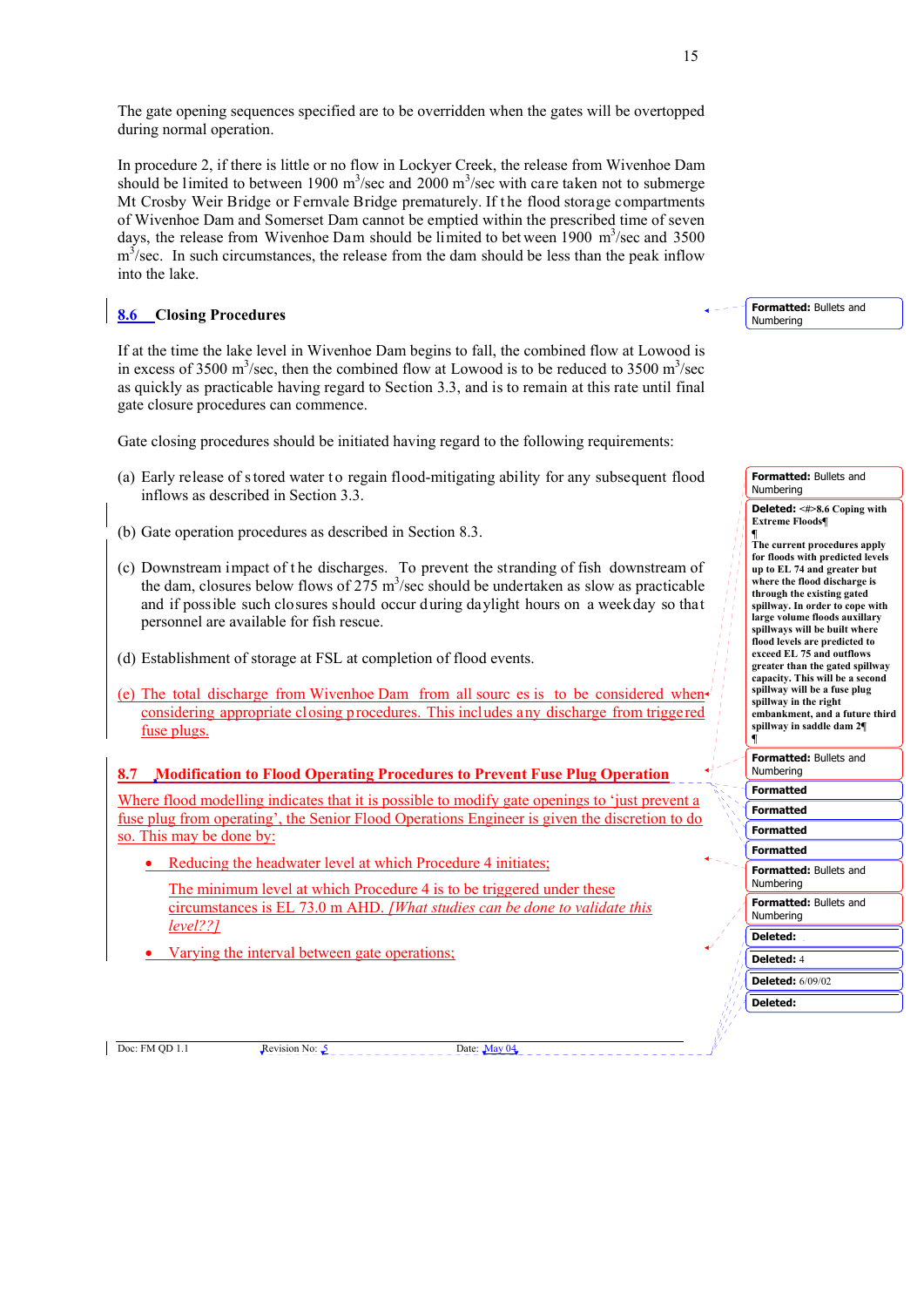

Doc: FM QD 1.1 Revision No:  $\frac{5}{2}$   $\frac{2}{5}$   $\frac{2}{5}$   $\frac{2}{5}$   $\frac{2}{5}$   $\frac{5}{10}$  Date: May 04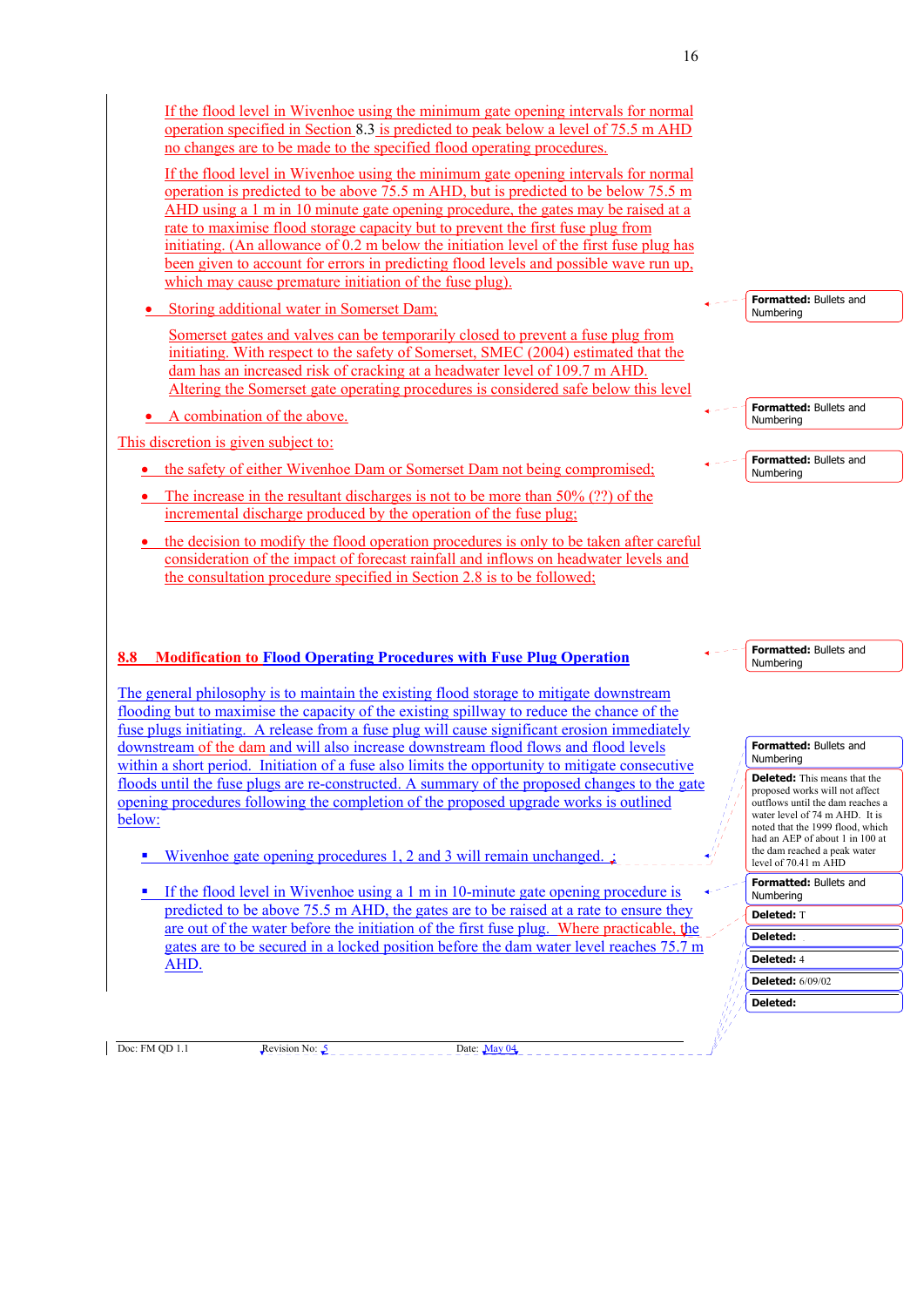| The concepts of the Wivenhoe gate closure rules will remain unchanged. However,<br>releases from the main spillway may be reduced to recompense the releases from the                      | <b>Formatted: Bullets and</b><br>Numbering            |
|--------------------------------------------------------------------------------------------------------------------------------------------------------------------------------------------|-------------------------------------------------------|
| auxiliary spillways to reduce the downstream flows below the non-damaging flows as                                                                                                         |                                                       |
| quickly as possible, whilst still ensuring flood storage is available for consecutive                                                                                                      |                                                       |
| floods within 7 days.                                                                                                                                                                      |                                                       |
|                                                                                                                                                                                            |                                                       |
|                                                                                                                                                                                            |                                                       |
| 8.9<br><b>Modification to Flood Operating Procedures if a subsequent flood event occurs</b>                                                                                                | <b>Formatted</b>                                      |
| prior to the reconstruction of Triggered Fuse Plugs                                                                                                                                        | Formatted: Bullets and                                |
|                                                                                                                                                                                            | Numbering                                             |
| Where the operation of any or all of the fuse plug spillway bays has been triggered and a<br>flood event occurs before the fuse plug can be reinstated, the flood operation procedures are |                                                       |
| to be modified such that:                                                                                                                                                                  |                                                       |
|                                                                                                                                                                                            | <b>Formatted: Bullets and</b>                         |
| The discharge from the triggered fuse plug is to be taken into account when                                                                                                                | Numbering                                             |
| determining total flood releases from the dam;                                                                                                                                             |                                                       |
| the gates are to be operated, to the extent possible, so that the same discharge                                                                                                           |                                                       |
| restrictions apply as would have if the fuse plug embankment was intact.                                                                                                                   |                                                       |
| 8.10 Modification t o Flood O perating Pr ocedures during Construction of Right                                                                                                            | Deleted: ¶                                            |
| <b>Abutment Auxiliary Spillway</b>                                                                                                                                                         |                                                       |
|                                                                                                                                                                                            |                                                       |
| 8.10.1 Works in the Auxiliary Spillway                                                                                                                                                     | Formatted: Bullets and<br>Numbering                   |
| For the Stage 1 auxiliary spillway, it is proposed to construct a temporary road diversion on                                                                                              | <b>Formatted</b>                                      |
| the upstream side of the works that will act as a temporary coffer dam for the first half of the                                                                                           |                                                       |
| project. The lowest point of the diversion road/coffer dam is 77 m AHD, which is at the                                                                                                    |                                                       |
| height of the clay core of the existing dam. That is, there will be no loss of flood storage                                                                                               |                                                       |
| during the first half of the construction program. When the fuse plug has been constructed to                                                                                              |                                                       |
| a level of 74 m AHD and the new road bridge is built, the temporary coffer dam will be                                                                                                     |                                                       |
| removed and the upstream spillway chute will be excavated, thereby lowering the available                                                                                                  |                                                       |
| flood storage before a fuse plug initiates. Current assessments indicate the annual                                                                                                        | <b>Deleted: T</b>                                     |
| exceedance probability of the flood that reaches a lake level of 74 m AHD is about 1 in 500                                                                                                |                                                       |
| at the dam. Floods exceeding this level will flow through the construction works. The fuse                                                                                                 |                                                       |
| plug construction program for this period will be of a number of months duration<br>programmed for winter 2005. During this period flow through the existing gated spillway                | Comment [r12]: Page: 18                               |
| should be maximised.                                                                                                                                                                       | This could go into safety                             |
|                                                                                                                                                                                            | conditions associated with the<br>development permit. |
| 8.10.2 Construction Works within the Gated Spillway                                                                                                                                        | <b>Formatted: Bullets and</b>                         |
|                                                                                                                                                                                            | Numbering                                             |
| The following provisions will apply for works undertaken within the gated spillway:                                                                                                        | <b>Deleted: 8.9.2</b>                                 |
| The opening of spillway gates to discharge floodwaters is at the sole discretion of the                                                                                                    | <b>Formatted</b>                                      |
| Senior Flood Operations Engineer;                                                                                                                                                          | <b>Formatted</b>                                      |
|                                                                                                                                                                                            | <b>Formatted: Bullets and</b>                         |
| There is to be no obstruction of any spillway bay without the approval of the Senior                                                                                                       | Numbering                                             |
| Flood Operations Engineer;                                                                                                                                                                 | Formatted: Bullets and<br>Numbering                   |
| No more than one gated spillway bay is to be obstructed at any one time;                                                                                                                   | Deleted:                                              |
| All construction material will be removed from the main spillway within 12 hours of<br>٠                                                                                                   | <b>Deleted: 4</b>                                     |
|                                                                                                                                                                                            |                                                       |
| being notified by the Senior Flood Operations Engineer. The bulkhead will also be                                                                                                          | <b>Deleted: 6/09/02</b>                               |
|                                                                                                                                                                                            | Deleted:                                              |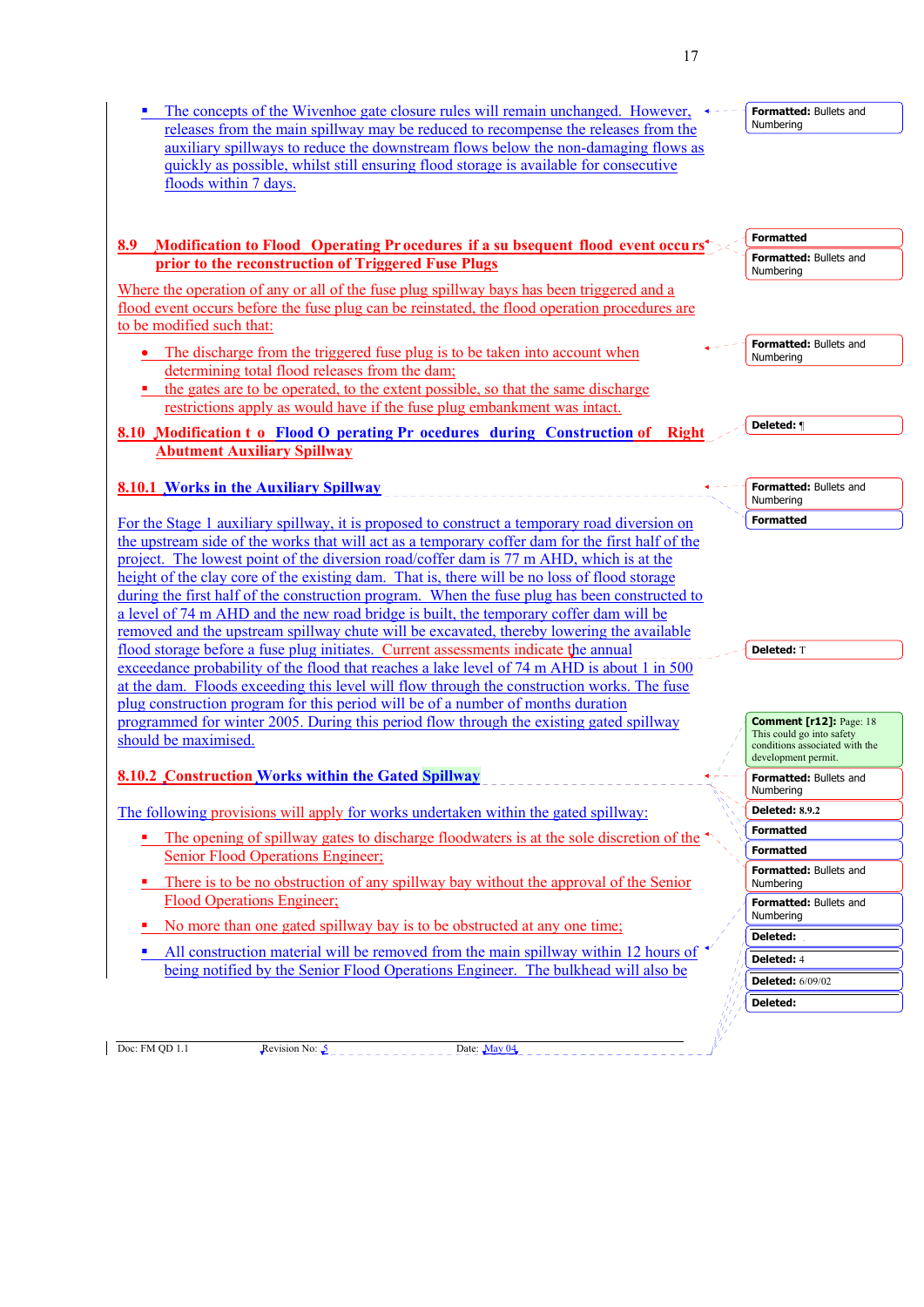| raised once the construction material has been removed. That is, all gates are to be                                                                                                                                                                                                                                  | Deleted: will                              |
|-----------------------------------------------------------------------------------------------------------------------------------------------------------------------------------------------------------------------------------------------------------------------------------------------------------------------|--------------------------------------------|
| capable of being operated at short notice during a flood if required;                                                                                                                                                                                                                                                 |                                            |
| A gate can remain closed if a flood will severely damage works if it is opened, and<br>the expected flood magnitude can be catered for with 4 gates. The other gates are to<br>be operated in accordance with the existing flood operational procedures but to<br>compensate for the loss of flow in the closed gate: | <b>Formatted: Bullets and</b><br>Numbering |
|                                                                                                                                                                                                                                                                                                                       |                                            |
| As the flood rises to the top of the closed gate, at an elevation of 73 m AHD, the gate<br>is incrementally raised to prevent it from being overtopped. It is noted that a large                                                                                                                                      | <b>Formatted: Bullets and</b><br>Numbering |

# **Table 8.1 Peak Outflows and Maximum Lake Levels at Fuse Plug Initiation, Wivenhoe Dam**

| <b>Fuse Plug</b> | Approx.     |          | Peak Outflow $(m^3/s)$ |          | Maximum Lake       |
|------------------|-------------|----------|------------------------|----------|--------------------|
| <u>No.</u>       | $AEP(1)$ in | Gated    | Right                  | Saddle   | <b>Water Level</b> |
| <b>Initiated</b> | X Years)    | Spillway | Abutment               | Dam 2    | (m AHD)            |
|                  |             |          | Spillway               | Spillway |                    |
|                  | 5,000       | 10,500   | 1,600                  | U        | 75.7               |
| ↑                | 11,500      | 11,000   | 5,300                  |          | 76.25              |
| <u>3</u>         | 30,000      | 12,200   | 10,200                 |          | 77.2               |
|                  | 53,000      | 13,000   | 11,850                 | 7,450    | 78.3               |

**Deleted: Deleted:** 4 **Deleted:** 6/09/02 **Deleted:** 

Doc: FM QD 1.1 Revision No: 5 Date: May 04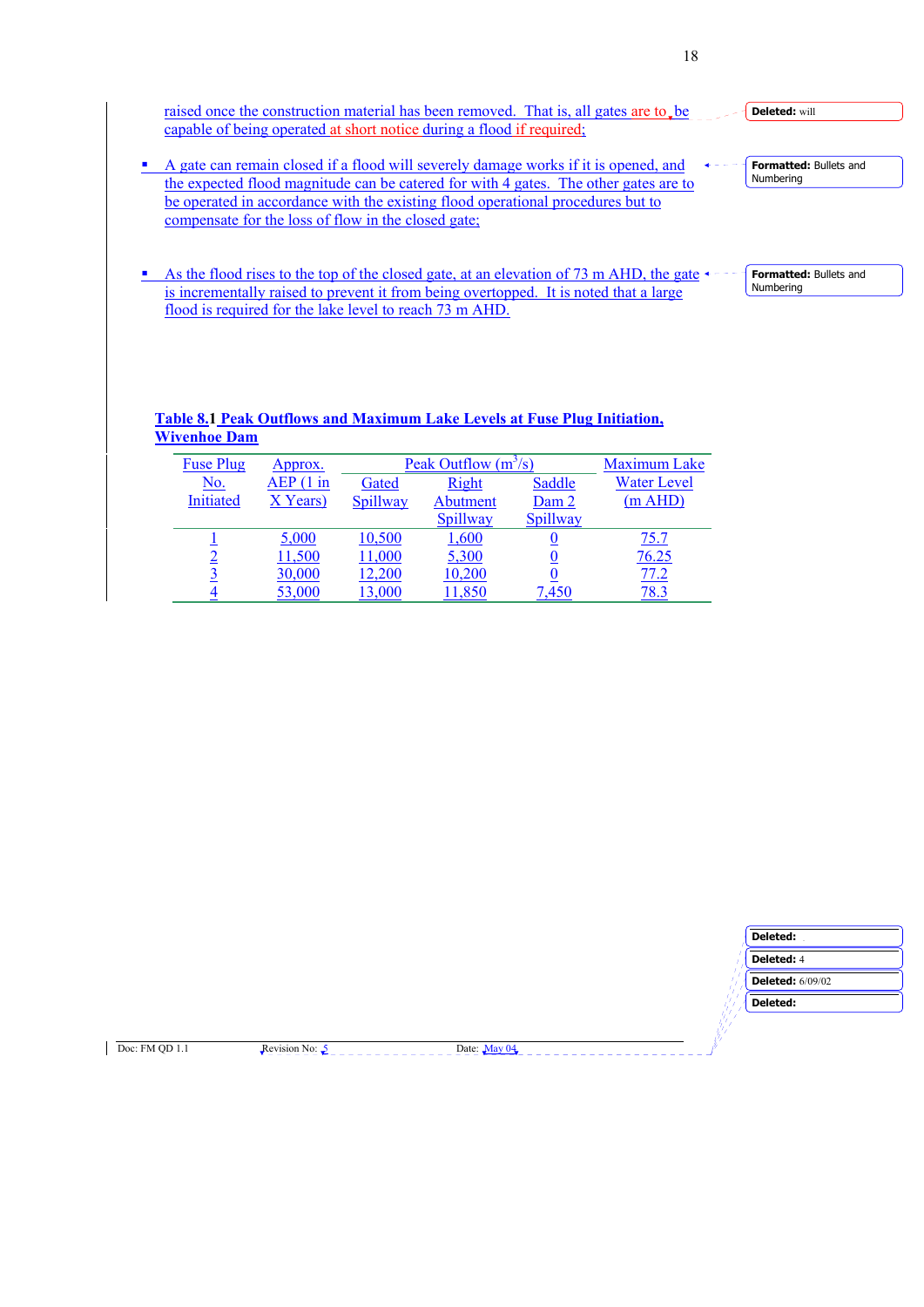#### **9 SOMERSET DAM**

#### <span id="page-35-0"></span>**9.1 Introduction**

<span id="page-35-1"></span>Somerset Dam is capable of being operated in a number of ways to regulate Stanley River floods and optimise the flood mitigation capacity of Wivenhoe Dam.

A general plan and cross-section of So merset D am, and relevant da m operating levels are included in Appendix J.

The discharge capacities for various storage levels of Somerset Dam are l isted in Appendix F.

### **9.2 Initial Action**

<span id="page-35-2"></span>Upon indications being recei ved of a significant inflow, the flood control operation of the dam sh all commence with the raising of any closed gates and the c losure of all low l evel regulators and sluices, whilst an assessment is made of the origin and magnitude of the flood.

### **9.3 Regulator and Gate Operation Procedures**

The following minimum intervals must be obs erved whilst opening and closing regulators, sluices and crest gates at Somerset Dam for flood mitigation purposes:

<span id="page-35-3"></span>

|                     | Table 9.1<br><b>SOMERSET DAM</b><br>MINIMUM INTEVNALS FOR NORMAL OPERATIONS |                | Deleted: R |
|---------------------|-----------------------------------------------------------------------------|----------------|------------|
|                     | <b>OPENING</b>                                                              | <b>CLOSING</b> |            |
| Regulators          | 30 minutes                                                                  | 60 minutes     |            |
| <b>Sluice Gates</b> | 120 minutes                                                                 | 180 minutes    |            |
| <b>Crest Gates</b>  | Gates are normally open                                                     |                |            |

During the initial opening or final closure sequences of gate operations it is permissible to replace the discharge through a sluice gate by the immediate opening of one or more regulator valves (or the reverse operation). This allows for greater control of low flows and enables a smooth transition on opening and closing sequences.

#### **9.4 Flood Control Procedure**

It is esse ntial t hat t he operating procedures adopte d shoul d not e ndanger the sa fety of Wivenhoe Dam. Within this constraint, the Senior Flood Operations Engineer must adopt a procedure for the operation of Somerset Dam such that:



<span id="page-35-4"></span> $\overline{D}$  Doc: FM QD 1.1 Revision No:  $\frac{5}{2}$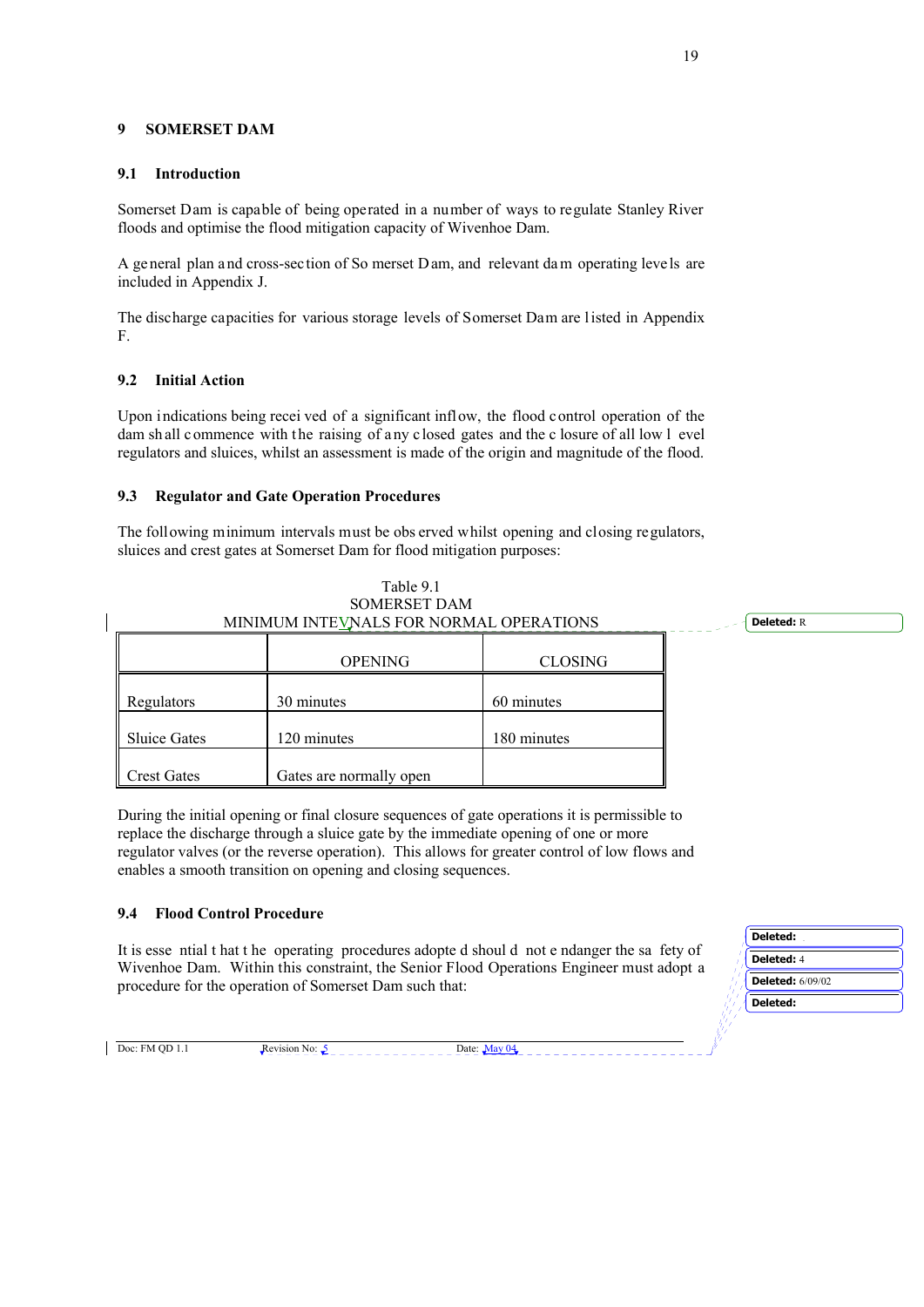(a) the structural safety of Somerset Dam is not endangered;

As indicated in Section [8.7](#page-31-1), Somerset gates and valves can be temporarily closed to prevent a fuse plug from initiating. With respect to the safety of Somerset, SMEC (2004) estimated that the dam has an increased risk of cracking at a headwater level of 109.7 m AHD. Altering the standard Somerset gate operating procedures is considered safe below this level

(b) the U pper B risbane Ri ver fl ood fl ow plus Somerset Dam releases does n ot cause Wivenhoe Dam to be overtopped.

The normal operating procedure to be used for Somerset Dam is as follows.

The crest gates a re raised to enable uncontrolled discharge. The low level regul ators and sluices are to be kept closed until either:

- (i) the lake level in Wivenhoe Dam begins to drop or
- (ii) the level in Somerset Dam exceeds EL 102.25.

In the case of (i) above the opening of the regulators and sluices is not to increase the inflow to Wivenhoe Dam above the peak inflow from the Brisbane River just passed or, if possible, not to cause the Wivenhoe Dam lake level to exceed EL 74.

In the case of (ii) above, the Senior Flood Operations Engineer must direct the operation of the low-level regulators and sluices to ensure the safety of Somerset Dam. It should also be recognised that the D'Aguila r Highw ay at M ary Sm okes Creek becomes inundated when Lake Somerset exceeds EL 102.2.

If the fl ood ev ent e manates fr om the Sta nley Ri ver catc hment only, w ithout significa nt runoff in the Upper Brisbane River catchment, the operation of Somerset Dam will proceed on the basis that Wivenhoe Dam has peaked as per (i) above.

# **10 EMERGENCY**

# **10.1 Introduction**

While every care has been exercised in the design and construction of the dams, there stil l remains a low risk that the dams may develop an emergency condition either through flood events or other causes. Experience elsewhere in the world suggests that vigilance is required to recognise emergency flood conditions such as:

- <span id="page-36-0"></span>Occurrence of a much larger flood than the discharge capacity of the dam;
- <span id="page-36-1"></span>Occurrence of a series of large storms in a short period;
- Failure of one or more gates during a flood.
- Development of a piping failure through the embankment of Wivenhoe Dam;
- Damage to the dams by earthquake:
- Damage to the dams as an act of war or terrorism;



Doc: FM QD 1.1 Revision No:  $\frac{5}{2}$ 

**Comment [r13]:** Page: 20 There must be more to the procedures than this. Deleted: ............. Page Break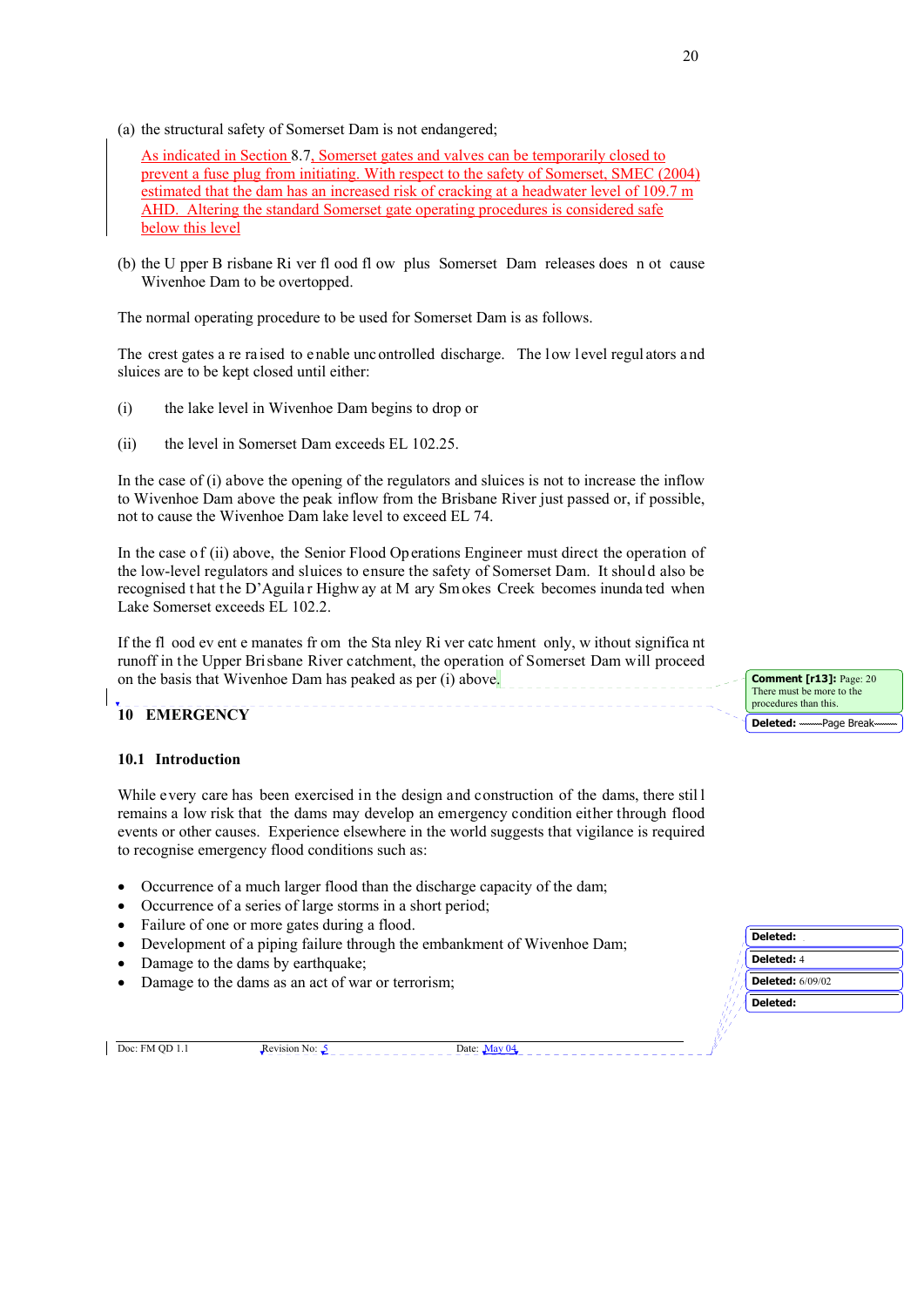Other uncommon mechanisms.

Responses to these and other conditions are included in separate Emergency Action Plans.

### **10.2 Overtopping of Dams**

<span id="page-37-0"></span>Whatever the circ umstances, e very endeavour must be m ade t o prevent overt opping of Wivenhoe Dam by the progressive opening of operative spillway gates.

The probability of overtopping of Wivenhoe Dam will be significantly reduced following the completion of the auxiliary spillway. Somerset Dam should, if possible, not be overtopped by flood water but, if Wivenhoe Dam is threatened by overtopping, the release of wat er from S omerset Dam is to be reduced, for example by the use of its spillway gates, even at t he risk of overtopping Somerset Dam in order to prevent, if possible, the overtopping of Wivenhoe Dam.

### **10.3 Communications Failure**

<span id="page-37-1"></span>In the event of normal communications being lost between the Flood Operations Engineer and either Wivenhoe Dam or Somerset Dam, the dam supervisor at that dam is to maintain contact wi th the d am supervisor at the ot her dam, to receive i nstructions t hrough t he remaining communications link.

In the event of normal communications being lost between the Flood Operations Engineer and both Wivenhoe Dam and Somerset Dam, the dam supervisors at each dam are to adopt the pr ocedures set out be low during flood e vents, and are to maintain c ontact w ith each other, where possible.

If all communications are lost between the Engineer, Wivenhoe Dam and Somerset Dam, the officers in charge at each dam are to adopt the procedures set out below.

#### **10.4 Wivenhoe Dam Emergency Procedure**

In the event of total communication failure, the minimum gate openings related to lake level set out in the table below are to be maintained for both opening and closing operations.

Table 10.4 Minimum Gate Openings Wivenhoe Dam

<span id="page-37-2"></span>

|                   |                    |                    |                      | Total               |
|-------------------|--------------------|--------------------|----------------------|---------------------|
| Lake Level        | Gate 3             | Gates $2 & 4$      | Gates $1 & 5$        | <b>Discharge</b>    |
| $\parallel$ m AHD | <b>Opening</b> (m) | <b>Opening</b> (m) | $\log$ Opening $(m)$ | m <sup>3</sup> /sec |

| <b>Deleted:</b> In the event that                                                                                                                                                                         |  |
|-----------------------------------------------------------------------------------------------------------------------------------------------------------------------------------------------------------|--|
|                                                                                                                                                                                                           |  |
| Deleted: t                                                                                                                                                                                                |  |
| <b>Deleted:</b> is unacceptably high,<br>then as an absolute last resort the<br>saddle dams may be breached.<br>Such actions must only be<br>initiated with the approval of the<br><b>Chief Executive</b> |  |
| Deleted:                                                                                                                                                                                                  |  |
| Deleted: s                                                                                                                                                                                                |  |
| Deleted: ¶                                                                                                                                                                                                |  |

| Deleted:                |
|-------------------------|
| Deleted: 4              |
| <b>Deleted: 6/09/02</b> |
| Deleted:                |
|                         |

Doc: FM QD 1.1 Revision No:  $\frac{5}{2}$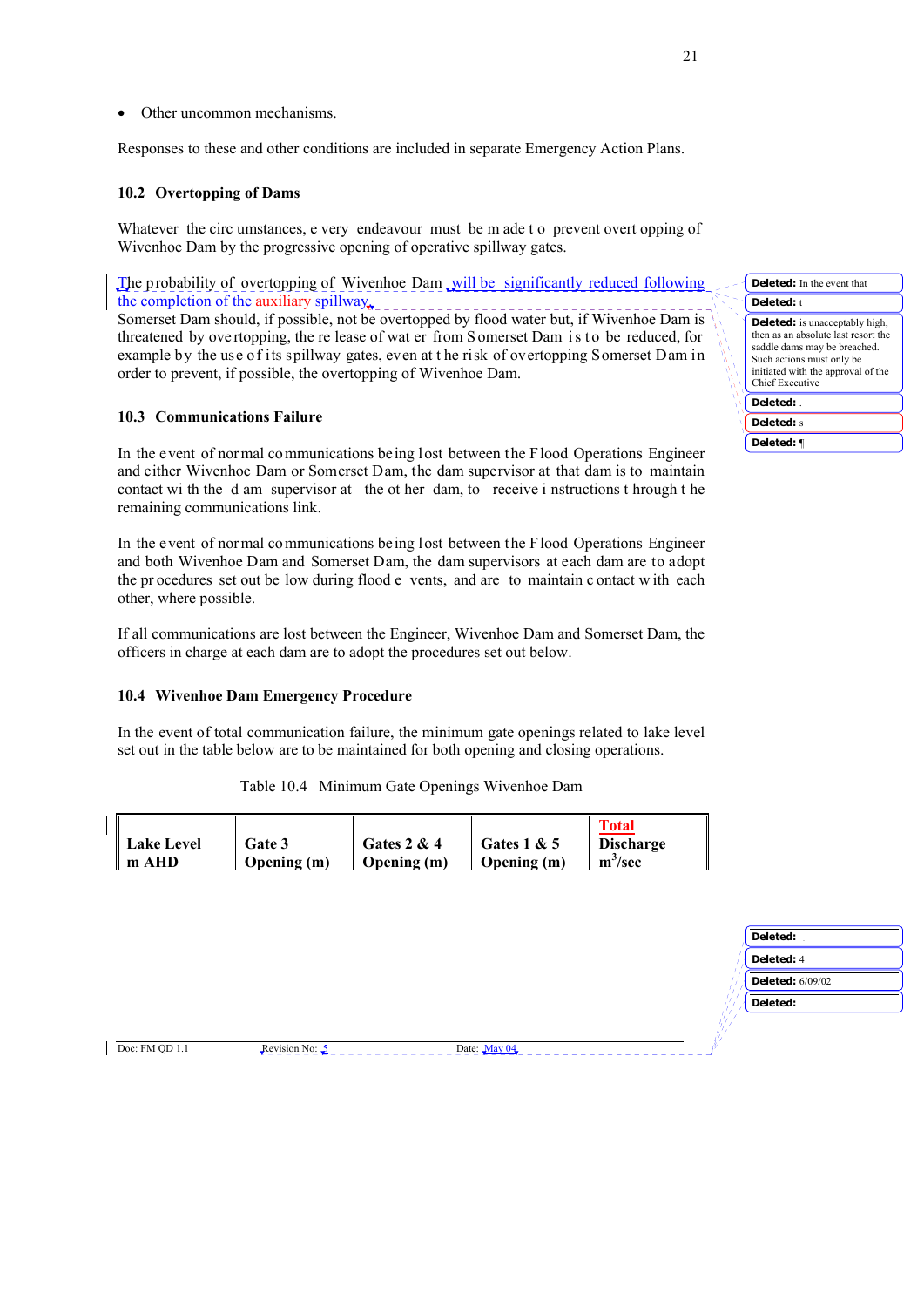| 67.0                                                                          |                   | ÿ.                       |                                                    | $\mathfrak{g}$ |                                        | Deleted: <b>¶</b>       |
|-------------------------------------------------------------------------------|-------------------|--------------------------|----------------------------------------------------|----------------|----------------------------------------|-------------------------|
| 67.5                                                                          | $\overline{0.5}$  |                          |                                                    | 50             |                                        | Deleted: <b>¶</b>       |
| 68.0                                                                          | 1.5               | $\overline{\phantom{0}}$ |                                                    | 155            |                                        | Deleted: ¶              |
| 68.5                                                                          | 2.5               | $\blacksquare$           |                                                    | 260            |                                        | Deleted: ¶              |
| 69.0                                                                          | 3.5               | 0.5                      |                                                    | 470            |                                        | Deleted: ¶              |
| 69.5                                                                          | 4.0               | 1.0                      |                                                    | 640            |                                        |                         |
| 70.0                                                                          | 4.0               | 1.5                      | 0.5                                                | 875            |                                        |                         |
| 70.5                                                                          | 4.0               | 2.0                      | 1.0                                                | 1115           |                                        |                         |
| 71.0                                                                          | 4.0               | 2.5                      | 1.5                                                | 1365           |                                        |                         |
| 71.5                                                                          | 4.5               | 2.5                      | 2.0                                                | 1560           |                                        |                         |
| 72.0                                                                          | 4.5               | 3.0                      | 2.5                                                | 1820           |                                        |                         |
| 72.5                                                                          | 5.0               | 4.0                      | 3.0                                                | 2250           |                                        |                         |
| 73.0                                                                          | 5.0               | 5.0                      | 5.0                                                | 2960           |                                        |                         |
| 73.5                                                                          | 6.5               | 6.5                      | 6.5                                                | 3850           |                                        |                         |
|                                                                               |                   |                          |                                                    |                |                                        | Deleted: 74.0¶<br>74.5¶ |
| $\frac{74}{1}$                                                                | Raise gates at    |                          |                                                    |                |                                        | 75.0¶                   |
|                                                                               | rate of I metre   |                          |                                                    |                |                                        | 75.59<br>76.0¶          |
|                                                                               | per 10 minutes    |                          |                                                    |                |                                        | 76.5¶                   |
| $\frac{74.5}{75}$<br>$\frac{75.5}{76}$                                        | <b>FULLY OPEN</b> | <b>FULLY OPEN</b>        | <b>FULLY OPEN</b>                                  | 5500           |                                        | 77.0                    |
|                                                                               |                   |                          |                                                    | 7112<br>8723   |                                        | Deleted: 8.0¶<br>10.0   |
|                                                                               |                   |                          |                                                    | 10335          | $\hat{u}^{\dagger}$<br>$\mathcal{W}^V$ | 12.5                    |
|                                                                               |                   |                          |                                                    | 10790          | W                                      | 14.0<br>Fully Open¶     |
| $\frac{76.5}{77.5}$ $\frac{77.5}{78.5}$ $\frac{78.5}{79.5}$ $\frac{79.5}{80}$ |                   |                          |                                                    | 11250          |                                        | Fully Open¶             |
|                                                                               |                   |                          |                                                    | 11720          |                                        | Fully Open              |
|                                                                               |                   |                          |                                                    | 13600          |                                        | Deleted: 8.0¶<br>10.0   |
|                                                                               |                   |                          |                                                    | 13500          |                                        | 12.5                    |
|                                                                               |                   |                          |                                                    | 13440          |                                        | 14.0<br>Fully Open¶     |
|                                                                               |                   |                          |                                                    |                |                                        | Fully Open¶             |
|                                                                               |                   |                          |                                                    |                |                                        | Fully Open              |
|                                                                               |                   |                          |                                                    |                |                                        | Deleted: 8.0¶<br>10.0   |
|                                                                               |                   |                          |                                                    |                |                                        | 12.5                    |
|                                                                               |                   |                          |                                                    |                |                                        | 14.0<br>Fully Open¶     |
|                                                                               |                   |                          |                                                    |                |                                        | Fully Open¶             |
|                                                                               |                   |                          |                                                    |                |                                        | Fully Open              |
|                                                                               |                   |                          |                                                    |                |                                        | Deleted: 4750¶<br>6030¶ |
|                                                                               |                   |                          |                                                    |                |                                        | 7830¶                   |
| $T_{\rm L}$                                                                   |                   |                          | $T_{\rm e}1.1_{\rm e}$ $\Gamma$<br>$\bigcap_{i=1}$ |                |                                        | 9150¶<br>10790¶         |

If one or more gates become inoperable, then by reference to Table E-2 the gate openings of operable gates are to be i ncreased in order that the discharges for the lake levels shown in Table 10.4 are achieved.

If, because of compliance with the provisions of Section 8.3 and the high inflow rate, the minimum gate op enings cannot be maintained, the ti me inte rvals be tween successive openings shown in Table 8.1 are to be halved.

If the actual gate ope nings fall more than t hree settings below t he c umulative number of minimum settings of Tabl e 10.4, then successive gate opera tions a re to be carried out as rapidly as possible until the minimum settings are achieved. Under these circumstances, it may be necessary to operate more than one gate at any one time.

**Deleted: Deleted:** 4 **Deleted:** 6/09/02 **Deleted:** 

11250¶ 11720

Doc: FM QD 1.1 Revision No:  $\frac{5}{2}$  Property 2.1 Date:  $\frac{May~04}{2}$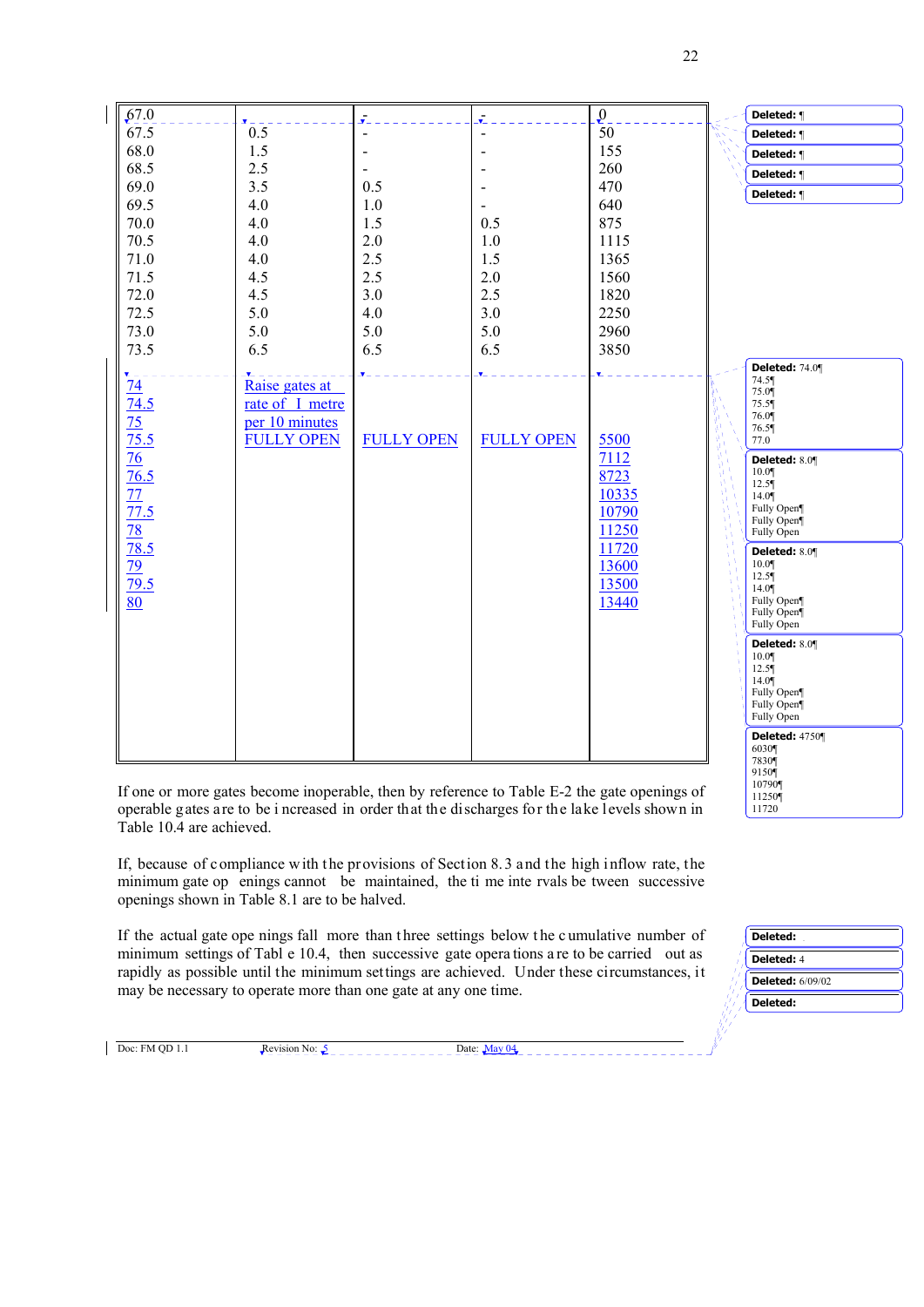#### **10.5 Somerset Dam Emergency Procedure**

<span id="page-39-0"></span>In the event of total communication failure, the spillway gates are to be kept raised to allow uncontrolled discharge. The regulators and sluices are to be kept closed until either:

- (i) the level in Wivenhoe Dam begins to drop or
- (ii) the level in Somerset Dam exceeds EL 102.25.

The level in Wive nhoe Dam can be determined locally by the Dam Supervisor at S omerset Dam from the tailwater gauge located just downstream of Somerset Dam.

In the case of  $(i)$  above, the opening of the regulators and sluices is not to increase the level in Wivenhoe Dam above the peak level already attained. S ection 9.3 on regulator and gate operation interval is to be observed.

In the case of (ii) above, the regulators and sluices are to be operated such that the free-board between the flood level in Wi venhoe Dam and EL 77 is the same as the free-board between the flood level in Som erset D am and the non-spillway crest level in Somerset Dam (EL 107.46). The low le vel outlets in Somerset Dam are not to be opened if the w ater level in Wivenhoe Dam exceeds the level set out below for given water levels in Somerset Dam.

| <b>Somerset Lake Level</b><br>m AHD | <b>Wivenhoe Lake Level</b><br>m AHD |
|-------------------------------------|-------------------------------------|
|                                     |                                     |
| 102.5                               | 72                                  |
| 103.5                               | 73                                  |
| 104.5                               | 74                                  |
| 105.5                               | 75                                  |
| 106.5                               | 76                                  |
| 107.46                              |                                     |

The constraints applicable to case (i) operation above do not apply to case (ii) operation.

#### **10.6 Equipment Failure**

In the event of e quipment f ailure the action to be taken is indicate d in A ppendix  $G$  for Wivenhoe Dam and Appendix H for Somerset Dam.

| Deleted:                |
|-------------------------|
| Deleted: 4              |
| <b>Deleted: 6/09/02</b> |
| Deleted:                |
|                         |

<span id="page-39-1"></span> $\overline{D}$  Doc: FM QD 1.1 Revision No:  $\frac{5}{2}$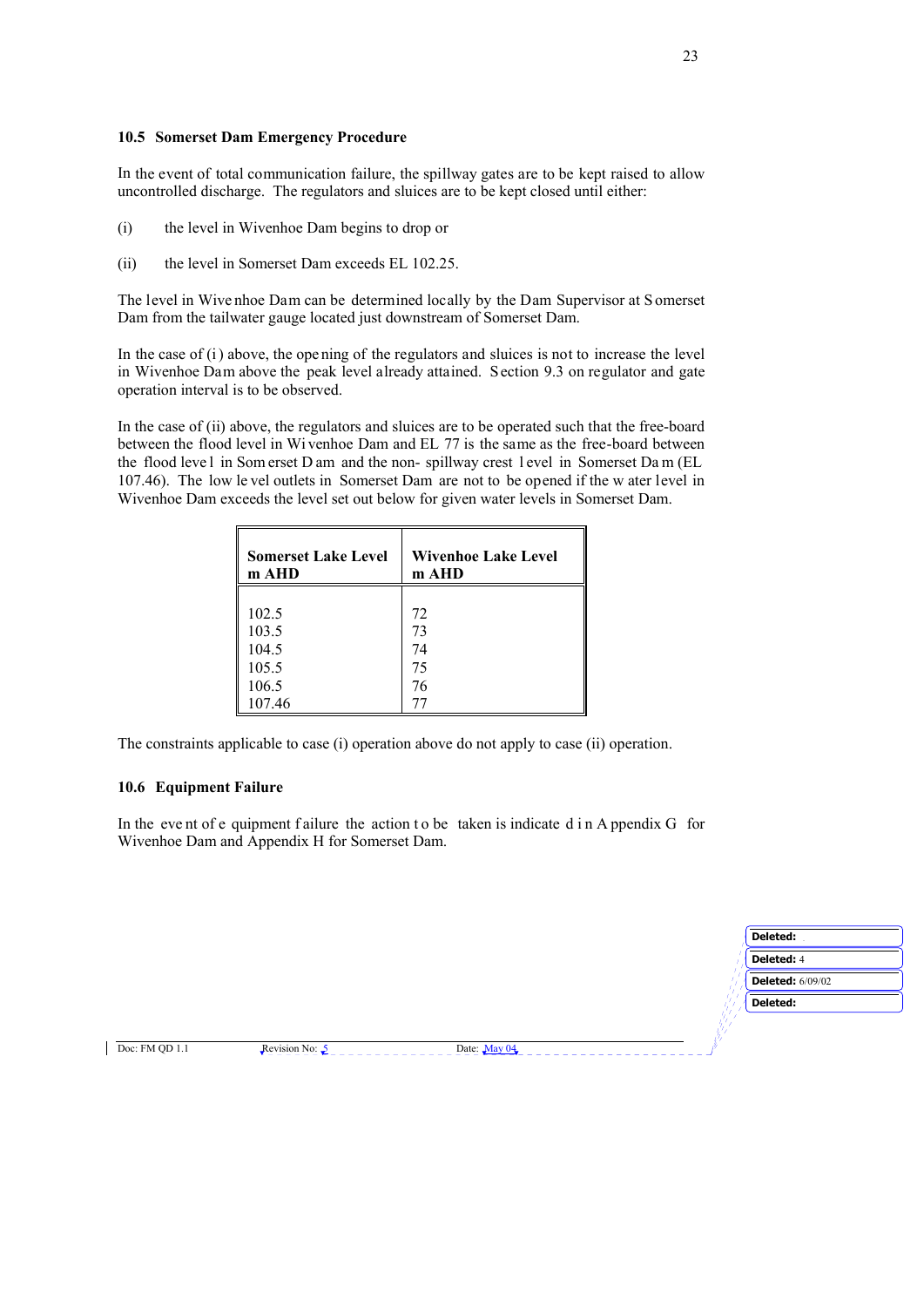#### **APPENDIX A EXTRACT FROM ACT**

#### <span id="page-40-0"></span>**EXTRACT FROM WATER ACT 2000**

#### **Division 2 – Flood Mitigation**

#### **Owners of certain dams must prepare flood mitigation manual**

- 496.(1) A regul ation may no minate an owner of a da m as an owner who must pre pare a manual (a "flood mitigation manual") of operational procedures for flood mitigation for the dam.
- (2) The regulation must nominate the time by which the owner must comply with section 497(1).

#### **Approving flood mitigation manual**

497.(1) The owner must give the chief executive a copy of th e flood mitigation manual for the chief executive's approval.

(2) The chief executive may, by gazette notice, approve the manual.

(3) The approval may be for a period of not more than 5 years.

(4) The c hief e xecutive may get advice from an advisory counc il be fore a pproving t he manual.

#### **Amending flood mitigation manual**

498.(1) The chief executive may require the owner, by notice, to amend the flood mitigation manual.

(2) The owner must comply with the chief executive's request under subsection (1).

- (3) The chief executive must, by gazette notice, approve the manual as amended.
- (4) The approval of the manual as amended must be for-

(a) the balance of the period of the approval for the manual before amendment; or

(b) a period of not more than 5 years from the day the manual as amended was approved.

(5) The chief executive may get advice from an advisory council before approving the manual as amended.

#### **Regular reviews of flood mitigation manual**



 $\overline{D}$  Doc: FM QD 1.1 Revision No:  $\frac{5}{2}$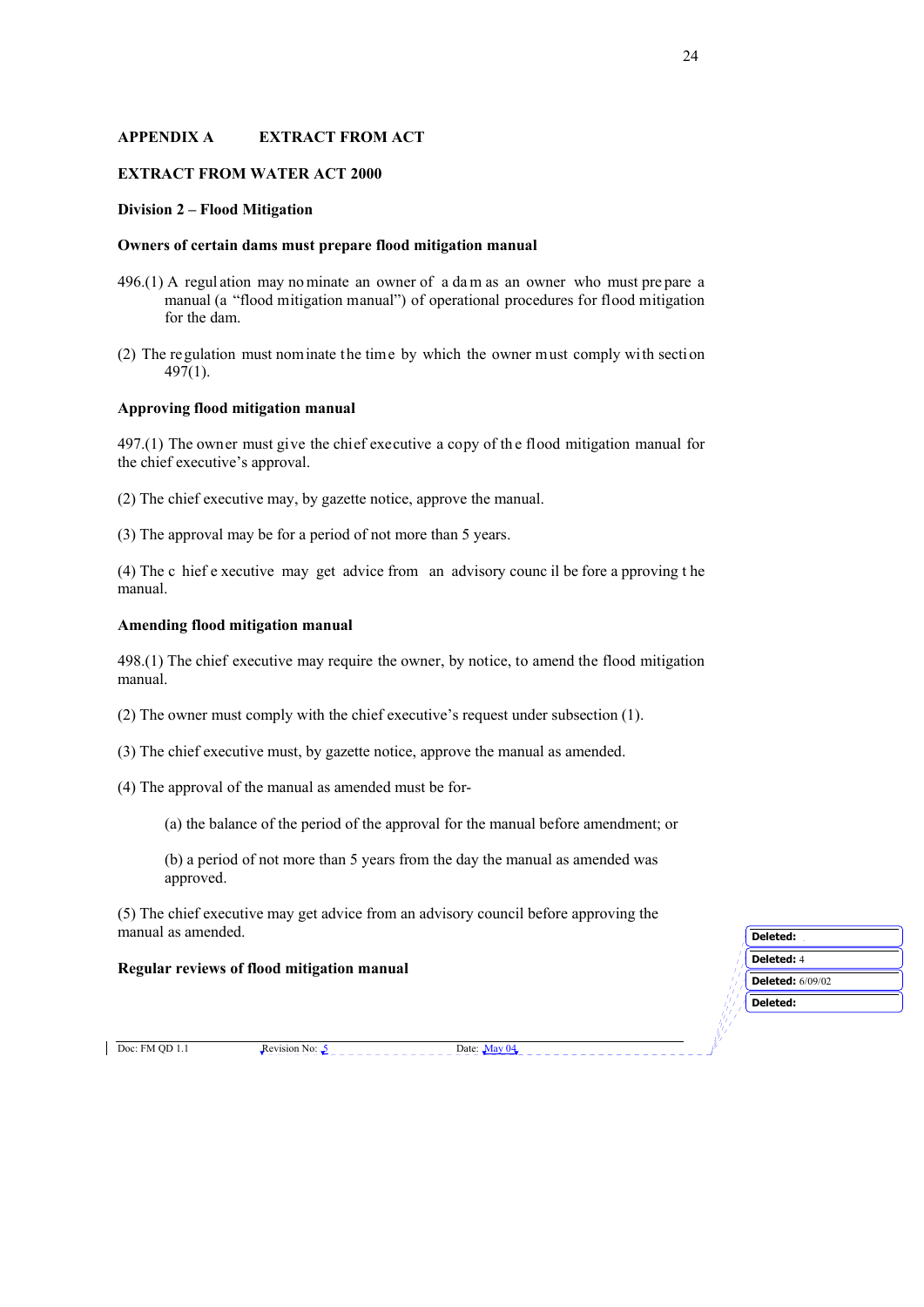499. Before the approval for the flood mitigation manual expires, the owner must-

- (a) review, and if necessary, update the manual; and
- (b) give a copy of it to the chief executive under section 497.

#### **Protection from liability for complying with flood mitigation manual**

500.(1) The chief executive or a member of the council does not incur civil liability for an act done, or omission made, honestly and without negligence under this division.

(2) An owner who observes the operational procedures in a flood mitigation manual approved by the chief executive does not incur civil liability for an act done, or omission made, honestly and without negligence in observing the procedures.

(3) If subsection (1) or (2) prevents civil liability attaching to a person, the liability attaches instead to the State.

(4) In this section-

"**owner**" includes-

- (a) a director of the owner or operator of the dam; or
- (b) an employee of the owner or operator of the dam; or
- (c) an agent of the owner or operator of the dam

| Deleted:                |
|-------------------------|
| Deleted: 4              |
| <b>Deleted: 6/09/02</b> |
| Deleted:                |

Doc: FM QD 1.1 Revision No:  $\frac{5}{2}$  Property Date: May 04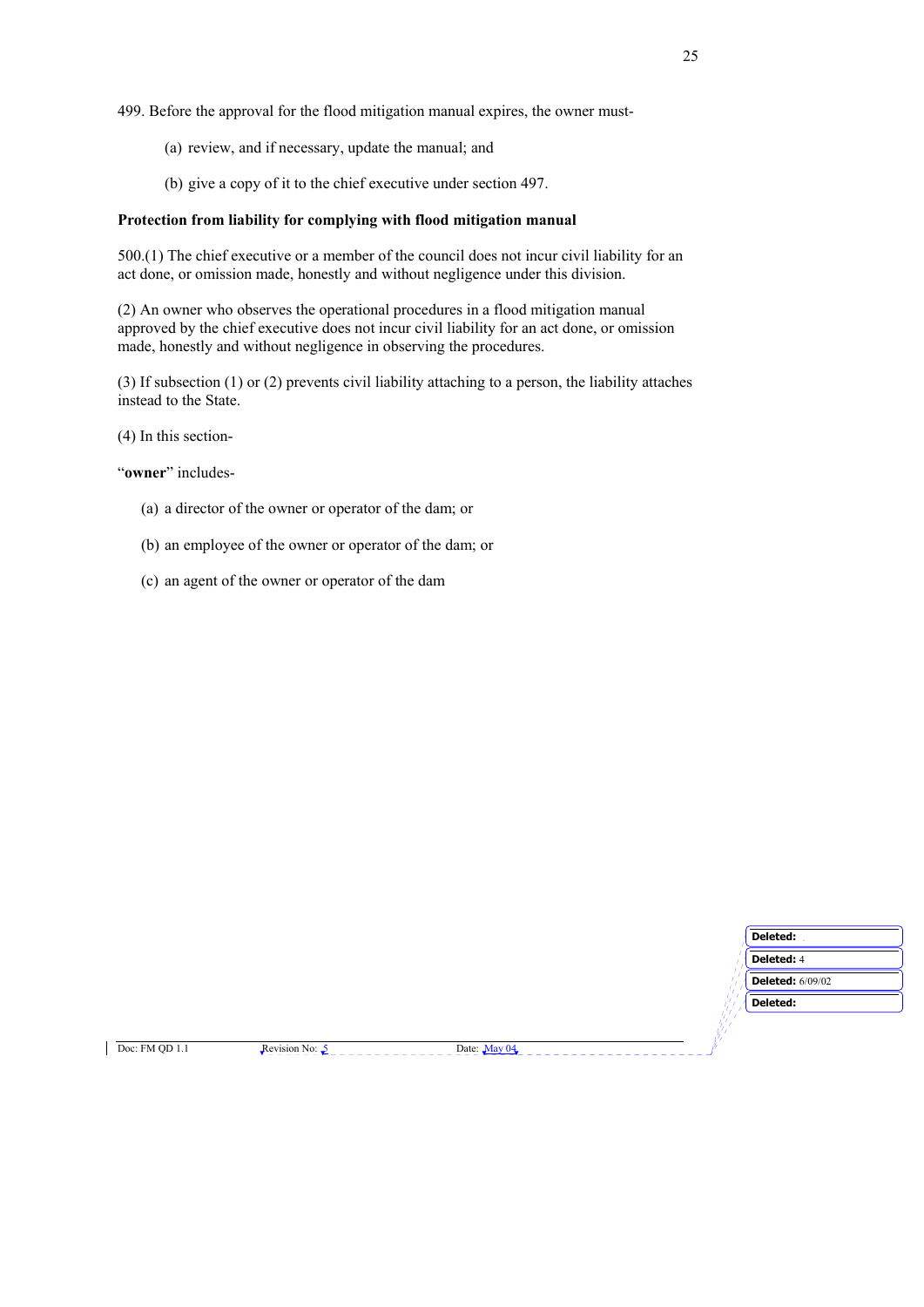# <span id="page-42-0"></span>**APPENDIX B AGENCIES HOLDING DOCUMENTS**

# **AGENCIES HOLDING CONTROLLED DOCUMENTS OF MANUAL OF OPERATIONAL PROCEDURES FOR FLOOD MITIGATION FOR WIVENHOE DAM AND SOMERSET DAM**

| Dam Owner                           | South East Queensland Water Corporation                                 |
|-------------------------------------|-------------------------------------------------------------------------|
|                                     |                                                                         |
| <b>Emergency Services</b>           | Department of Emergency Services,<br><b>Disaster Management Service</b> |
|                                     | <b>Brisbane City Counter Disaster Committee</b>                         |
|                                     | Esk Shire Counter Disaster Committee                                    |
|                                     | <b>Ipswich City Counter Disaster Committee</b>                          |
|                                     | Kilcoy Shire Counter Disaster Committee                                 |
| Severe Weather Warning Authority    | <b>Bureau of Meteorology</b>                                            |
| Primary Response Authorities        | <b>Brisbane City Council</b>                                            |
|                                     | Esk Shire Council                                                       |
|                                     | Ipswich City Council                                                    |
|                                     | Kilcoy Shire Council                                                    |
| Regulator of Dam Safety             | Department of Natural Resources and<br>Mines                            |
| Schedule of Authorities, Appendix C | Agencies and persons listed in Appendix C                               |

The Corporation must keep a register of contact persons of holders of controlled documents (Section 1.9 refers).

**Deleted: Deleted:** 4 **Deleted:** 6/09/02 **Deleted:** 

 $\overline{\phantom{a}}$ 

Doc: FM QD 1.1 Revision No: 5 Date: May 04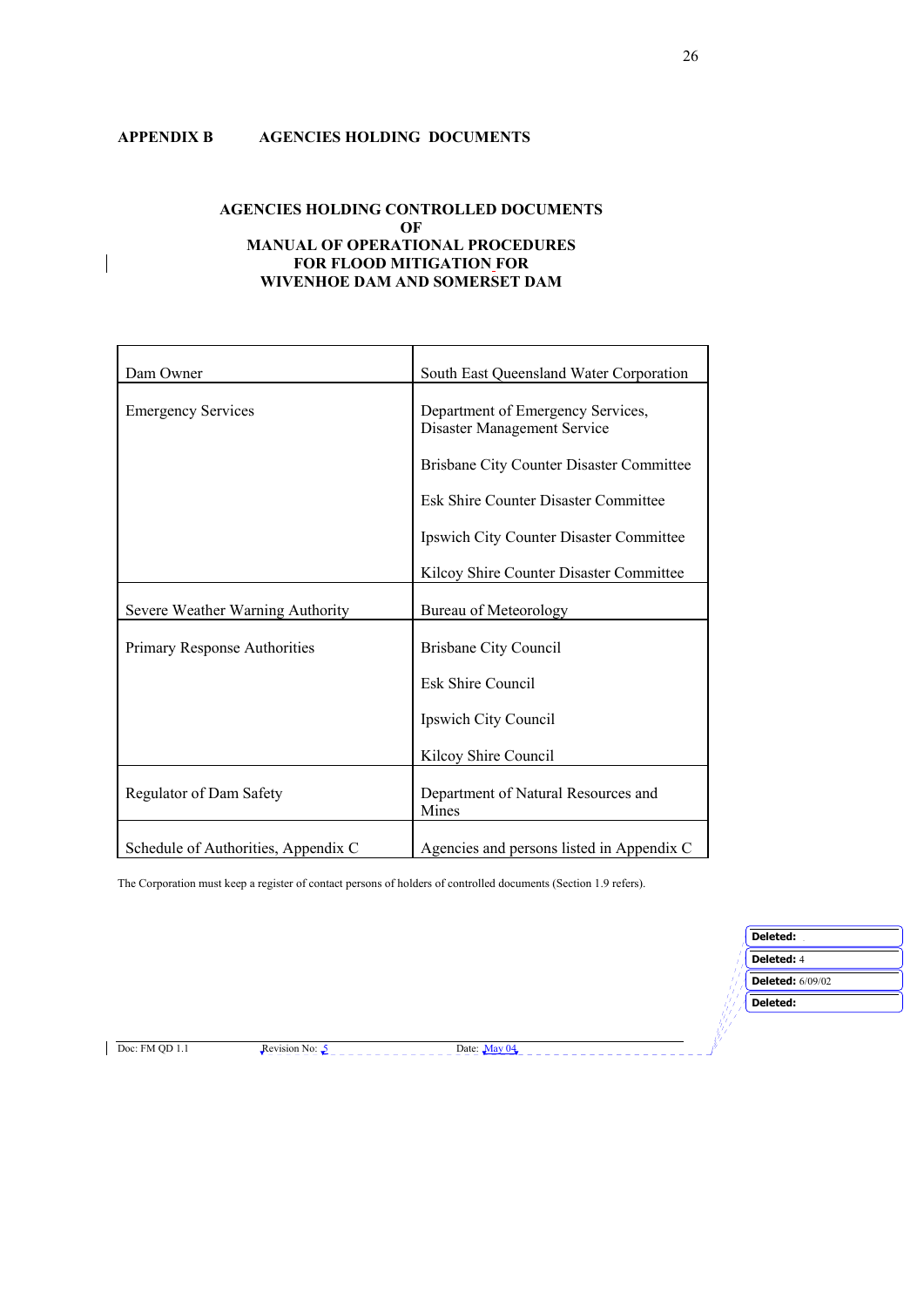<span id="page-43-0"></span>

| <b>REFERENCE</b>                         |                                                 |                                                                       |                                              |                                    |                                                                       |                                          |                                                                   |
|------------------------------------------|-------------------------------------------------|-----------------------------------------------------------------------|----------------------------------------------|------------------------------------|-----------------------------------------------------------------------|------------------------------------------|-------------------------------------------------------------------|
| <b>APPROVAL</b><br><b>DATE</b>           | Date of approval<br>of this manual              | Date of approval<br>of this manual                                    | Date of approval<br>of this manual           | Date of approval<br>of this manual | Date of approval<br>of this manual                                    | Date of approval<br>of this manual       | Date of approval<br>of this manual                                |
| <b>APPROVED</b><br>$\mathbf{B}^{\prime}$ | Chief Executive                                 | Chief Executive                                                       | <b>Chief Executive</b>                       | Chief Executive                    | <b>Chief Executive</b>                                                | Chief Executive                          | Chief Executive                                                   |
| <b>PERSON</b><br>AGENCY                  | Robert Arnold Ayre<br><b>Sun Water</b>          | Department of Natural Resources<br>John Lawrence Ruffini<br>and Mines | Department of Natural Resources<br>and Mines | Robert Arnold Ayre<br>SunWater     | Department of Natural Resources<br>John Lawrence Ruffini<br>and Mines | Toby Leonard McGrath<br><b>Sun Water</b> | Department of Natural Resources<br>Donald James Cock<br>and Mines |
| AUTHORITY                                | <b>LONS</b><br>Senior Flood Operati<br>Engineer |                                                                       | Flood Operations Engineer Peter Hugh Allen   |                                    |                                                                       |                                          |                                                                   |

**Deleted: Deleted:** 4 **Deleted:** 6/09/02 **Deleted:** 

**APPENDIX C SCHEDULE OF AUTHORITIES** 

Doc: FM QD 1.1 Revision No: 5 Date: May 04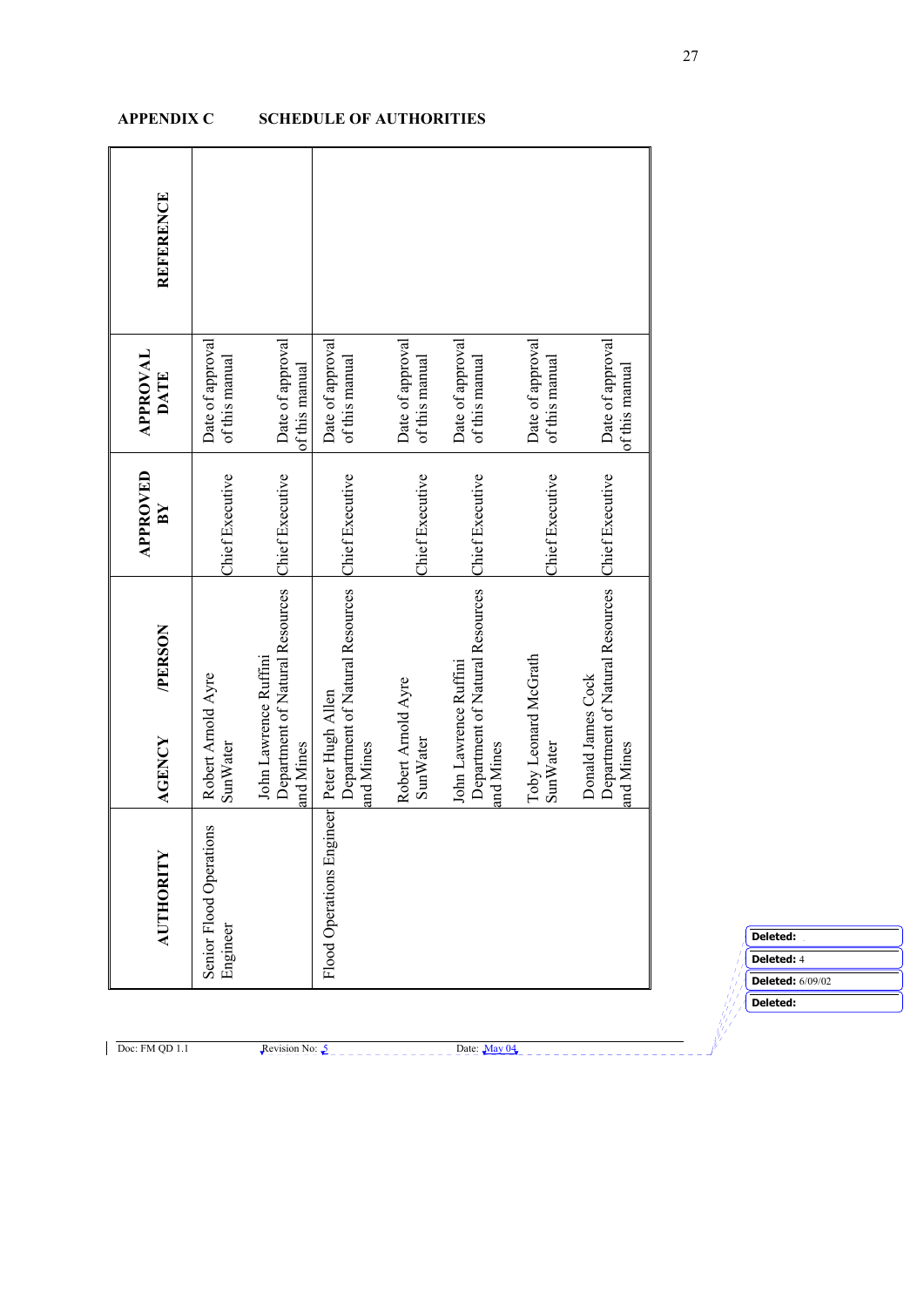# <span id="page-44-1"></span><span id="page-44-0"></span>**APPENDIX D GAUGES AND BRIDGES**

# **D.1. KEY REFERENCE GAUGES**

|                                       | <b>FLOOD</b> | <b>CLASSIFICATION</b> |       |                 |
|---------------------------------------|--------------|-----------------------|-------|-----------------|
| Gauge                                 | Minor        | Moderate              | Major | 1974 Flood      |
| Moggill                               | 10.0         | 13<br>$\cdot$         | 15.5  | 19<br>9.        |
| Jindalee                              | 6.0          | 8.<br>$\Omega$        | 10.0  | 14<br>$\cdot$ 1 |
| <b>Brisbane City</b><br>Gauge (B.C.G) | 1.7          | 2.<br>6               | 3.5   | 5.              |

BRISBANE CITY

(Reference: Brisbane City Disaster Management Plan, Flood Management Special Plan 30 July, 1996)

| <b>IPSWICH CITY</b>                    |                                          |      |      |      |  |
|----------------------------------------|------------------------------------------|------|------|------|--|
| <b>FLO</b><br><b>OD CLASSIFICATION</b> |                                          |      |      |      |  |
| Gauge                                  | Minor<br>Major<br>1974 Flood<br>Moderate |      |      |      |  |
| David Trumpy Bridge                    | 7.0                                      | 9.0  | 11.7 | 20.7 |  |
| Mt Crosby Weir                         | 11.0                                     | 13.0 | 21.0 | 26.7 |  |
| Moggill                                | 10.0                                     | 13.0 | 15.5 | 19.9 |  |

### ESK SHIRE

|                             | <b>FLOOD CLASSIFICATION</b> |          |       |  |  |
|-----------------------------|-----------------------------|----------|-------|--|--|
| Gauge                       | Minor                       | Moderate | Major |  |  |
| <b>Lowood Alert Station</b> | s.b                         | 159      | 21.2  |  |  |

### KILCOY SHIRE

|                 | <b>FLOOD CLASSIFICATION</b> |          |       |  |  |  |  |  |  |  |  |
|-----------------|-----------------------------|----------|-------|--|--|--|--|--|--|--|--|
| <b>Gauge</b>    | Minor                       | Moderate | Major |  |  |  |  |  |  |  |  |
| Somerset Dam    |                             |          |       |  |  |  |  |  |  |  |  |
| Reservoir Level | 103.0                       | 105.0    | 106.0 |  |  |  |  |  |  |  |  |

Values are in metres AHD

F

**Deleted: Deleted:** 4 **Deleted:** 6/09/02 **Deleted:** 

Doc: FM QD 1.1 Revision No: 5 Date: May 04

\_\_\_\_\_\_\_\_\_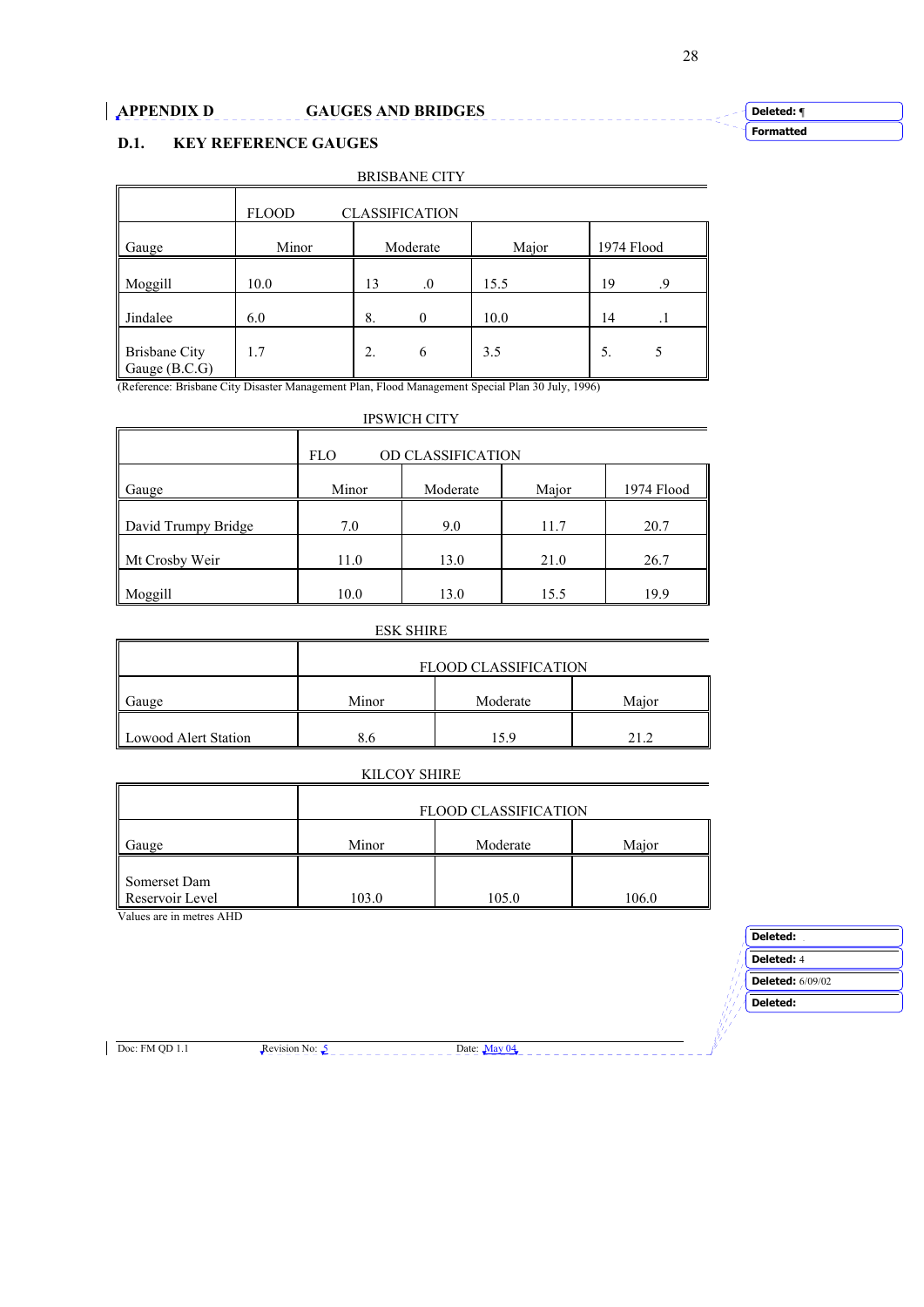# <span id="page-45-0"></span>**D.2. SUBMERGENCE FLOWS FOR BRIDGES**

| <b>AMTD</b> | <b>Bridge Name</b>     | <b>Estimated Submergence</b><br>Flow<br>$m^3/sec$ |
|-------------|------------------------|---------------------------------------------------|
| 140         | Twin Bridges           | 50                                                |
| 132         | Savage's Crossing      | 130                                               |
| 87          | College's Crossing     | $175 - 200^*$                                     |
| 120         | <b>Burton's Bridge</b> | 430                                               |
| 100         | Kholo Bridge           | 550                                               |
| 91          | Mt.Crosby Weir Bridge  | 1900                                              |
| 136         | Fernvale Bridge        | 2000                                              |

\_\_\_\_\_\_\_\_\_\_\_\_

\* Affected by tides.

Twin Bridges, Wivenhoe Pocket Road, Fernvale Savage's Crossing, Banks Creek Road, Fernvale College's Crossing, Mt Crosby Rd, Karana Downs Burton's Bridge, E Summerville Rd, Borallon Kholo Bridge, Kholo Rd, Ipswich Mt Crosby Weir Bridge, Allawah Rd, Mt Crosby Fernvale Bridge, Brisbane Valley Highway, north of Fernvale

# **Flood Level Increases in metres in Brisbane River due to Fuse Plug Operation**

| Location                                 | <b>Fuse Plug 1</b> | <b>Fuse Plug 2</b> | <b>Fuse Plug 3</b> | <b>Fuse Plug 4</b><br>(Saddle Dam |
|------------------------------------------|--------------------|--------------------|--------------------|-----------------------------------|
| <b>Savages</b><br>Crossing<br>(Fernvale) | $0.7\,$            | 1.1                | 0.9                | L.5                               |
| Moggill<br>Gauge                         | 0.3                | 0.5                | 0.4                | 0.6                               |

# **APPENDIX D 3**

 **Flood Peak Travel Time Following Fuse Plug Initiation, Brisbane River**



Doc: FM QD 1.1 Revision No:  $\frac{5}{2}$   $\frac{9}{2}$   $\frac{94}{2}$  Date: May 04

29

**Formatted Formatted**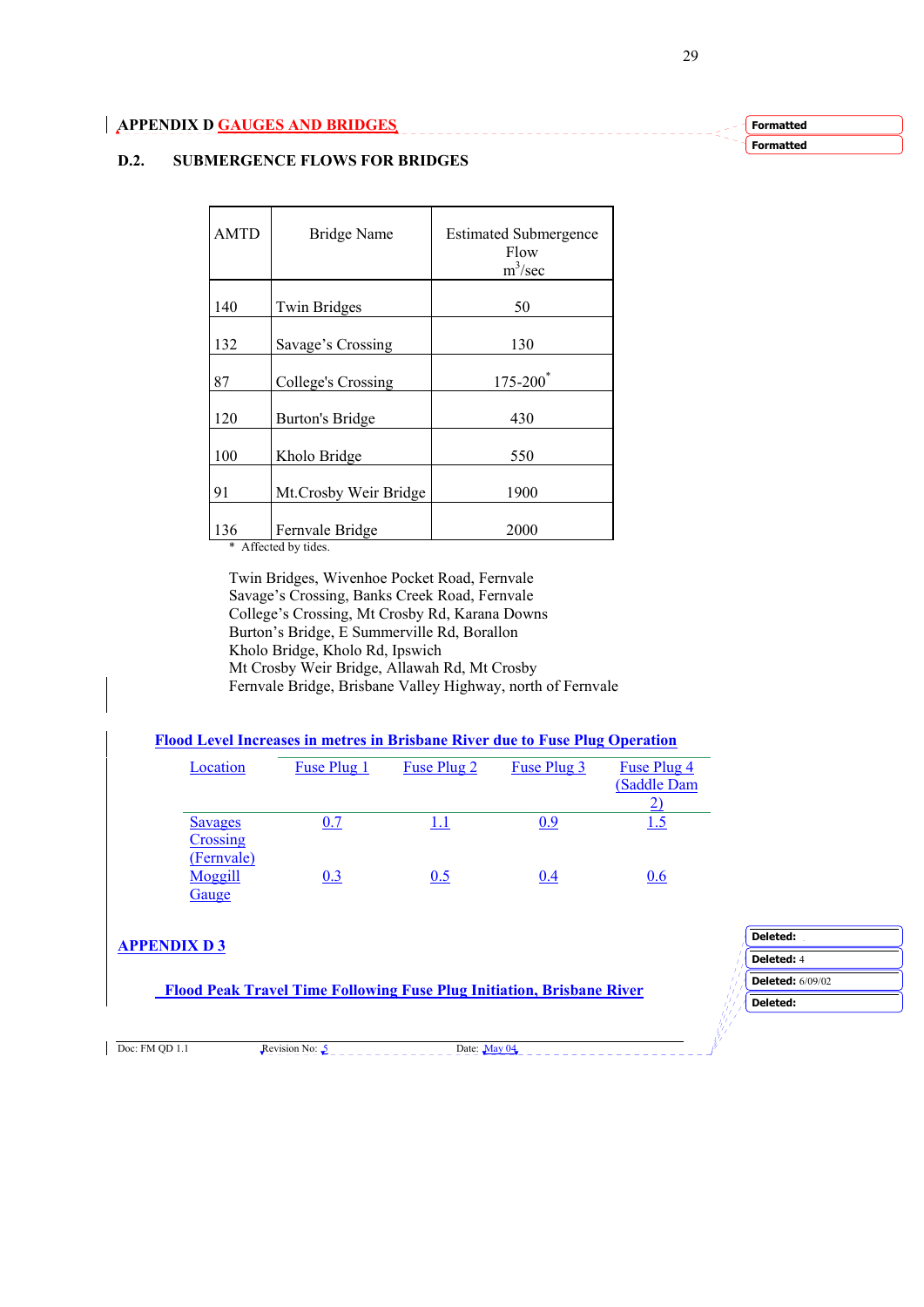| Location             |                    |       | Flood Peak Travel Time Following Fuse Plug Initiation (hours) |       |                    |       |                 |             |
|----------------------|--------------------|-------|---------------------------------------------------------------|-------|--------------------|-------|-----------------|-------------|
|                      | <b>Fuse Plug 1</b> |       | Fuse Plug 2                                                   |       | <b>Fuse Plug 3</b> |       | Fuse Plug 4     |             |
|                      |                    |       |                                                               |       |                    |       | (Saddle Dam     |             |
|                      |                    |       |                                                               |       |                    |       | $\overline{2)}$ |             |
|                      | <b>Before</b>      | After | <b>Before</b>                                                 | After | <b>Before</b>      | After | <b>Before</b>   | After       |
| Wivenhoe             | 53.0               | 53.0  | 54.0                                                          | 51.5  | 53.5               | 52.5  | 53.5            | 53.5        |
| Dam                  |                    |       |                                                               |       |                    |       |                 |             |
| <b>Savages</b>       | 60.0               | 60.5  | 58.0                                                          | 57.5  | 56.5               | 55.5  | 55.5            | <u>55.0</u> |
| Crossing             |                    |       |                                                               |       |                    |       |                 |             |
| (Fernyale)           |                    |       |                                                               |       |                    |       |                 |             |
| <b>Mt Crosby</b>     | 70.5               | 69.5  | 68.5                                                          | 67.0  | 65.5               | 64.0  | 61.5            | 61.0        |
| Weir                 |                    |       |                                                               |       |                    |       |                 |             |
| <b>Moggill Gauge</b> | 76.5               | 76.0  | 75.5                                                          | 75.0  | 73.0               | 72.5  | 70.0            | 69.0        |
| Port Office          | 88.0               | 88.0  | 88.0                                                          | 87.5  | 86.5               | 87.0  | 84.0            | 82.5        |
| Gauge                |                    |       |                                                               |       |                    |       |                 |             |



 $\overline{D}$  Doc: FM QD 1.1 Revision No:  $\frac{5}{5}$  - - - - - - - - - - - - Date:  $\frac{May~04}{5}$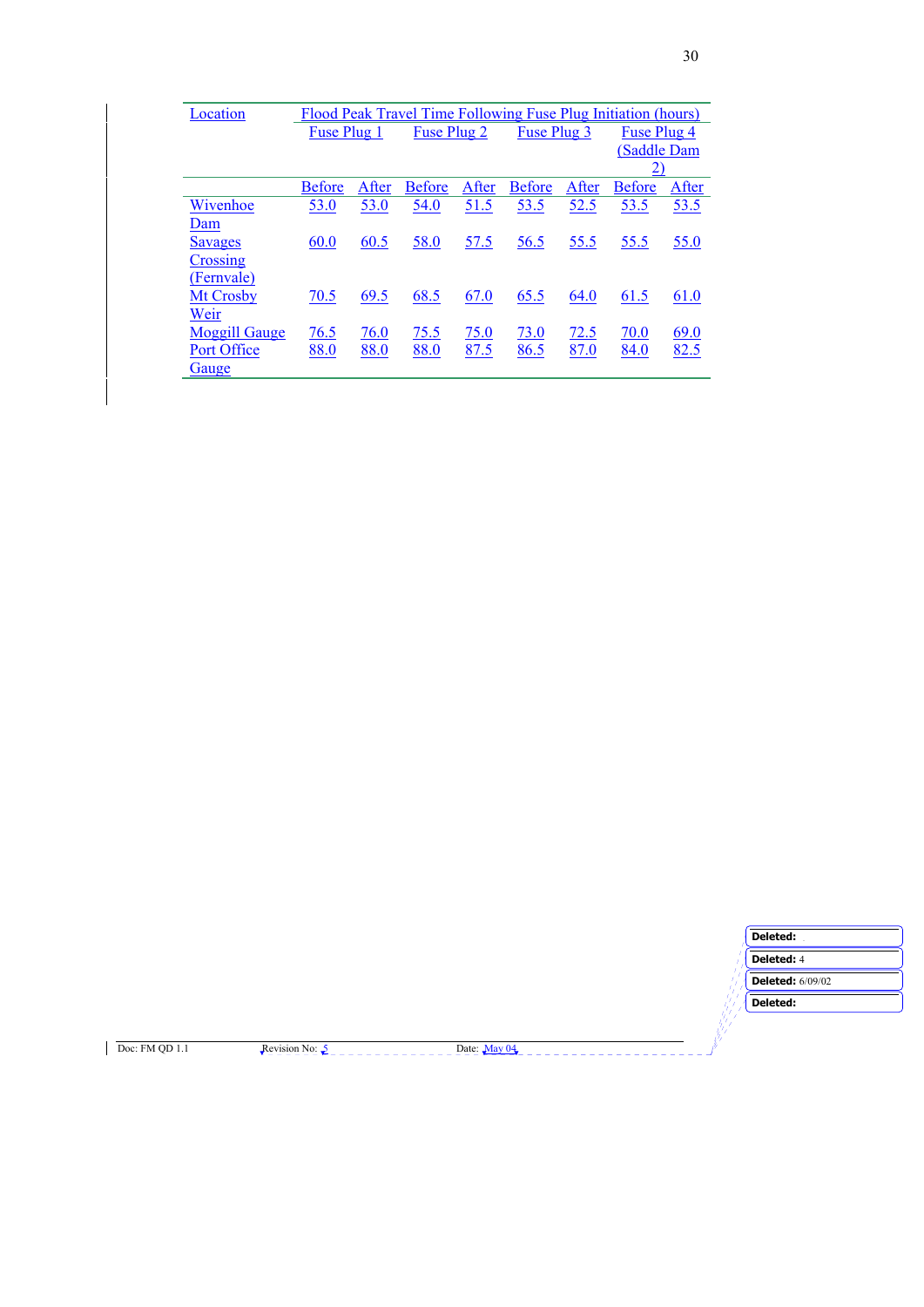| <b>APPENDIX E</b> | WIVENHOE DAM TECHNICAL DATA                                        |
|-------------------|--------------------------------------------------------------------|
| TABLE E1          | STORAGE AND UNCONTROLLED DISCHARGES                                |
|                   | <b>[MODIFY TO INCLUDE FUSE PLUG DISCHARGES OR PUT IN TABLE E2]</b> |

<span id="page-47-1"></span><span id="page-47-0"></span>

|            |                    | ***                | $**$         | $\ast$        | $\ast$         |           |
|------------|--------------------|--------------------|--------------|---------------|----------------|-----------|
| Lake level | Storage            | Flood              | Net Inflow   | Discharge     | Discharge      | Maximum   |
| m AHD      | Capacity           | Capacity           | per 1mm rise | per Regulator | per Spillway   | Available |
|            | $10^6 \text{ m}^3$ | $10^6 \text{ m}^3$ | per hour     | $m^3$ /sec    | Bay            | Discharge |
|            |                    |                    | $m^3/sec$    |               | $m^3/sec$      | $m^3/sec$ |
| 57.0       | 414                | $\overline{a}$     | 11.10        | 24.9          | $\mathbf{0}$   | 50        |
| 57.5       | 453                | $\overline{a}$     | 12.04        | 25.2          | $\overline{4}$ | 69        |
| 58.0       | 466                |                    | 12.97        | 25.4          | 15             | 128       |
| 58.5       | 494                |                    | 13.90        | 25.7          | 32             | 211       |
| 59.0       | 523                |                    | 14.84        | 25.9          | 53             | 316       |
| 59.5       | 553                | ٠                  | 15.77        | 26.2          | 77             | 439       |
| 60.0       | 584                | $\overline{a}$     | 16.71        | 26.4          | 105            | 579       |
| 60.5       | 616                |                    | 17.64        | 26.6          | 136            | 735       |
| 61.0       | 649                |                    | 18.58        | 26.9          | 170            | 905       |
| 61.5       | 683                |                    | 19.51        | 27.1          | 207            | 1 0 9 0   |
| 62.0       | 719                | $\overline{a}$     | 20.45        | 27.3          | 246            | 1 2 9 0   |
| 62.5       | 756                |                    | 21.38        | 27.5          | 288            | 1 4 9 5   |
| 63.0       | 795                |                    | 22.32        | 27.8          | 333            | 1720      |
| 63.5       | 835                |                    | 23.25        | 28.0          | 379            | 1950      |
| 64.0       | 877                |                    | 24.19        | 28.2          | 428            | 2 1 9 5   |
| 64.5       | 920                |                    | 25.12        | 28.4          | 479            | 2 4 5 0   |
| 65.0       | 965                |                    | 26.06        | 28.7          | 532            | 2 7 2 0   |
| 65.5       | 1012               |                    | 26.99        | 28.9          | 587            | 2995      |
| 66.0       | 1 0 6 1            |                    | 27.92        | 29.1          | 645            | 3 2 8 0   |
| 66.5       | 1 1 1 2            |                    | 28.86        | 29.3          | 704            | 3 5 8 0   |
| 67.0       | 1 1 6 5            | $\mathbf{0}$       | 29.79        | 29.5          | 765            | 3885      |
| 67.5       | 1 2 2 0            | 56                 | 30.73        | 29.7          | 828            | 4 200     |
| 68.0       | 1 2 7 6            | 112                | 31.66        | 29.9          | 893            | 4 5 2 5   |
| 68.5       | 1 3 3 4            | 171                | 32.60        | 30.1          | 959            | 4 8 6 0   |
| 69.0       | 1 3 9 3            | 230                | 33.53        | 30.3          | 1028           | 5 200     |
| 69.5       | 1454               | 290                | 34.47        | 30.5          | 1 0 9 8        | 5 5 5 0   |
| 70.0       | 1517               | 350                | 35.40        | 30.7          | 1 1 7 0        | 5910      |
| 70.5       | 1581               | 418                | 36.33        | 30.9          | 1 2 4 4        | 6 2 8 0   |
| 71.0       | 1647               | 485                | 37.27        | 31.1          | 1319           | 6 6 6 0   |
| 71.5       | 1714               | 550                | 38.20        | 31.3          | 1 3 9 6        | 7 0 4 0   |
| 72.0       | 1783               | 615                | 39.14        | 31.5          | 1474           | 7430      |
| 72.5       | 1854               | 683                | 40.07        | 31.7          | 1554           | 7840      |
| 73.0       | 1926               | 750                | 41.01        | 31.9          | 1636           | 8 2 4 0   |
| 73.5       | 2 000              | 830                | 41.94        | 32.1          | 1719           | 8 6 6 0   |
| 74.0       | 2076               | 910                | 42.87        | 32.3          | 1 804          | 9 0 8 0   |
| 74.5       | 2 1 5 3            | 995                | 43.81        | 32.5          | 1890           | 9 5 20    |
| 75.0       | 2 2 3 2            | 1 0 8 0            | 44.74        | 32.7          | 1978           | 9 9 6 0   |
| 75.5       | 2 3 1 3            | 1 1 6 0            | 45.68        | 32.9          | 2067           | 10 400    |
| 76.0       | 2 3 9 5            | 1 2 4 0            | 46.61        | 33.1          | 2 1 5 8        | 10 860    |
| 76.5       | 2 4 8 0            | 1258               | 47.55        | 33.3          | 2 2 5 0        | 11 320    |
| 77.0       | 2 5 6 6            | 1 4 2 0            | 48.48        | 33.4          | 2 3 4 3        | 11780     |
| 77.5       | 2655               | 1500               | 49.41        | 36.6          | 2438           | 12 260    |
| 78.0       | 2 7 4 6            | 1580               | 50.35        | 33.8          | 2 5 3 5        | 12 740    |
| 78.5       | 2839               | 1680               | 51.28        | 34.0          | 2632           | 13 2 30   |
| 79.0       | 2934               | 1780               | 52.22        | 34.2          | 2 7 3 1        | 13 730    |
|            |                    |                    |              |               |                |           |

\* This is the maximum discharge of an individual spillway bay or regulator. Total discharge is calculated by adding the contributions of each gate or regulator. There are two (2) regulators to five (5) spillway bays.

**Deleted:** 

**Deleted:** 4

**Deleted:** 6/09/02 **Deleted:** 

 $\overline{D}$ oc: FM QD 1.1 Revision No:  $\sum_{n=1}^{\infty}$   $\sum_{n=1}^{\infty}$   $\sum_{n=1}^{\infty}$   $\sum_{n=1}^{\infty}$   $\sum_{n=1}^{\infty}$   $\frac{Nay(0.1)}{2}$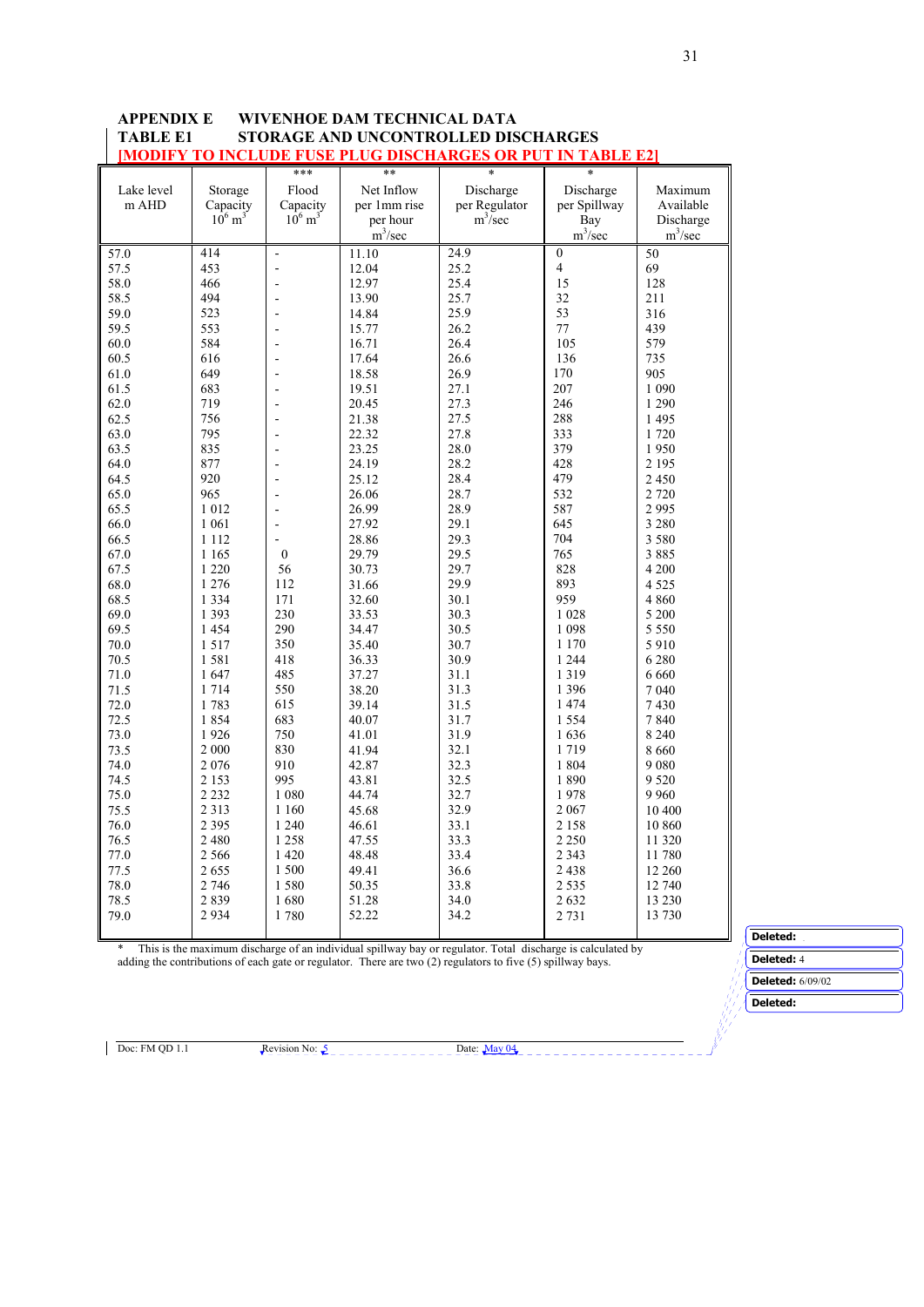\*\* This assumes that all gates and sluices are closed. Discharges through the spillway have to be added to the above figures to calculate the actual inflow into the reservoir.

\*\*\* The temporary storage above normal Full Supply Level of EL 67.0.



Doc: FM QD 1.1 Revision No: 5 Date: May 04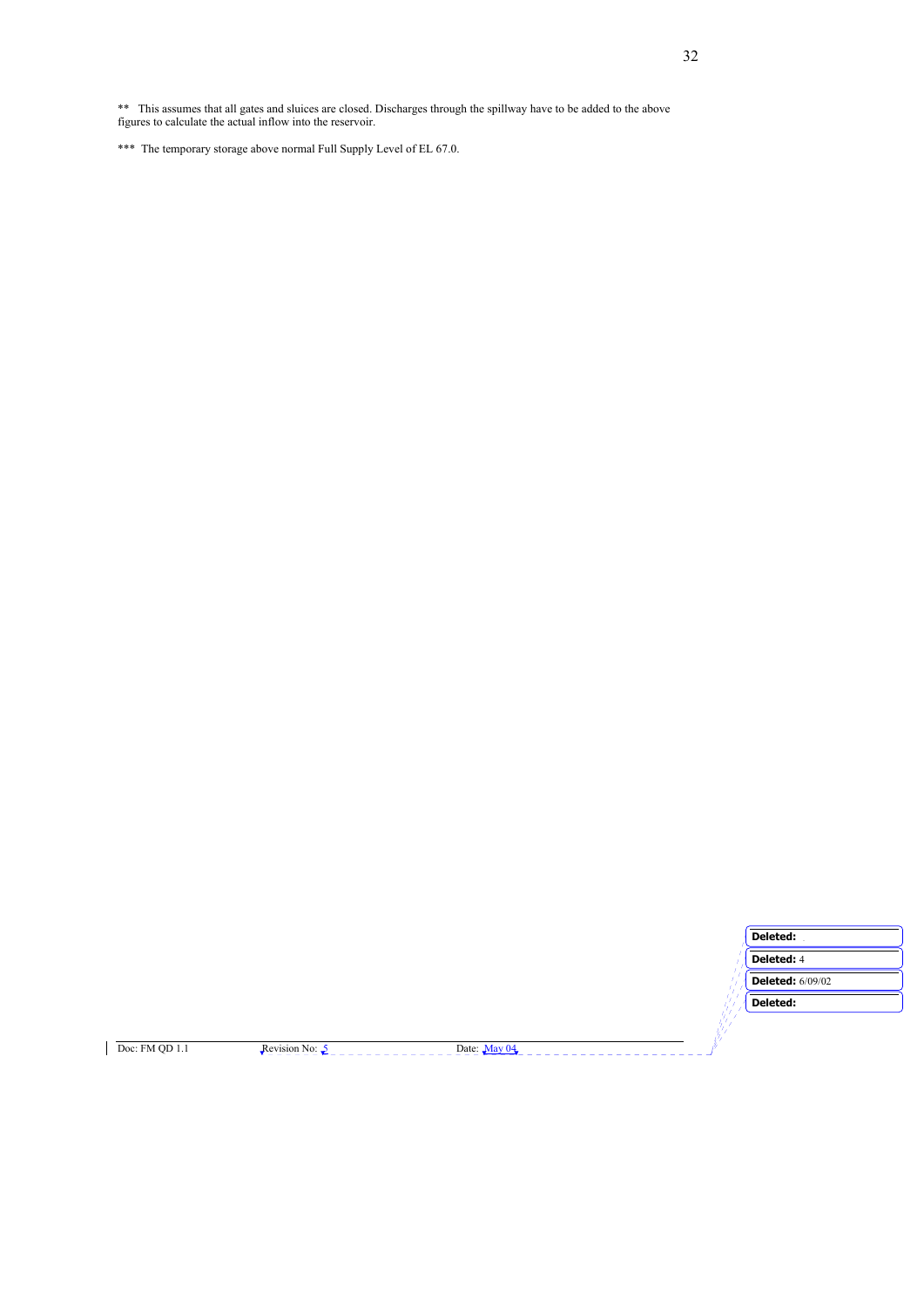# **TABLE E2 CONTROLLED GATE DISCHARGES Wivenhoe Dam Gate Opening (m of Tangential Travel)**

| Water EL<br>(m AHD) | 0. 0         | 0.5 | 1.0      | 1.5         |            | 2.0 2.53. 03. 54. 04. 55. 0 5.5 6.0 6.5 7.0 7.5 8.0 8.5 9.0 9.5 10.0 10.5 11.0 11.512. 01 2.5 13.0 13.5 14.0 14.5 15.0 15.5 16.0 16.5 17.0 |            |            |            |            |                 |            |            |            |            |          |                          |               |                                                               |      |  |                     |                  |  |  |
|---------------------|--------------|-----|----------|-------------|------------|--------------------------------------------------------------------------------------------------------------------------------------------|------------|------------|------------|------------|-----------------|------------|------------|------------|------------|----------|--------------------------|---------------|---------------------------------------------------------------|------|--|---------------------|------------------|--|--|
| 67.0<br>67.2        | 049<br>049   |     | 98<br>99 | 146<br>148  | 194<br>196 | 240 285 329 372 413 453<br>243 288 333 376 418 458                                                                                         | 492<br>498 | 530<br>537 | 567<br>574 | 603<br>611 | 639<br>648      | 675<br>684 | 709<br>720 | 744<br>755 | 765<br>790 |          |                          |               |                                                               |      |  |                     |                  |  |  |
| 67.4                | 0            | 50  | 100      | 149         | 198        | 245 291 336 380 422 464                                                                                                                    | 504        | 543        | 582        | 619        | 657             | 693        | 730        | 766        | 802        | 815      |                          |               |                                                               |      |  |                     |                  |  |  |
| 67.6                | 0            | 50  | 101      | 151         | 200        | 248 294 340 384 427 469                                                                                                                    | 510        | 550        | 589        | 627        | 665             | 702        | 740        | 777        | 814        | 841      |                          |               |                                                               |      |  |                     |                  |  |  |
| 67.8                |              | -51 |          |             |            | 102 152 202 250 297 343 388 432 474                                                                                                        | 515        | 556        | 596        |            | 635 673 712 750 |            |            | 787        | 825        | 863      | 867                      |               |                                                               |      |  |                     |                  |  |  |
| 68.0                | 0            | 51  | 103      | 154         | 204        | 253 300 347 392 436 479                                                                                                                    | 521        | 562        | 603        | 642        | 682             | 721        | 759        | 798        | 837        | 876      | 893                      |               |                                                               |      |  |                     |                  |  |  |
| 68.2                | 0            | 52  | 104      | 155         | 206        | 255 303 350 396 441 484                                                                                                                    | 527        | 569        | 610        | 650        | 690             | 729        | 769        | 808        | 848        | 888      | 919                      |               |                                                               |      |  | <b>UNCONTROLLED</b> |                  |  |  |
| 68.4                |              | 52  | 105      | 156         | 207        | 257 306 354 400 445 489                                                                                                                    | 532        | 575        | 616        | 657        | 698             | 738        | 778        | 818        | 859        | 899      | 940                      | 946           |                                                               |      |  |                     | <b>DISCHARGE</b> |  |  |
| 68.6                |              | 53  | 105      | 158         | 209        | 260 309 357 404 450 494                                                                                                                    | 538        | 581        | 623        | 665        | 706             | 747        | 788        | 829        | 870        | 911      | 953                      | 973           |                                                               |      |  |                     |                  |  |  |
| 68.8                | 0            | 53  | 106      | 159         | 211        | 262 312 360 408 454 499                                                                                                                    | 543        | 587        | 630        | 672        | 714             | 755 797    |            | 838        | 880        | 923      |                          | 965 1000      |                                                               |      |  |                     |                  |  |  |
| 69.0                | 0            | 54  | 107      | 160         | 213        | 264 315 364 412 458 504                                                                                                                    | 549        | 593        | 636        | 679        | 722             | 764        | 806        | 848        | 891        | 934      |                          | 977 1022 1028 |                                                               |      |  |                     |                  |  |  |
| 69.2                | 0            | 54  | 108      |             | 162 215    | 267 317 367 415 463 509                                                                                                                    | 554        | 599        | 643        | 686        | 729             | 772        | 815        | 858        | 901        | 945      | 989                      | 1035 1056     |                                                               |      |  |                     |                  |  |  |
| 69.4                | 0            | 54  | 109      |             | 163 217    | 269 320 370 419 467 514                                                                                                                    | 560        | 605        | 649        | 693        | 737             | 780        | 824        | 868        | 912        | 956      | 1001                     | 1047 1084     |                                                               |      |  |                     |                  |  |  |
| 69.6                | 0            | 55  | 110      | 164         | 218        | 271 323 373 423 471 518                                                                                                                    | 565        | 611        | 656        | 700        | 744             | 789        | 833        | 877        | 922        | 967      |                          |               | 1013 1060 1107 1112                                           |      |  |                     |                  |  |  |
| 69.8                | 0            | 55  | 111      |             | 166 220    | 273 326 377 427 475 523                                                                                                                    | 570        | 616        | 662        | 707        | 752             | 797        | 842        | 887        | 932        |          |                          |               | 978 1025 1072 1121 1141                                       |      |  |                     |                  |  |  |
| 70.0                | 0            | 56  |          | 112 167     | 222        | 276 328 380 430 479 528                                                                                                                    | 575        | 622        | 668        | 714        | 759             | 805        | 850        | 896        | 942        |          |                          |               | 989 1036 1085 1134 1170                                       |      |  |                     |                  |  |  |
| 70.2                | 0            | 56  | 112      | 168         | 224        | 278 331 383 434 484 532                                                                                                                    | 580        | 628        | 674        | 721        | 767             | 813        | 859        | 905        | 952        | 1000     | 1048                     |               | 1097 1147 119 8 1199                                          |      |  |                     |                  |  |  |
| 70.4                | $\mathbf{0}$ | 56  | 113      | 170         | 225        | 280 334 386 437 488 537                                                                                                                    | 586        | 633        | 680        | 727        | 774             | 821        | 867        | 914        |            | 962 1010 | 1059                     |               | 1109 1160 121 2                                               | 1229 |  |                     |                  |  |  |
| 70.6                |              | 57  | 114      | 171         | 227        | 282 336 389 441 492 542                                                                                                                    | 591        | 639        | 687        | 734        | 781             | 828        | 876        | 923        |            |          |                          |               | 972 1020 1070 1121 1173 122 6 1258                            |      |  |                     |                  |  |  |
| 70.8                | 0            | 57  |          | 115 172 229 |            | 284 339 392 445 496 546                                                                                                                    | 596        | 644        | 693        | 741        | 788             | 836        | 884        | 932        |            |          |                          |               | 981 1031 1081 1133 1185 123 9 1289                            |      |  |                     |                  |  |  |
| 71.0                | 0            | 58  |          | 116 173     | 230        | 286 341 395 448 500 551                                                                                                                    | 601        | 650        | 699        | 747        | 795             | 844        | 892        | 941        |            |          |                          |               | 991 1041 1092 1144 1198 125 21 309 1319                       |      |  |                     |                  |  |  |
| 71.2                | 0            | 58  |          | 117 175     | 232        | 289 344 398 452 504 555                                                                                                                    | 605        | 655        | 705        | 754        | 802             | 851        | 900        | 950        | 1000       |          |                          |               | 1051 1103 1156 1210 126 6 1 323 1349                          |      |  |                     |                  |  |  |
| 71.4                | 0            | 58  |          | 117 176 234 |            | 291 347 401 455 508 559                                                                                                                    | 610        | 661        | 710        | 760        | 809             | 859        | 908        | 959        |            |          |                          |               | 1009 1061 1114 1167 1222 127 91 337 1380                      |      |  |                     |                  |  |  |
| 71.6                | n            | 59  | 118      | 177         | 235        | 293 349 404 458 512 564                                                                                                                    | 615        | 666        | 716        | 766        | 816             | 866        | 916        | 967        |            |          |                          |               | 1019 1071 1124 1179 1234 129 2 1 350 1410 <mark>1</mark> 1411 |      |  |                     |                  |  |  |
| 71.8                | $\mathbf{0}$ | 59  |          | 119 178 237 |            | 295 352 407 462 515 568                                                                                                                    | 620        | 671        | 722        | 773        | 823             | 874 924    |            |            |            |          |                          |               | 976 1028 1081 1135 1190 1246 130 41 364 1425 1443             |      |  |                     |                  |  |  |
| 72.0                |              | 60  | 120      | 180         | 239        | 297 354 410 465 519 572                                                                                                                    | 625        | 676        | 728        | 779        | 830             | 881        | 932        |            |            |          |                          |               | 984 1037 1091 1145 1201 1258 131 7 1 377 1439 1474            |      |  |                     |                  |  |  |
| 72.2                | 0            | 60  | 121      | 181         | 240        | 299 357 413 469 523 577                                                                                                                    | 629        | 682        | 733        | 785        | 837             | 888        | 940        |            |            |          |                          |               | 993 1046 1100 1156 1212 1270 133 01 391 1454 1506             |      |  |                     |                  |  |  |
| 72.4                | 0            | 60  | 121      |             | 182 242    | 301 359 416 472 527 581                                                                                                                    | 634        | 687        | 739        | 791        | 843             | 895        | 948        |            |            |          | 1001 1055 1110 1166 1223 |               | 1282 134 2 1 404 1468 1533                                    |      |  | 1538                |                  |  |  |
| 72.6                |              | 61  | 122      | 183         | 243        | 303 361 419 475 531 585                                                                                                                    | 639        | 692        | 745        | 797        | 850             | 903        | 956        | 1009       |            |          |                          |               | 1064 1119 1176 1234 1293 135 41 417 1482 1548                 |      |  | 1570                |                  |  |  |
| 72.8                | O            | 61  | 123      | 184         | 245        | 305 364 422 478 534 589                                                                                                                    | 643        | 697        | 750        | 803        | 856             | 910        |            |            |            |          |                          |               | 963 1018 1073 1129 1186 1245 1305 136 7 1 430 1496 1563       |      |  | 1603                |                  |  |  |
|                     |              |     |          |             |            |                                                                                                                                            |            |            |            |            |                 |            |            |            |            |          |                          |               |                                                               |      |  |                     |                  |  |  |

**Deleted: Deleted:** 4 **Deleted:** 6/09/02 **Deleted:** 

<span id="page-49-0"></span>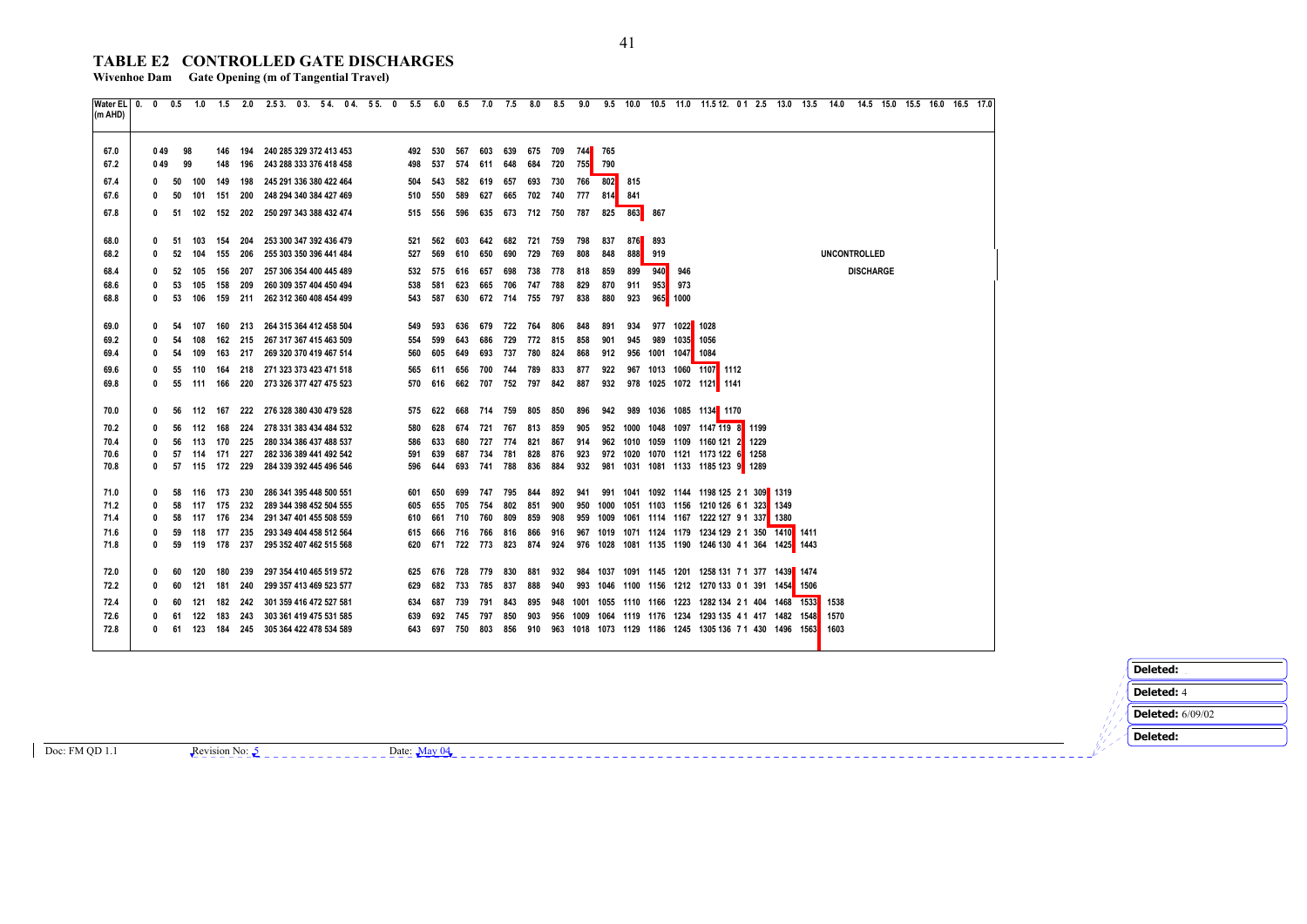#### **TABLE E2 CONTROLLED GATE DISCHARGES**

 **Wivenhoe Dam Gate Opening (m of Tangential Travel)** 

| <b>Water EL</b><br>(m AHD) | 0.0      | 0.5 | 1.0                                                | 1.5 | 2.0 | 2.5 | 3.0                      | 3.5          | 4.0 | 4.5                                                                | 5.0<br>5.5            | 6.0 | 6.5         | 7.0 | 7.5  | 8.0  | 8.5                      | 9.0  | 9.5  | 10.0 | 10.5 | 11.0 | 11.5 | 12.0<br>12.5                        | 13.0      | 13.5 | 14.0        | 14.5        | 15.0        | 15.5              | 16.0                | 16.5          | 17.0 |
|----------------------------|----------|-----|----------------------------------------------------|-----|-----|-----|--------------------------|--------------|-----|--------------------------------------------------------------------|-----------------------|-----|-------------|-----|------|------|--------------------------|------|------|------|------|------|------|-------------------------------------|-----------|------|-------------|-------------|-------------|-------------------|---------------------|---------------|------|
|                            |          |     |                                                    |     |     |     |                          |              |     |                                                                    |                       |     |             |     |      |      |                          |      |      |      |      |      |      |                                     |           |      |             |             |             |                   |                     |               |      |
| 73.0                       | O        |     |                                                    |     |     |     |                          |              |     | 62 124 185 247 307 366 4254 825 38593648                           |                       |     | 702 756     | 809 | 863  | 917  | 971                      | 1026 | 1081 | 1138 | 1196 | 1255 | 1316 | 1379 144 3                          | 1509      | 1577 | 1636        |             |             |                   |                     |               |      |
| 73.2                       |          | 621 | 24                                                 | 187 | 248 | 309 | 369                      |              |     | 427 4 85 5 42 597 653                                              |                       |     | 707 761     | 815 | 869  | 924  | 978                      | 1034 | 1090 | 1147 | 1206 | 1266 | 1327 | 1391 145<br>- 6                     | 1523      | 1592 | 1663        | 1669        |             |                   | <b>UNCONTROLLED</b> |               |      |
| 73.4                       |          |     | 62 1 25 188                                        |     |     |     |                          |              |     | 250 311 371 430 4 88 5 45 602 657                                  |                       |     | 712 767     | 821 | 876  | 931  | 986                      | 1042 | 1099 | 1156 | 1216 | 1276 | 1339 | 1403 146<br>9                       | 1536      | 1606 | <b>1678</b> | 1702        |             |                   | <b>DISCHARGE</b>    |               |      |
| 73.6                       | 11       | 64  |                                                    |     |     |     |                          |              |     | 126 18 9 251 313 373 433 4 91 5 49 606 662                         |                       |     | 717 772     | 827 | 882  | 937  | 993                      | 1050 | 1107 | 1166 | 1225 | 1287 | 1350 | 1414 148<br>$\overline{\mathbf{1}}$ | 1550      | 1620 | 1693        | 1736        |             |                   |                     |               |      |
| 73.8                       | 17       | 69  |                                                    |     |     |     |                          |              |     | 127 19 0 253 315 376 436 4 95 5 53 610 666                         |                       |     | 722 778 833 |     | 888  | 944  | 1001                     | 1058 | 1116 | 1175 | 1235 | 1297 | 1361 | 1426 149<br>4                       | 1563      | 1635 | 1708        | 1770        |             |                   |                     |               |      |
| 74.0                       | 23       |     | 74 129                                             | 191 |     |     |                          |              |     | 254 317 378 438 4 98 5 56 614 671                                  |                       |     | 727 783     | 839 | 895  | 951  | 1008                     | 1065 | 1124 | 1184 | 1245 | 1307 | 1372 | 1438 150<br>- 6                     | 1576      | 1648 | 1723        | <b>1800</b> | 1804        |                   |                     |               |      |
| 74.2                       | 31       | 80  |                                                    |     |     |     |                          |              |     | 133 192 256 319 380 441 5 01 5 60 618 675                          |                       |     | 732 788     | 845 | 901  | 958  | 1015                     | 1073 | 1132 | 1192 | 1254 | 1317 | 1382 | 1449 151 8                          | 1589      | 1662 | 1738        | 1815        | 1838        |                   |                     |               |      |
| 74.4                       | 39       | 87  |                                                    |     |     |     |                          |              |     | 139  195 <mark>  257  321  383  444  5  04  5  63  622  679</mark> |                       |     | 737 793     | 850 | 907  | 964  | 1022                     | 1081 | 1140 | 1201 | 1264 | 1327 | 1393 | 1461 153 0                          | 1602      | 1676 | 1752        | 1831        | 1873        |                   |                     |               |      |
| 74.6                       | 47       | 94  |                                                    |     |     |     |                          |              |     | 145 200 259 322 385 447 5 07 5 67 626 684                          |                       |     | 741 799     | 856 | 913  | 971  | 1029                     | 1089 | 1149 | 1210 | 1273 | 1337 | 1404 | 1472 154 2                          | 1615      | 1690 | 1767        | <b>1846</b> | 1908        |                   |                     |               |      |
| 74.8                       | 56       | 103 |                                                    |     |     |     |                          |              |     | 153 206 262 324 387 449 5 10 5 70 629 688                          |                       |     | 746 804     | 862 | 919  | 978  | 1036                     | 1096 | 1157 | 1219 | 1282 | 1347 |      | 1414 1483 155 4                     | 1628      | 1703 | 1781        | 1861        | 1943        |                   |                     |               |      |
|                            |          |     |                                                    |     |     |     |                          |              |     |                                                                    |                       |     |             |     |      |      |                          |      |      |      |      |      |      |                                     |           |      |             |             |             |                   |                     |               |      |
| $\overline{7}$             | 6<br>- 6 |     |                                                    |     |     |     |                          |              |     | 112 161 213 267 326 390 452 5 13 5 74 633 692                      |                       |     | 751 809     | 867 | 926  | 984  | 1044                     | 1104 | 1165 | 1227 | 1291 | 1357 | 1425 | 1494 156 6                          | 1640      | 1717 | 1795        | 1876        | <b>1960</b> | 1978              |                     |               |      |
| 5.0<br>75.2                | 76       | 121 |                                                    |     |     |     |                          |              |     | 169 220 274 330 392 455 5 165 77 637 697                           |                       |     | 756 814     | 873 | 932  | 991  | 1051                     | 1111 | 1173 | 1236 | 1301 | 1367 | 1435 | 1506 157 8                          | 1653      | 1730 | 1809        | 1891        | 1976        | 2013              |                     |               |      |
| 75.4                       | 87       | 131 | 178 229 281 336                                    |     |     |     | 394                      |              |     | 457 5 19 5 81 641 701                                              |                       |     | 760 819     | 878 | 938  | 997  | 1057                     | 1119 | 1181 | 1245 | 1310 | 1377 | 1446 | 1517 159<br>0                       | 1665      | 1743 | 1823        | 1906        | 1992        | 2049              |                     |               |      |
| 75.6                       | 98       | 141 | 188 237 289 343                                    |     |     |     |                          |              |     | 399 460 5 22 5 84 645 705                                          |                       |     | 765 824     | 884 | 944  | 1004 | 1064                     | 1126 | 1189 | 1253 | 1319 | 1386 | 1456 | 1527 160 1                          | 1678      | 1756 | 1837        | 1921        | <b>2007</b> | 2085              |                     |               |      |
| 75.8                       | 109      |     |                                                    |     |     |     |                          |              |     | 152 1 98 247 298 350 405 463 525 5 87 649 709                      |                       |     | 769 829     | 889 | 949  | 1010 | 1071                     | 1133 | 1197 | 1261 | 1328 | 1396 | 1466 | 1538 161 3                          | 1690      | 1769 | 1851        | 1936        | 2023        | 2112 <b>22121</b> |                     |               |      |
|                            |          |     | <b>OVERTOPPING of GATE</b>                         |     |     |     |                          |              |     |                                                                    |                       |     |             |     |      |      |                          |      |      |      |      |      |      |                                     |           |      |             |             |             |                   |                     |               |      |
| 76.0                       | 121      |     |                                                    |     |     |     |                          |              |     | 164 2 09 257 307 359 412 468 528 5 91 652 713                      |                       |     | 774 834     | 895 | 955  | 1016 | 1078                     | 1141 | 1205 | 1270 | 1337 | 1405 | 1476 | 1549 162 4                          | 1702      | 1782 | 1865        | 1950        | 2038        | 2129              | 2158                |               |      |
| 76.2                       | 133      |     | 1752 20 268                                        |     | 317 | 368 |                          | 421 475 53 2 |     | 594 656 718                                                        |                       | 779 | 839         | 900 | 961  | 1023 | 1085                     | 1148 | 1212 | 1278 | 1346 | 1415 | 1486 | 1560 163<br>- 6                     | 1714      | 1795 | 1878        | 1965        | 2053        | 2145              | 2194                |               |      |
| 76.4                       | 146      |     | 187 2 32 279 327 378                               |     |     |     |                          | 429 483 53 9 |     | 597 660 722                                                        |                       |     | 783 844     | 906 | 967  | 1029 | 1092                     | 1155 | 1220 | 1286 | 1354 | 1424 | 1496 | 1570 164 7                          | 1726      | 1808 | 1892        | 1979        | 2069        | 2161              | 2231                |               |      |
| 76.6                       | 159      |     | 200 2 44 290                                       |     | 338 | 388 | 439                      |              |     |                                                                    | 492 54 660 3 664 726  | 788 | 849         | 911 | 973  | 1035 | 1098                     | 1162 | 1228 | 1295 | 1363 | 1434 | 1506 | 1581 165<br>- 8                     | 1738      | 1820 | 1905        | 1993        | 2084        | <b>2177</b>       | 2268                |               |      |
| 76.8                       | 173      |     | 213 257 302 350 399                                |     |     |     | 449                      |              |     | 501 554 610 668                                                    | 730                   |     | 792 854 916 |     | 978  | 1041 | 1105                     | 1170 | 1235 | 1303 | 1372 | 1443 | 1516 | 1591<br>1669                        | 1750      | 1833 | 1919        | 2007        | 2099        | 2193              | 2289                | 2306          |      |
| 77.0                       | 186      |     | <b>OVERTOPPING of GATE</b><br>226 2 70 315 362 410 |     |     |     | 460                      |              |     |                                                                    | 511 5 64 6 18 674 734 | 797 | 859         | 921 | 984  | 1047 | 1112                     | 1177 | 1243 | 1311 | 1380 | 1452 | 1526 | 1602 168<br>0                       | 1762      | 1845 | 1932        | 2021        | 2113        | 2208              | <b>2306</b>         | 2343          |      |
| 77.2                       | 200      |     |                                                    |     |     |     | 240 2 83 328 374 422 471 |              |     | 522 5 74 6 27 682 739                                              |                       |     | 801 864     | 927 | 990  | 1054 | 1118                     | 1184 | 1250 | 1319 | 1389 | 1461 | 1536 | 1612 169<br>$\overline{1}$          | 1773      | 1858 | 1945        | 2035        | 2128        | 2224              | 2322                | 2381          |      |
| 77.4                       | 215      |     | 254 2 97                                           | 341 | 387 | 435 | 483                      |              |     | 533 5 84 6 37 691 747                                              |                       | 806 | 869         | 932 | 996  | 1060 | 1125                     | 1191 | 1258 | 1327 | 1398 | 1470 | 1545 | 1622 170<br>-2                      | 1785      | 1870 | 1958        | 2049        | 2143        | 2239              | 2339                | 2419          |      |
| 77.6                       | 230      |     | 269 3 11 355                                       |     |     |     |                          |              |     | 400 447 496 545 5 95 6 47 700 756                                  |                       |     | 813 873     | 937 | 1001 | 1066 | 1131                     | 1198 | 1265 | 1335 | 1406 | 1479 | 1555 | 1633 171 3                          | 1796      | 1882 | 1971        | 2063        | 2157        | 2255              | 2355                | 2457          |      |
| 77.8                       | 245      |     | 283 3 25 369                                       |     |     |     |                          |              |     | 414 461 508 557 6 07 6 58 711 765                                  |                       | 821 | 880         | 942 | 1007 | 1072 | 1138                     | 1205 | 1273 | 1343 | 1414 | 1488 | 1564 | 1643 172 4                          | 1808      | 1894 | 1984        | 2076        | 2172        | 2270              | 2371                | <b>2475</b>   | 2496 |
| 78.0                       | 260      |     |                                                    |     |     |     |                          |              |     | 299 3 40 383 428 474 522 570 6 19 6 70 722 775                     |                       |     | 831 888     | 948 |      |      | 1012 1078 1144 1211 1280 |      |      | 1351 | 1423 | 1497 | 1574 | 1653 173 5                          | 1819 1907 |      | 1997        | 2090        | 2186 2285   |                   | 2387                | 2492 <b>1</b> | 2535 |
|                            |          |     |                                                    |     |     |     |                          |              |     |                                                                    |                       |     |             |     |      |      |                          |      |      |      |      |      |      |                                     |           |      |             |             |             |                   |                     |               |      |

**Deleted: Deleted:** 4 **Deleted:** 6/09/02 **Deleted:** 

Doc: FM QD 1.1 Revision No:  $\frac{5}{2}$  <u>Pate: May 04</u>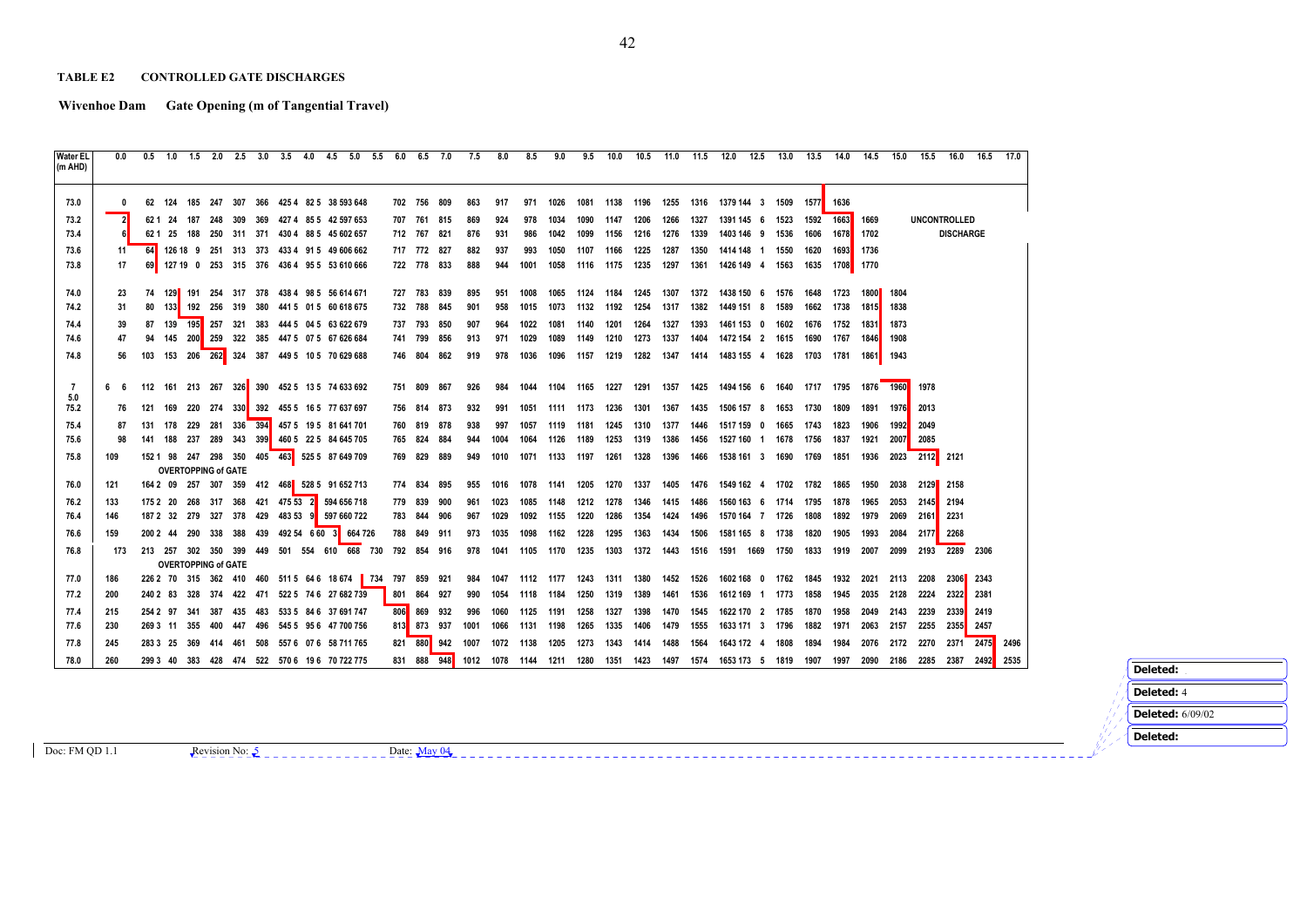<span id="page-51-0"></span>

| Lake level   | Reservoir          | Temporary          | Net Inflow   | Discharge | Discharge  | Discharge      | Maximum      |
|--------------|--------------------|--------------------|--------------|-----------|------------|----------------|--------------|
|              | Capacity           | Flood              | per          | per       | per Sluice | per            | Available    |
|              |                    | Storage            | 1mm rise     | Regulator |            | Spillway       | Discharge    |
|              |                    |                    | per hour     |           |            | Bay            |              |
| M AHD        | $10^6 \text{ m}^3$ | $10^6 \text{ m}^3$ | $m^3/sec$    | $m^3/sec$ | $m^3/sec$  | $m^3/sec$      | $m^3/sec$    |
|              |                    |                    |              |           |            |                |              |
| 90.0         | 120.3              |                    | 5.29         | 57        | 163        |                | 1529         |
| 90.5         | 129.5              |                    | 5.50         | 58        | 165        |                | 1550<br>1572 |
| 91.0         | 139.3              |                    | 4.88         | 58        | 167        |                |              |
| 91.5         | 149.6<br>160.5     |                    | 5.28<br>5.68 | 59<br>60  | 170<br>172 |                | 1593<br>1614 |
| 92.0         | 172.0              |                    | 6.09         | 60        | 174        |                | 1635         |
| 92.5<br>93.0 | 184.1              |                    | 6.79         | 61        | 176        |                | 1655         |
| 93.5         | 196.7              |                    | 7.10         | 62        | 179        |                | 1676         |
| 94.0         | 210.0              |                    | 7.43         | 62        | 181        |                | 1695         |
| 94.5         | 224.0              |                    | 7.78         | 63        | 183        |                | 1715         |
| 95.0         | 238.5              |                    | 8.15         | 64        | 185        |                | 1735         |
| 95.5         | 253.6              |                    | 8.54         | 64        | 187        |                | 1754         |
| 96.0         | 269.3              |                    | 8.95         | 65        | 189        |                | 1 773        |
| 96.5         | 285.6              |                    | 9.37         | 66        | 191        |                | 1792         |
| 97.0         | 302.7              |                    | 9.81         | 66        | 193        |                | 1810         |
| 97.5         | 320.7              |                    | 10.28        | 67        | 195        |                | 1829         |
| 98.0         | 339.5              |                    | 10.76        | 67        | 197        |                | 1847         |
| 98.5         | 359.2              |                    | 11.25        | 68        | 199        |                | 1865         |
| 99.0         | 379.8              | 0.0                | 11.77        | 69        | 201        |                | 1883         |
| 99.5         | 401.4              | 21.5               | 12.31        | 69        | 203        |                | 1901         |
| 100.0        | 428.9              | 49.0               | 13.28        | 70        | 205        |                | 1918         |
| 100.5        | 447.5              | 67.6               | 13.83        | 70        | 207        | $\overline{0}$ | 1937         |
| 101.0        | 472.2              | 92.3               | 14.39        | 71        | 209        | 4              | 1989         |
| 101.5        | 498.0              | 118.1              | 14.95        | 72        | 211        | 13             | 2076         |
| 102.0        | 524.9              | 145.1              | 15.53        | 72        | 212        | 25             | 2 1 8 9      |
| 102.5        | 553.1              | 173.3              | 16.11        | 73        | 214        | 40             | 2 3 2 5      |
| 103.0        | 582.6              | 202.7              | 16.70        | 73        | 216        | 58             | 2482         |
| 103.5        | 613.2              | 233.4              | 17.30        | 74        | 218        | 78             | 2659         |
| 104.0        | 645.1              | 265.3              | 17.90        | 74        | 220        | 100            | 2854         |
| 104.5        | 678.3              | 298.4              | 18.52        | 75        | 221        | 125            | 3 0 6 7      |
| 105.0        | 712.7              | 332.8              | 19.14        | 75        | 223        | 151            | 3 2 9 6      |
| 105.5        | 748.3              | 368.4              | 19.78        | 76        | 225        | 180            | 3 5 4 2      |
| 106.0        | 785.2              | 405.4              | 20.42        | 76        | 226        | 211            | 3803         |
| 106.5        | 823.4              | 443.6              | 21.07        | 77        | 228        | 243            | 4 0 7 9      |
| 107.0        | 863.1              | 483.2              | 21.73        | 78        | 230        | 278            | 4 3 7 0      |
| 107.5        | 904.0              | 524.2              | 22.39        | 78        | 232        | 314            | 4675         |
|              |                    |                    |              |           |            |                |              |

Table F-l STORAGE AND DISCHARGE FOR SOMERSET DAM

\* This is the maximum discharge of an individual gate or regulator. Total discharge is calculated by adding the contributions of each gate or regulator.

Regulator - Discharge regulator valve of which there are four (4).<br>Sluice - Sluice gate of which there are eight (8). Sluice - Sluice gate of which there are eight (8).<br>Spillway - Overflow section of dam controlled by e - Overflow section of dam controlled by eight (8) radial gates.

Temporary Flood- The temporary storage above the normal full supply level of El 99 m (AHD) Storage



Doc: FM QD 1.1 Revision No:  $\frac{1}{2}$  \_\_\_\_\_\_\_\_\_\_\_\_\_\_ Date:  $\frac{May\ 04}{2}$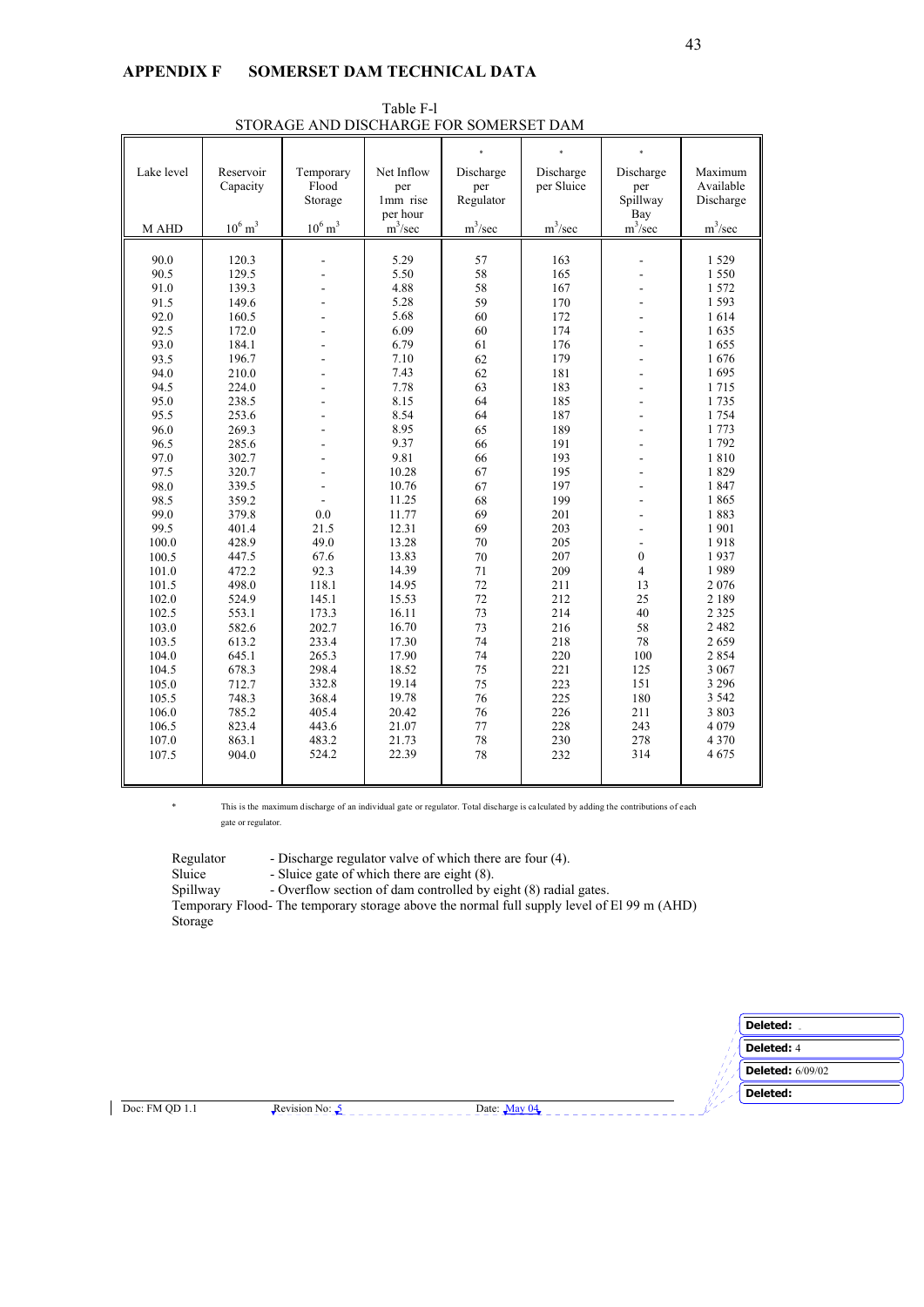# <span id="page-52-0"></span>**APPENDIX G WIVENHOE DAM GATE OPERATION CONSIDERATIONS**

Full size pl ans of Wivenhoe D am, and Operations and M aintenance Manuals for Wivenhoe Dam are held by the Corporation and the Headw orks Ope rator and a re available at the si te. Operations and Mai ntenance Manu als relevant to the flood operation of the gates are:

- (a) "Master Manual and Drawings."
- (b) "Radial and Penstock Gate Hoists and Drawings."

# **G.1. SPILLWAY OPERATION PRINCIPLES**

<span id="page-52-1"></span>The radial gates are sequentially numbered from 1 to 5 from left to right looking in the downstream direction. Appendix I shows the general arrangement of the spillway area.

The flip bucket spillway is designed to control the discharge from the reservoir and to dissipate the energy o f t he disch arge. Th e f lip th rows th e discharge cl ear of the concrete structures in to a plung e pool where the e nergy is dissipated by tu rbulence. Under non-symmetric flow conditions, or wh en gates  $1$  and  $5$  are not operating, the discharge jet may impinge on the walls of the plunge pool, which has been excavated into erodible sandstone rock, and cause non-predictable erosion. U pstream migration of this erosion is to be avoided. The wing walls adjacent to the flip bucket deflect the discharge away from the walls of the plunge pool when gates 1 and 5 are operated.

Therefore in operating the spi llway, the pri nciples to be observed are, in order of priority:

- (i) The discharge jet into the plunge pool is not to impinge on the right or left walls of the plunge pool.
- (ii) The flow in the spillway is to be symmetrical.

The main purpose of gating the spillway is to exercise maximum control over the flow in the Brisbane River insofar as river flows in excess of 4 000  $\text{m}^3\text{/sec}$  cause damage to urban areas downstream. The gates also allow the routing of much larger floods with substantial flood mitigation being achieved.

# **G.2. RADIAL GATE OPERATING PRINCIPLE**

Each radial gate consists of a cylindrical upstream skinplate segment that is attached to the radial arms. The cy lindrical axis i s ho rizontal. Each gate ro tates about two spherical trunnion bearings that are on this axis.

<span id="page-52-2"></span>The position of the gate is controlled by hydraulically driven winches that are located on the piers beside the gates. Wire ropes are attache d to the downstream face of th e skin plate through a pulley system. The hydraulic motors work off a common pressure manifold and und er perfectly matched conditions, will give an equal lifting force to each side of the gate. This system does not sense rope travel and will take up slack rope. It cannot prevent or correct skewing of the skin plate segment between the piers. If skewing occurs, skids will come into conta ct with the si de seal p lates to limit movement.

It is not possible to operate a winch independently of the other winch attached to the gate.



Doc: FM QD 1.1 Revision No:  $\frac{5}{2}$  Proposed by Date:  $\frac{May\ 04}{2}$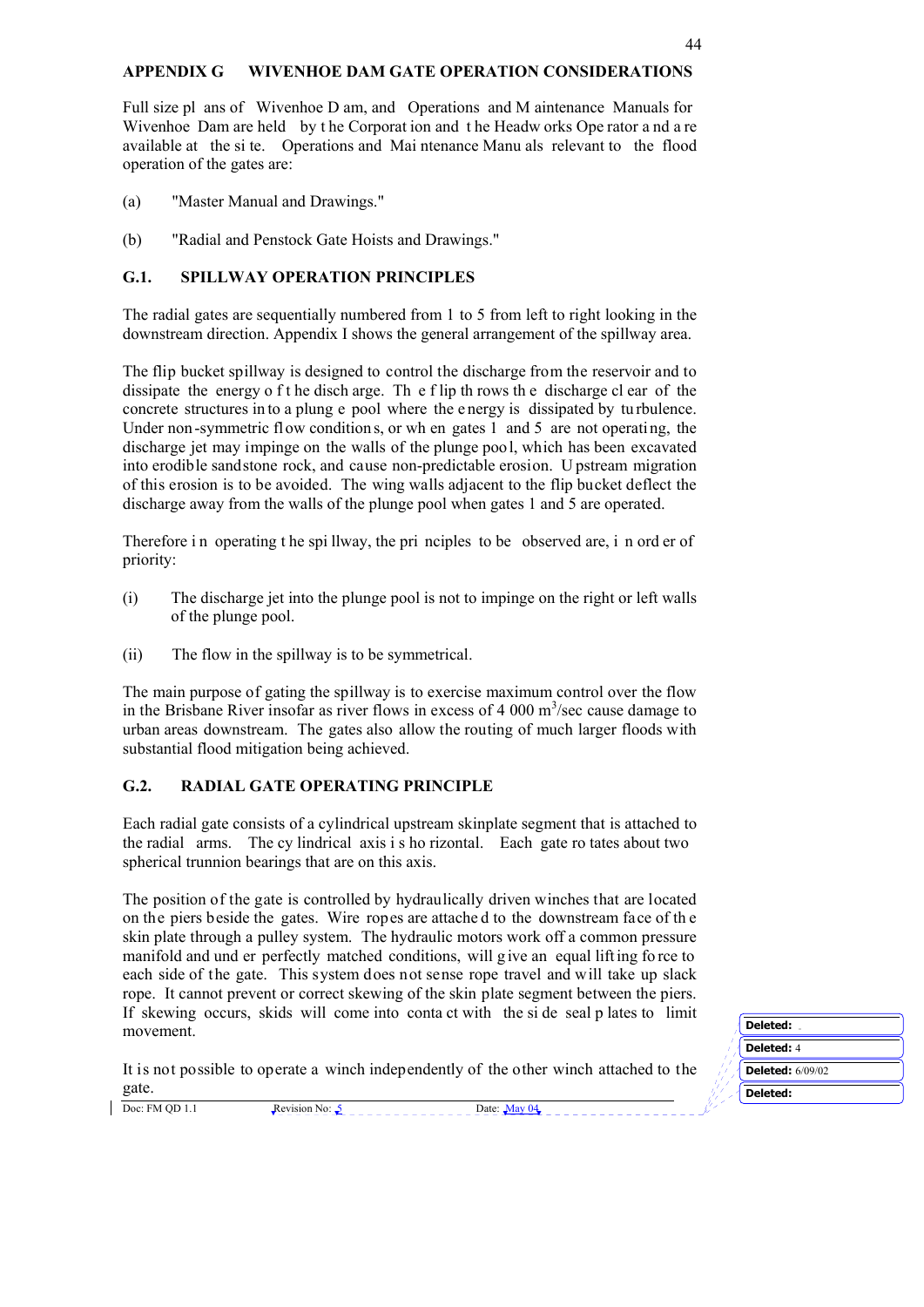When the hydraulic motors are not en ergised, the gates are held in position by spring loaded friction brakes on the winches. There are two brake bands per winch and each band is capable of supporti ng half the weight of the gate. One winch can support the total weight of a gate on both its brake bands but not on one.

# **G.3. RADIAL GATES OPERATING LIMITATIONS**

<span id="page-53-0"></span>

**Deleted: Deleted:** 4 **Deleted:** 6/09/02 **Deleted:** 

Doc: FM QD 1.1 Revision No:  $\frac{5}{2}$  \_\_\_\_\_\_\_\_\_\_\_\_\_\_\_\_\_\_\_ Date:  $\frac{May 04}{2}$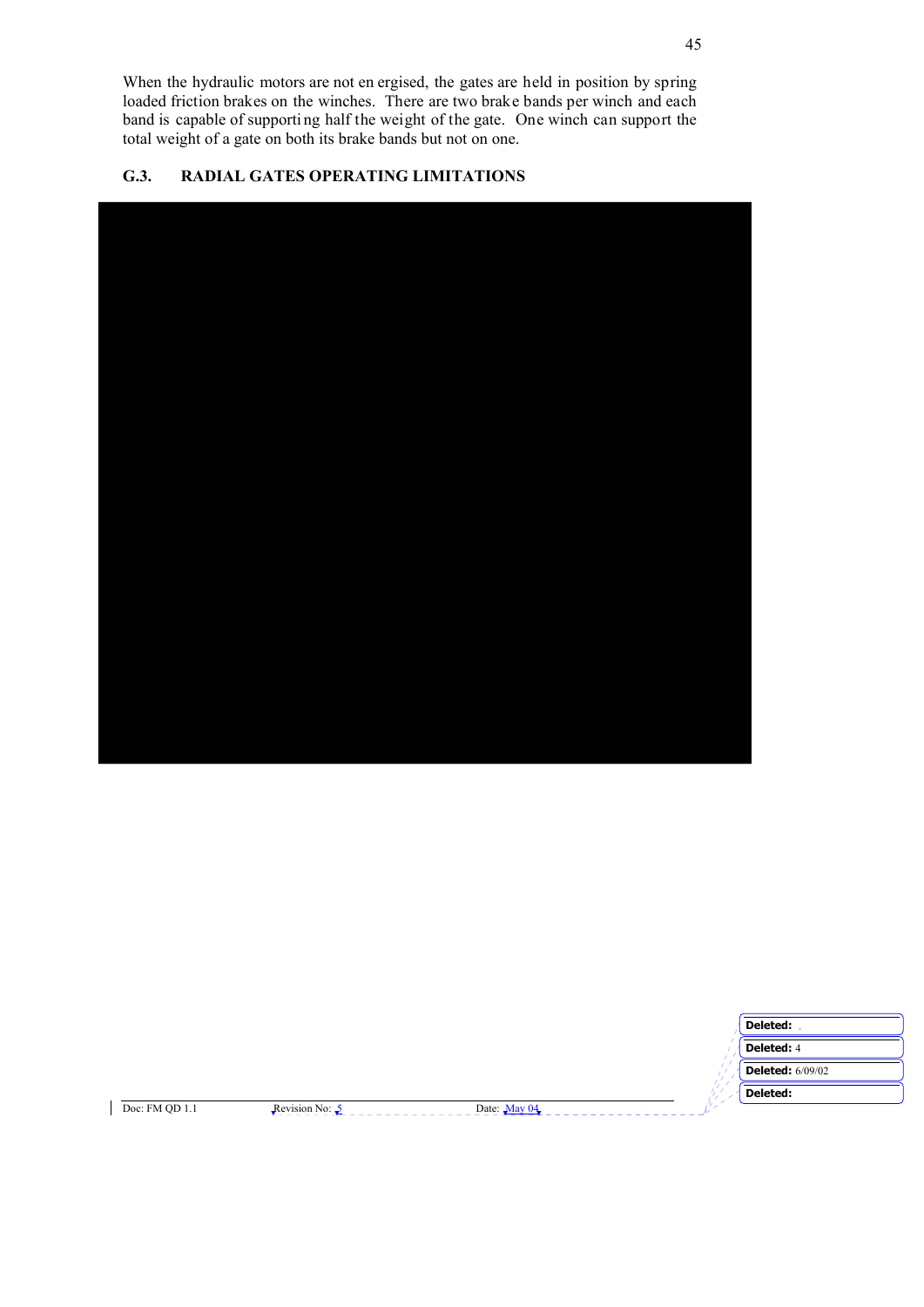| $\mathbb{L}$ |  |  |  |
|--------------|--|--|--|
|              |  |  |  |
|              |  |  |  |
|              |  |  |  |
|              |  |  |  |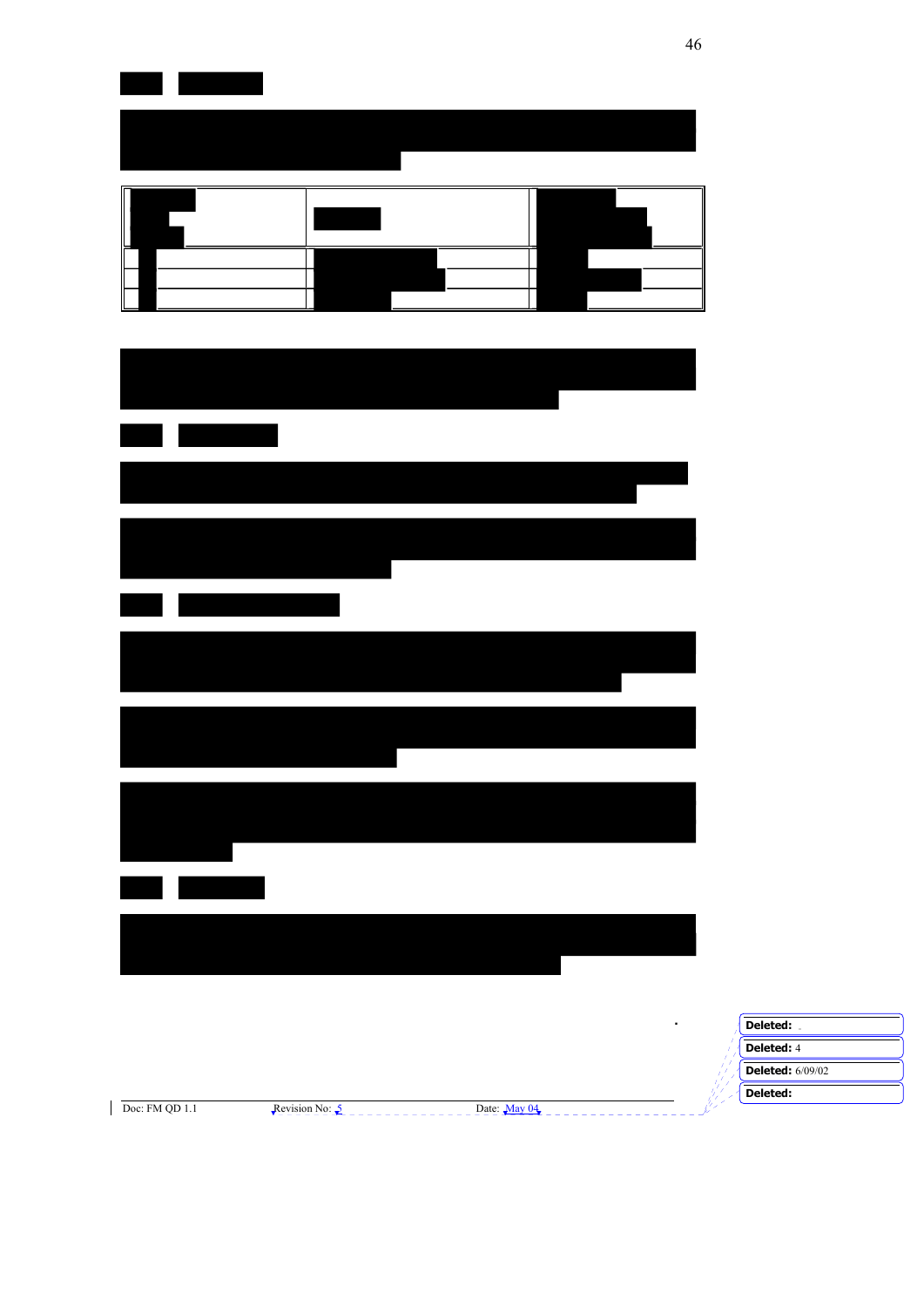<span id="page-55-0"></span>

| Deleted:                |
|-------------------------|
| Deleted: 4              |
| <b>Deleted: 6/09/02</b> |
| Deleted:                |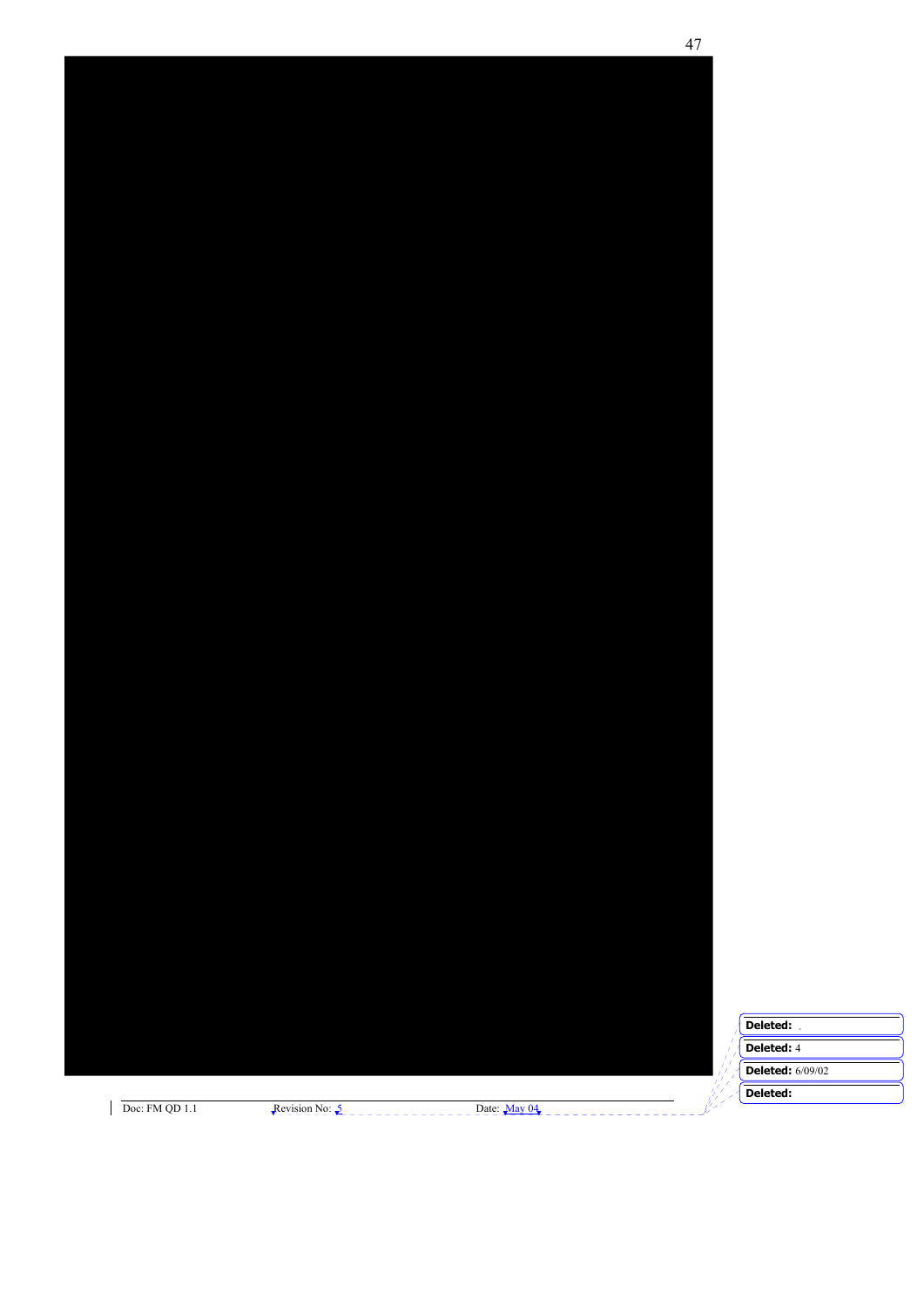<span id="page-56-0"></span>

<span id="page-56-1"></span>Doc: FM QD 1.1 Revision No: 5 Date: May 04

**Deleted:** 6/09/02 **Deleted:**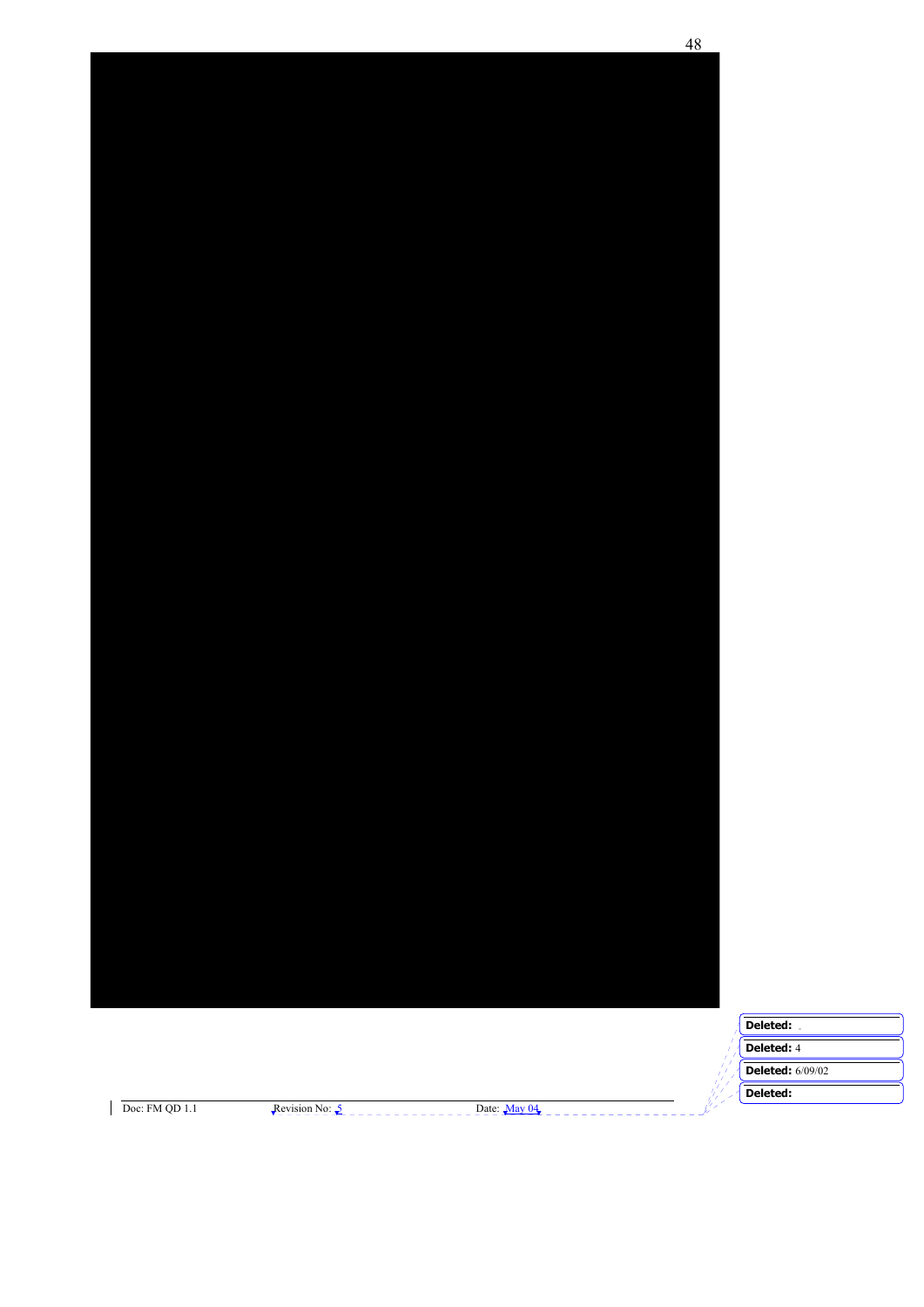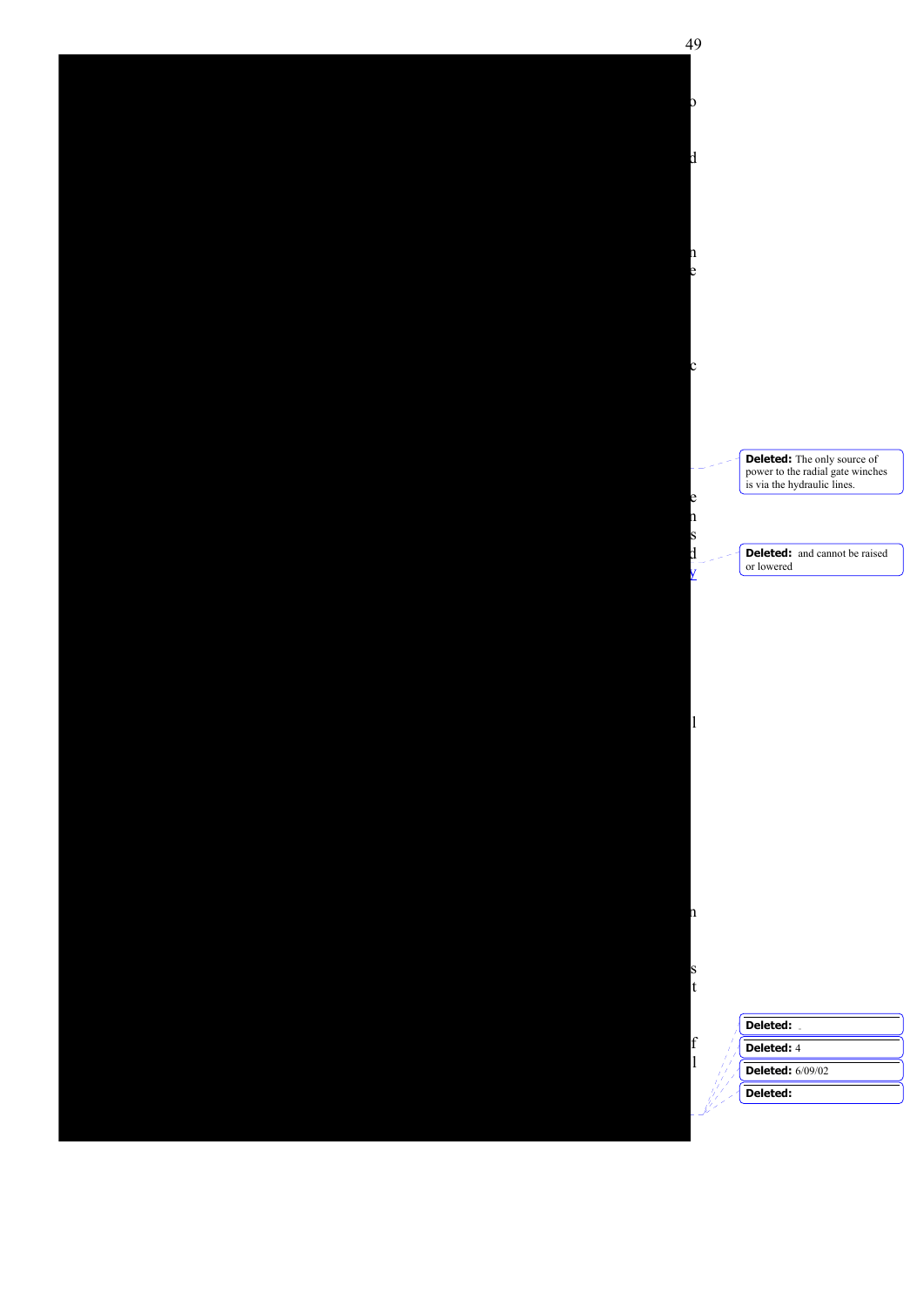

**Deleted: Deleted:** 4 **Deleted:** 6/09/02 **Deleted:** 

 $\overline{D}$  Doc: FM QD 1.1 Revision No:  $\sum_{n=1}^{\infty}$   $\sum_{n=1}^{\infty}$   $\sum_{n=1}^{\infty}$   $\sum_{n=1}^{\infty}$   $\sum_{n=1}^{\infty}$   $\sum_{n=1}^{\infty}$   $\frac{Nay 04}{a}$ 

50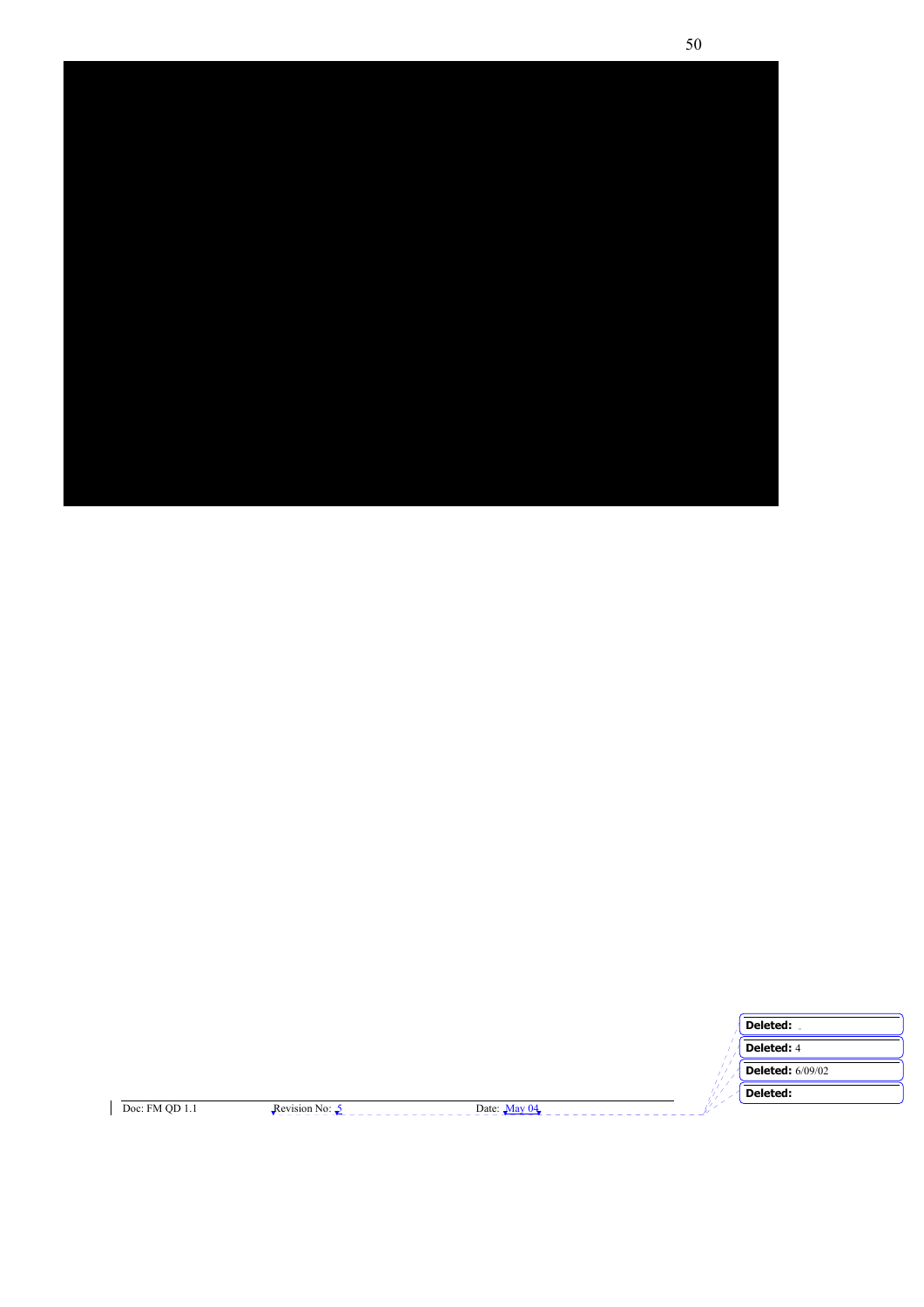<span id="page-59-2"></span><span id="page-59-1"></span><span id="page-59-0"></span>

<span id="page-59-5"></span><span id="page-59-4"></span><span id="page-59-3"></span>

**Deleted:** 6/09/02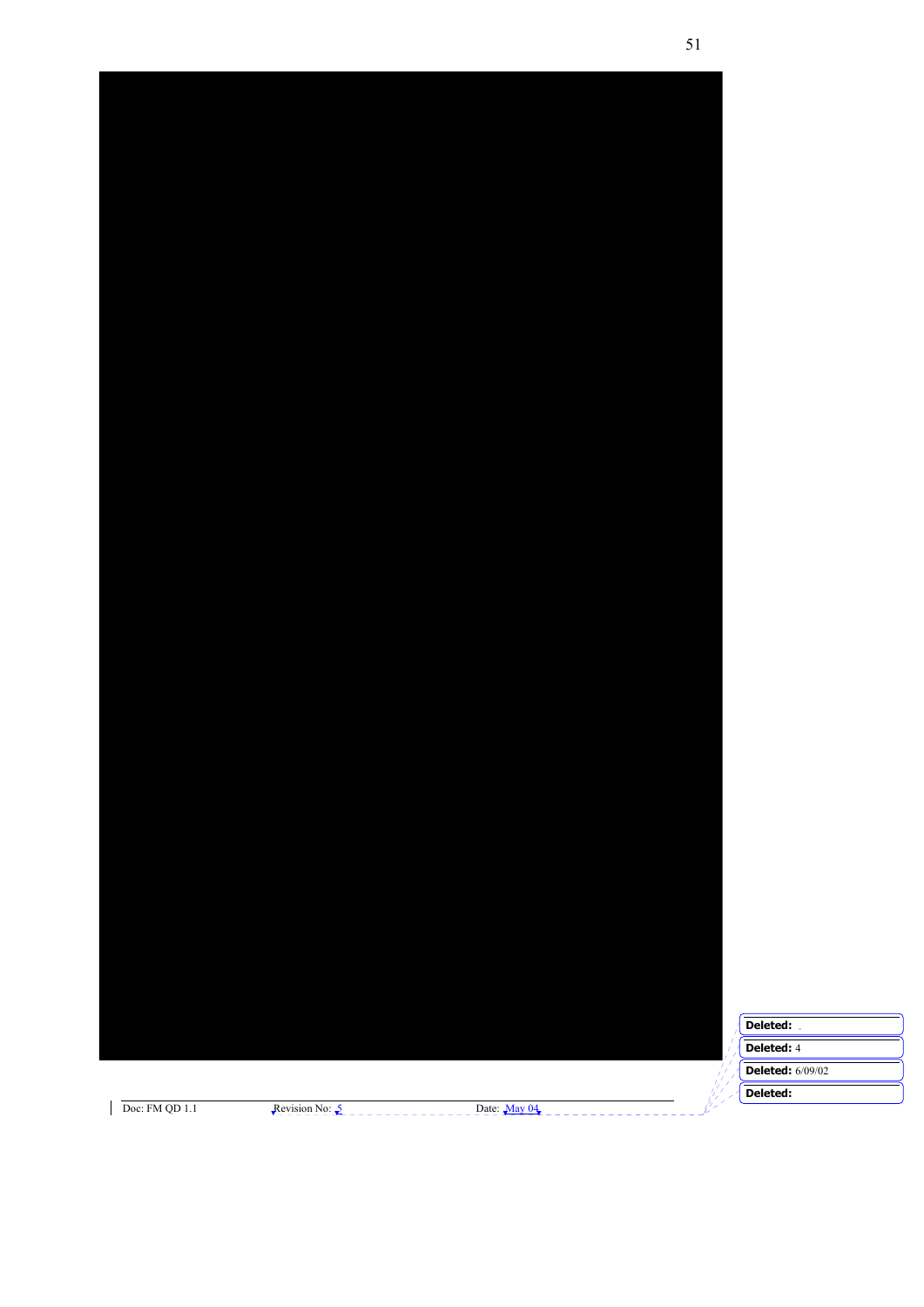<span id="page-60-2"></span>

#### **Deleted:**

**Deleted:** 4

**Deleted:** 6/09/02 **Deleted:** 

<span id="page-60-1"></span><span id="page-60-0"></span>52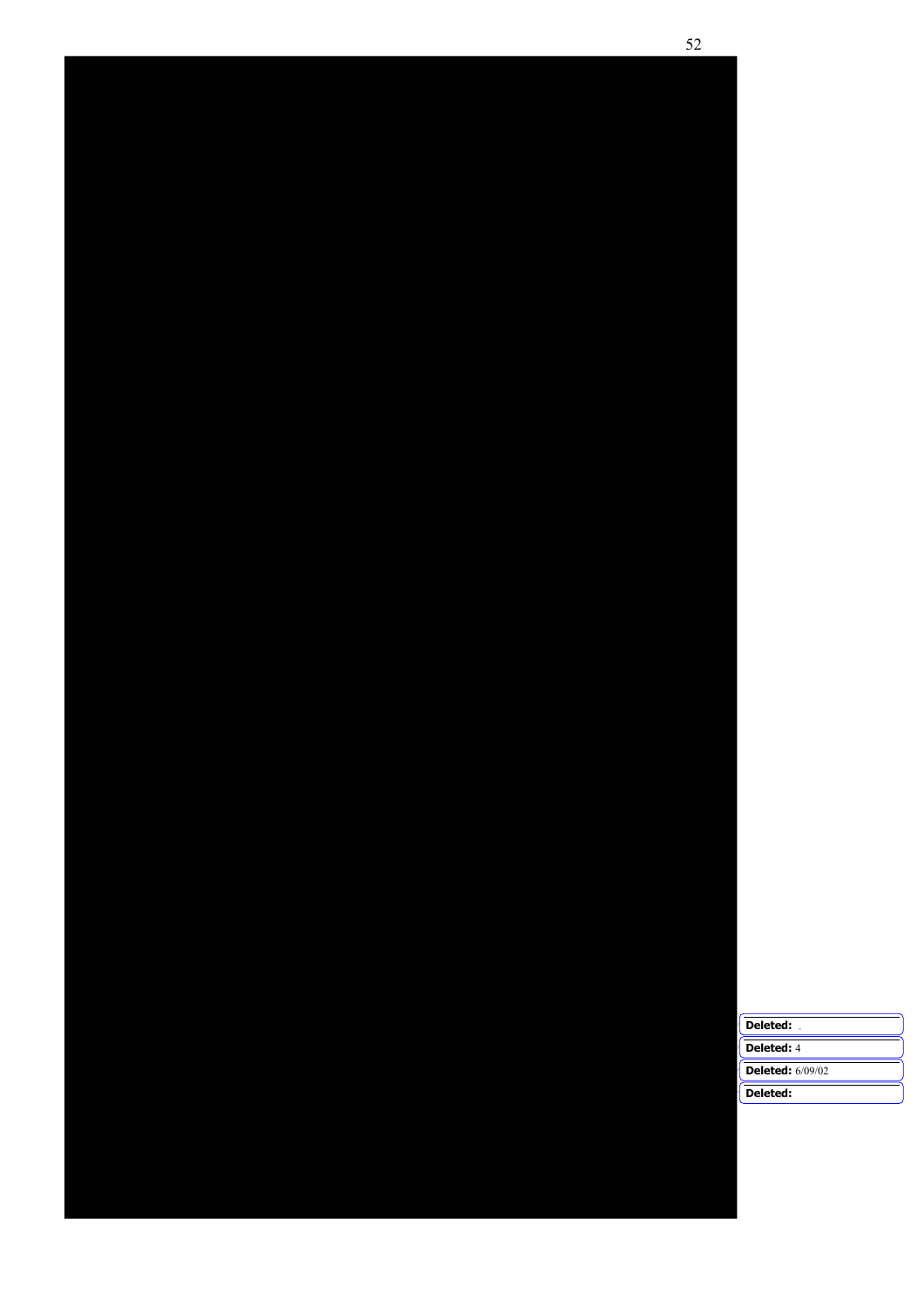The rainfall runoff models based on a non -linear runoff routing method were used to estimate the floods. The models were calibrated on recorded storm and flood data. The model cali brations were co mpleted in 1993 a nd were not modified for the latest reassessment.

Models to simulate the flood operation of Somerset and Wivenhoe Dams developed during t he mid-eighties w ere m odified t o inc orporate t he n ew s tructure of t he hydrologic mod els and to more accurately reflect th e op erational p rocedures of th e dams. These models were then used to calculate dam discharges for a range of design floods generated using the rainfall estimates and the runoff routing models.

# **I.3. RAINFALL ANALYSIS RESULTS**

<span id="page-61-0"></span>The rainfall analysis was performed in two parts, the Probable Maximum Precipitation estimate by the Bureau of Meteorology and the estimation of large to rare events using the CRC-FORGE method. These were used both for design studies for the dam and to test the effects of flood operation procedures.

The estimates of Probable Maximum Precipitation are listed in Table I-1.



The estimates of rainfall frequency are listed in tables I-2. These estimates are based upon the CRC-FORG E methodology as recommended in B ook V I of Australian Rainfall and Runoff, (1998).

# **Table I-2**

# **Catchment Rainfall (mm) on Wivenhoe Dam Catchment**

| <b>Annual Exceedence</b><br><b>Probability %</b> | 24 Hours | 48 Hours | 72 Hours |                               |
|--------------------------------------------------|----------|----------|----------|-------------------------------|
|                                                  | 199 274  | 319      |          |                               |
| 0.1                                              | 276 393  | 464      |          | Deleted:<br><b>Deleted: 4</b> |
| 0.01                                             | 379 550  | 659      |          | <b>Deleted:</b> 6/09/02       |
|                                                  |          |          |          | Deleted:                      |

Doc: FM QD 1.1 Revision No: 5 Date: May 04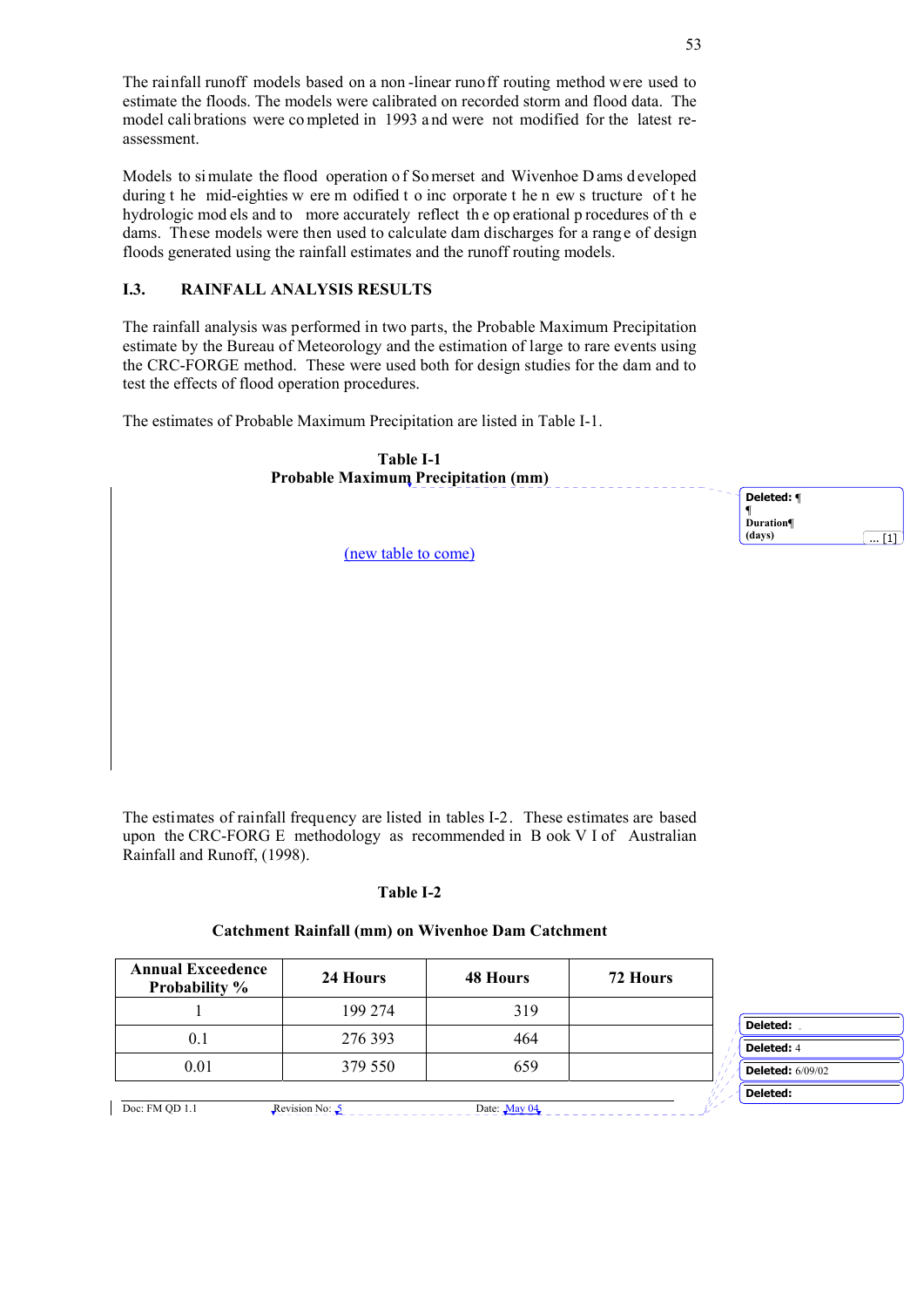**Catchment Rainfall (mm) on Somerset Dam Catchment** 

54

Page Break

**Deleted:**  ¶

| <b>Annual Exceedence</b><br><b>Probability %</b> | 24 Hours | <b>48 Hours</b> | 72 Hours |
|--------------------------------------------------|----------|-----------------|----------|
|                                                  | 302 430  | 507             |          |
| 0.1                                              | 432 649  | 775             |          |
| 0.01 554                                         |          | 920             | 1117     |
| 0.001 747                                        |          | 1204            | 1483     |

# **I.4. RUNOFF ROUTING MODEL CALIBRATION**

<span id="page-62-0"></span>Ten floods were used for calibration: July 1965, March 1967, June 1967, January 1968, December 1971, January 1974, January 1976, June 1983, Early April 1989 and Late April 1989. The gauging stations used for model calibration are listed in Table I-3.

The runoff routing model was cal ibrated for the nineteen major sub-catchments listed in Table I-4. Ea ch of th ese models w as calib rated fo r as many sites as po ssible for each of the ten floods. Da ta were missing for some of the stations for some of the floods. The esti mated model parameters are give n in Table I-4. In all cases relati ve delay time parameter (k) used in the model is related to reach length.

# **Table I-3**

| <b>Stream</b>                                                                                                         | <b>Site</b>                                                                         | <b>Number</b>                                  | <b>AMTD</b><br>(km)                            | Catchment<br>Area<br>(km <sup>2</sup> )           |
|-----------------------------------------------------------------------------------------------------------------------|-------------------------------------------------------------------------------------|------------------------------------------------|------------------------------------------------|---------------------------------------------------|
| <b>Stanley River</b><br>Cooyar Creek<br><b>Brisbane River</b><br>Emu Creek<br>Brisbane River                          | Somerset Dam<br>Damsite<br>Linville<br>Boat Mountain<br>Gregor's Creek              | 143015<br>143007<br>143010<br>143009           | 7.2<br>12.2<br>282.4<br>10.1<br>251.7          | 1 3 3 5<br>960<br>2 0 0 5<br>920<br>3885          |
| Cressbrook Creek<br><b>Brishane River</b><br>Brisbane River<br>Brisbane River<br><b>Bremer River</b><br>Warrill Creek | Damsite<br>Middle Creek<br>Wivenhoe Dam<br>Savage's Crossing<br>Walloon<br>Amberley | 143013<br>143008<br>143001<br>143107<br>143108 | 58.6<br>187.2<br>150.2<br>130.8<br>37.2<br>8.7 | 325<br>6 7 1 0<br>7 0 2 0<br>10 180<br>620<br>920 |
| Lockyer Creek<br><b>Brisbane River</b>                                                                                | Lyon's Bridge<br>City                                                               | 143210                                         | 27.2<br>22.7                                   | 2 5 4 0<br>13 260                                 |

### **Gauging Stations used for Model Calibration**

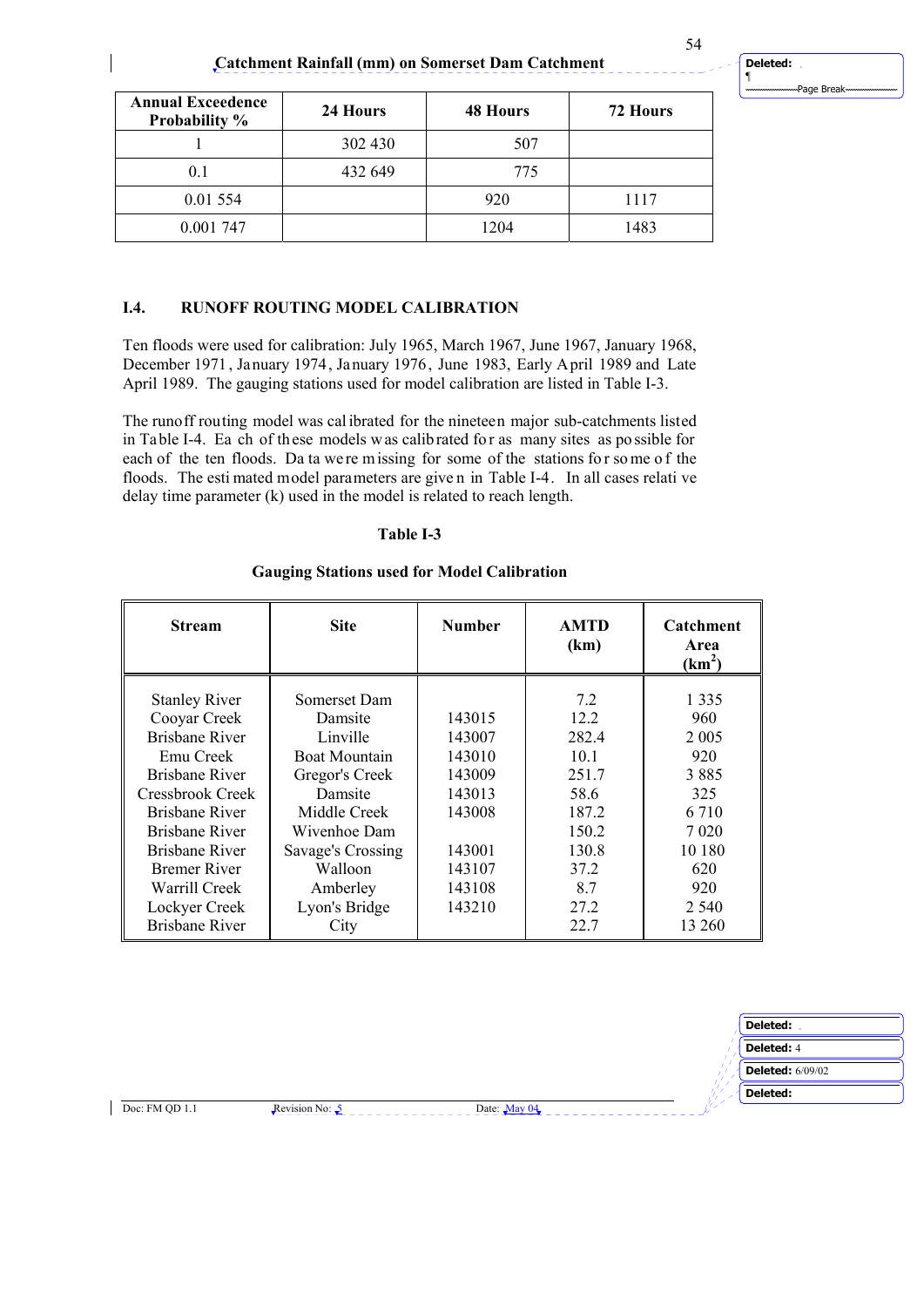| <b>10.6.1 Estimated Model Parameters</b>                                                                                                                                                                                                                                                                                                                                                                                                                                                                                                                                                                                                                                              |                                                                      |                                                                                                                                          |                                                                                                                                                                                                                                                                                      |                                                                                                       | <b>Formatted:</b> Bullets and<br>Numbering |
|---------------------------------------------------------------------------------------------------------------------------------------------------------------------------------------------------------------------------------------------------------------------------------------------------------------------------------------------------------------------------------------------------------------------------------------------------------------------------------------------------------------------------------------------------------------------------------------------------------------------------------------------------------------------------------------|----------------------------------------------------------------------|------------------------------------------------------------------------------------------------------------------------------------------|--------------------------------------------------------------------------------------------------------------------------------------------------------------------------------------------------------------------------------------------------------------------------------------|-------------------------------------------------------------------------------------------------------|--------------------------------------------|
| 10.6.2 Sub-Catchment Name                                                                                                                                                                                                                                                                                                                                                                                                                                                                                                                                                                                                                                                             | <b>Model Parmeters</b>                                               |                                                                                                                                          |                                                                                                                                                                                                                                                                                      | <b>Formatted: Bullets and</b>                                                                         |                                            |
| (1) Cooyar Creek<br>(2) Brisbane River at Linville<br>(3) Emu Creek at Boat Mountain<br>(4) Brisbane River at Gregors Creek<br>(5) Cressbrook Creek at Cressbrook Dam<br>(6) Stanley River at Somerset Dam<br>(7) Brisbane River at Wivenhoe Dam<br>(8) Lockyer Creek at Helidon<br>(9) Tenthill Creek at Tenthill<br>(10) Lockyer Creek at Lyons Bridge<br>(11) Brisbane River at Savages Crossing<br>(12) Brisbane River at Mount Crosby<br>(13) Bremer River at Walloon<br>(14) Warrill Creek at Kalbar<br>(15) Warrill Creek at Amberley<br>(16) Purga Creek at Loamside<br>(17) Bremer River at Ipswich<br>(18) Brisbane River at Jindalee<br>(19) Brisbane River at Port Office | (k)<br>4<br>2<br>3<br>2<br>3<br>8<br>4<br>4<br>4<br>3<br>3<br>4<br>2 | 3.6<br>0.6<br>7.2<br>0.1<br>4.3<br>0.7<br>08.5<br>5.0<br>9.0<br>5.0<br>$0.0\,$<br>7.0<br>4.0<br>4.0<br>5.0<br>9.0<br>15.7<br>0.8<br>19.3 | $\overline{0}$ .<br>$\theta$ .<br>$\overline{0}$ .<br>$\theta$ .<br>$\theta$ .<br>$\theta$ .<br>$\overline{0}$ .<br>$\theta$ .<br>$\overline{0}$ .<br>$\theta$ .<br>$\theta$ .<br>$\theta$ .<br>$\overline{0}$ .<br>$\Omega$ .<br>$\overline{0}$ .<br>$\overline{0}$ .<br>$\Omega$ . | m)<br>8<br>8<br>8<br>8<br>8<br>8<br>8<br>8<br>8<br>8<br>8<br>8<br>8<br>8<br>8<br>8<br>0.8<br>8<br>0.8 | Numbering                                  |
|                                                                                                                                                                                                                                                                                                                                                                                                                                                                                                                                                                                                                                                                                       |                                                                      |                                                                                                                                          |                                                                                                                                                                                                                                                                                      |                                                                                                       |                                            |

# **10.6.1 Estimated Model Parameters**

# **I.5. WIVENHOE DAM FLOODS**

Wivenhoe Dam floods w ere est imated u sing the rai nfalls and runoff routing model already discussed. Inflows to Wivenhoe Dam, assuming the dam to be in existence and fu ll, w ere cal culated, as well as fl ow at the dam -site wi thout the da m in the catchment. Two-d ay storms were found to have th e critical storm duration for most cases, though the long duration Probable Maximum Precipitations produced very large flood volumes. Table I-6 lists results for the two-day duration storms.

<span id="page-63-0"></span>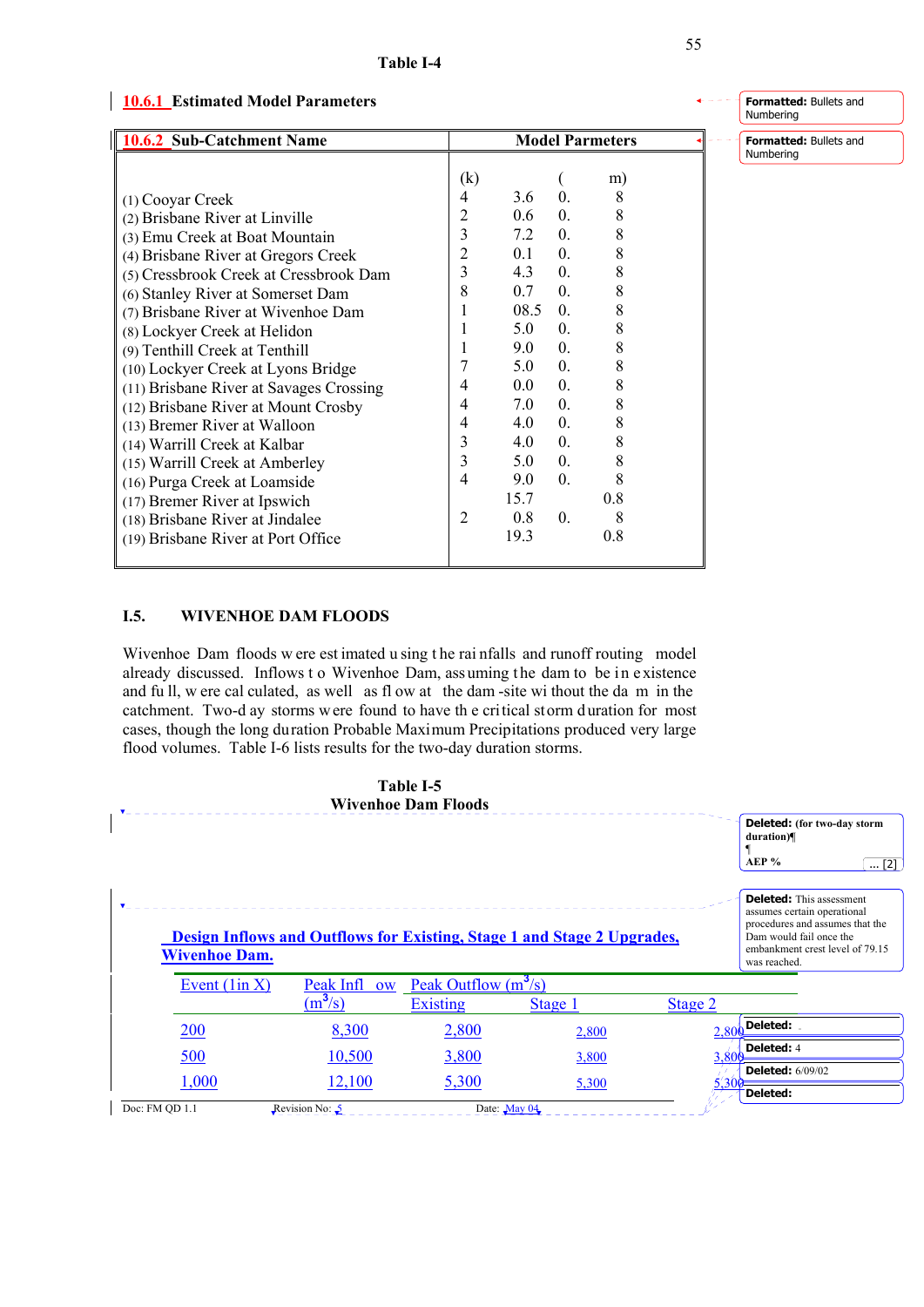|                                 |                                |                  |                                       | 56               |
|---------------------------------|--------------------------------|------------------|---------------------------------------|------------------|
| 2,000                           | 14,000                         | 6,600            | 6,600                                 | 6,600            |
| 5,000                           | 17,200                         | 8,900            | $10,500^{\circ}$                      | $10,500^{\circ}$ |
| 10,000                          | 20,800                         | 11,700           | 12,500                                | 12,500           |
| $22,000^{\circ}$                | 25,700                         | $12,400^{\circ}$ | 17,600                                | 17,600           |
| 50,000                          | 34,900                         | $-b$             | 24,600                                | 24,600           |
| 100,000                         | 43,300                         | $-$ <sub>b</sub> | $28,100^{a}$                          | 34,900           |
| <b>PMF</b>                      | 49,000                         |                  | b                                     | $37,400^{a}$     |
| Dam Crest Flood<br>$\mathbf{b}$ | Overtops dam wall <sup>c</sup> |                  | Increases due to changes to Procedure |                  |
| <u>4.</u>                       |                                |                  |                                       |                  |
| <b>J.6.</b>                     | <b>SOMERSET DAM FLOODS</b>     |                  |                                       | Deleted: 1       |

<span id="page-64-0"></span>Somerset Dam flood s were esti mated using t he rainfalls a nd runoff rou ting m odel already discussed. Inflows to Somerset Dam, assuming the dam to be in existence and full, were calculated, as well as flow at the site without the dam in the catchment. The forty-eight hour PMP storm event was found to be critical, though the long duration PMP's produced very large flood volumes. Table I-6 lists results for the fo rty-eight hour duration storms.

#### **Table I-6 Somerset Dam Floods (for two-day storm duration)**

| AEP %      | <b>Peak Inflow</b><br>$(m^3/sec)$ | <b>Peak Outflow</b><br>$(m^3/sec)$ | <b>Flood Volume</b><br>(ML) | Peak Lake<br>Level (m AHD) |
|------------|-----------------------------------|------------------------------------|-----------------------------|----------------------------|
| 13         | ,500                              | 1,700                              | 421,000                     | 103.5                      |
| 0.14       | ,500                              | 2,600                              | 690,000                     | 104.5                      |
| 0.016      | ,800                              | 4,700                              | 1,042,000                   | 107.5                      |
| 0.0019     | ,200                              | 6,300                              | 1,412,000                   | 109.3                      |
|            |                                   |                                    |                             |                            |
| <b>PMF</b> |                                   |                                    |                             |                            |

**+ - NB. This duration does NOT give the maximum Peak Inflow for a given AEP**  \* - **Overtopped, estimated flow based on no dam failure**

Studies conducted by structural engineers indicate that Somerset could withstand overtopping to EL 111.7 mAHD. *[Is tis still the case with the recent SMEC studies??]*

# **I.7 FLOOD CONTROL OPERATION MODEL**

<span id="page-64-1"></span>Floods in the Brisba ne River catchment above Wivenhoe Dam can originate in either the Stanley River or upper Brisbane River catchment or both. Both of the dams are capable o f b eing op erated in a nu mber o f way s, each of which will reduce the flow downstream. However, i n order to ac hieve m aximum reduction of fl ooding downstream of Wivenhoe Dam, it was necessary to review the operations at Somerset and Wivenhoe Dams using a flood operations simulation model.





 $\vert$  ¶

**Comment [r14]:** Page: 58 This may no longer be totally up to date.

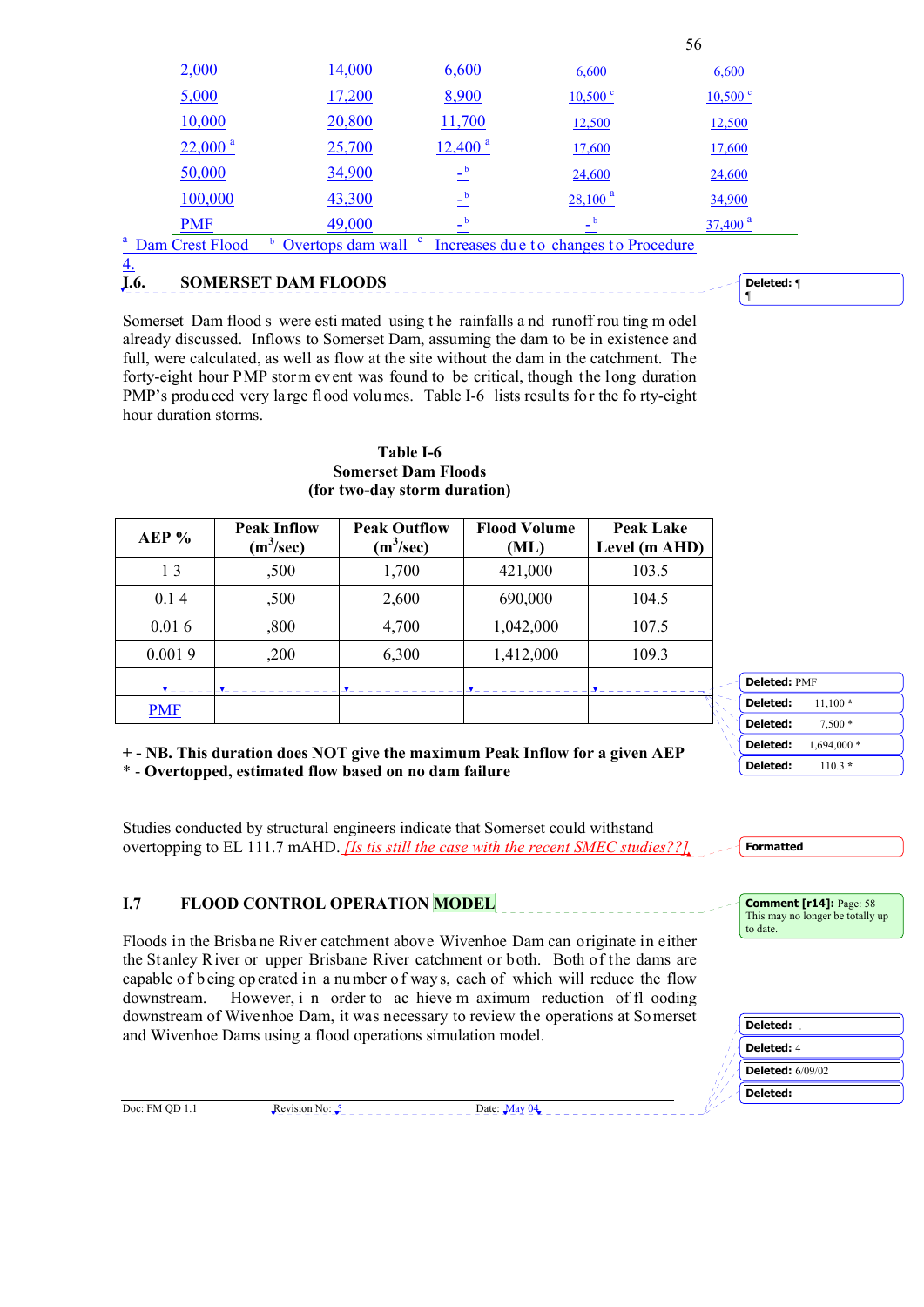The most recent flood studies h ave re viewed the basic hy drologic a lgorithms in the operational m odels u sed i n t he earlier study and modified them t o incorporate additional features relating to gate op enings and closings. The revised d esign flood hydrology and operational model algorithms were then used to re-examine the original five possible op erational procedures for each of So merset Dam and Wivenhoe Dam, giving twenty-five possible c ombinations t o b e re-considered. Th e procedures previously de veloped f or Wivenhoe Da m were de signed so that initial re lease operations did not adversely affect later operations in the event of later rainfall causing the magnitude of the flood to exceed the original estimate.

The pro cedures pre viously developed were al so d esigned to restric t flooding in the lower catchment to the lowest level of the following categories where practicable:

(i) low level bridges submerged, Fernvale bridge open;

(ii) all bridges except Mt. Crosby Weir and to Fernvale bridges submerged;

(iii) all bridges submerged, no damage to urban areas;

(iv) damage to urban areas due to peak flow from downstream catchment, no releases from Wivenhoe Dam contributing to peak flow;

(v) exte nsive damage t o urban are as due t o co mbined W ivenhoe Da m releases and downstream flo w, Wivenhoe Dam rel ease c omponent o f peak flo w minimum practicable.

The pre vious fl ood studies recommended t hat on e procedure b e selected for the operation a t So merset Dam . Th is pro cedure had t wo a dvantages over t he other procedures tested. Firstly, it was feasible for all magnitudes of Stanley River floods tested and, secondly, it w as t he sim plest procedure to carry out. The re-analysis confirmed this conclusion.

The previous flood studies concluded that procedures for Wivenhoe Dam be reduced to four by combining two procedures into one. Th e resulting four procedures formed a hierarchy and the procedure to be adopted advances to the next procedure as the flood magnitude increases. The re-analysis confirmed this conclusion.

A Real Time Flood Operations Model for Somerset and Wivenhoe has been developed as part of the "Brisbane River and Pine River Flood Studies". This model incorporates the revised operational algorithms.

\* Assume no failure of Wivenhoe Dam or Somerset Dam

**Deleted: Deleted:** 4 **Deleted:** 6/09/02 **Deleted:** 

Doc: FM QD 1.1 Revision No: 5 Date: May 04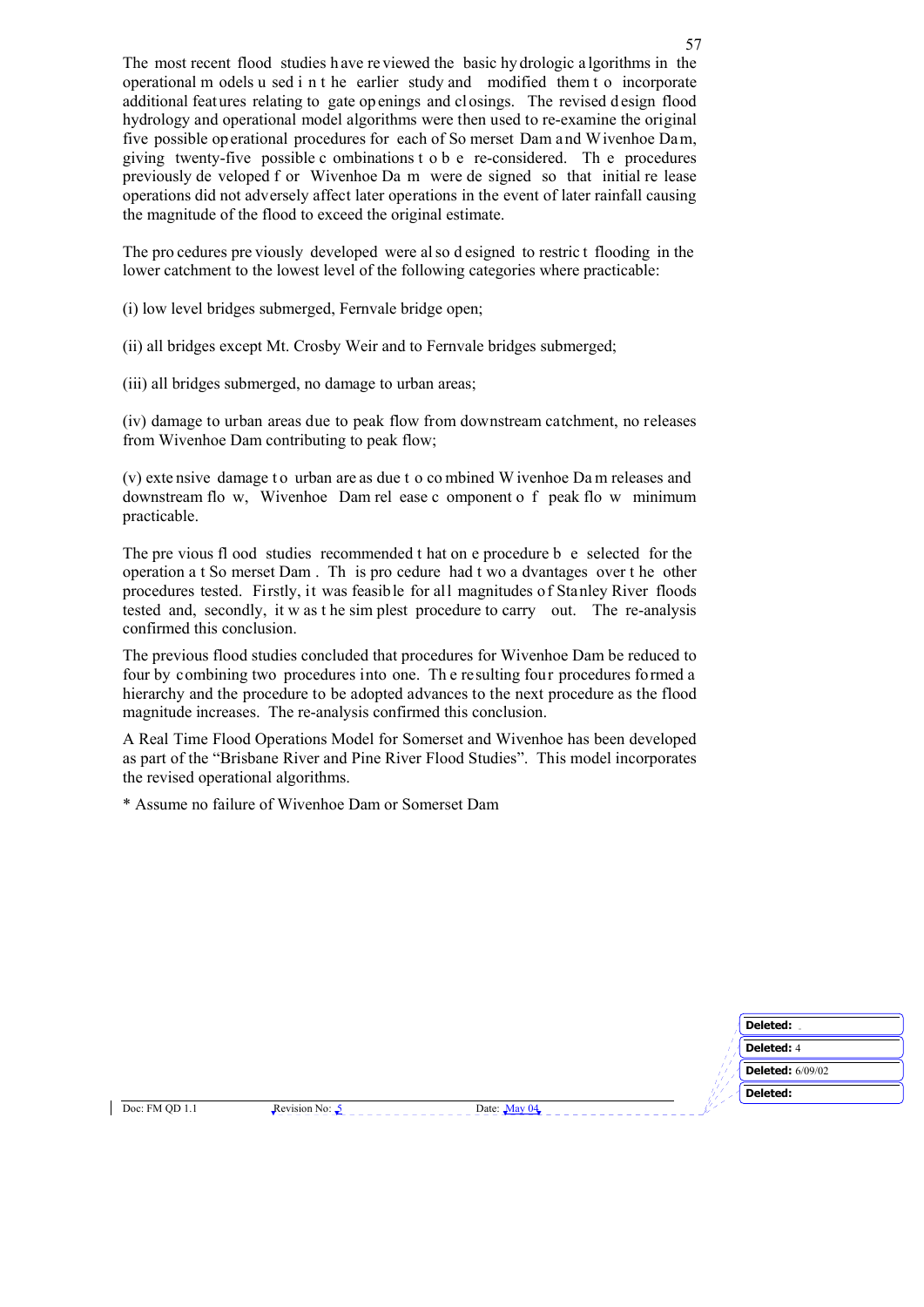<span id="page-66-0"></span>**APPENDIX J DRAWINGS** 

**Deleted: Deleted:** 4 **Deleted:** 6/09/02 **Deleted:** 

Doc: FM QD 1.1 Revision No: 5 Date: May 04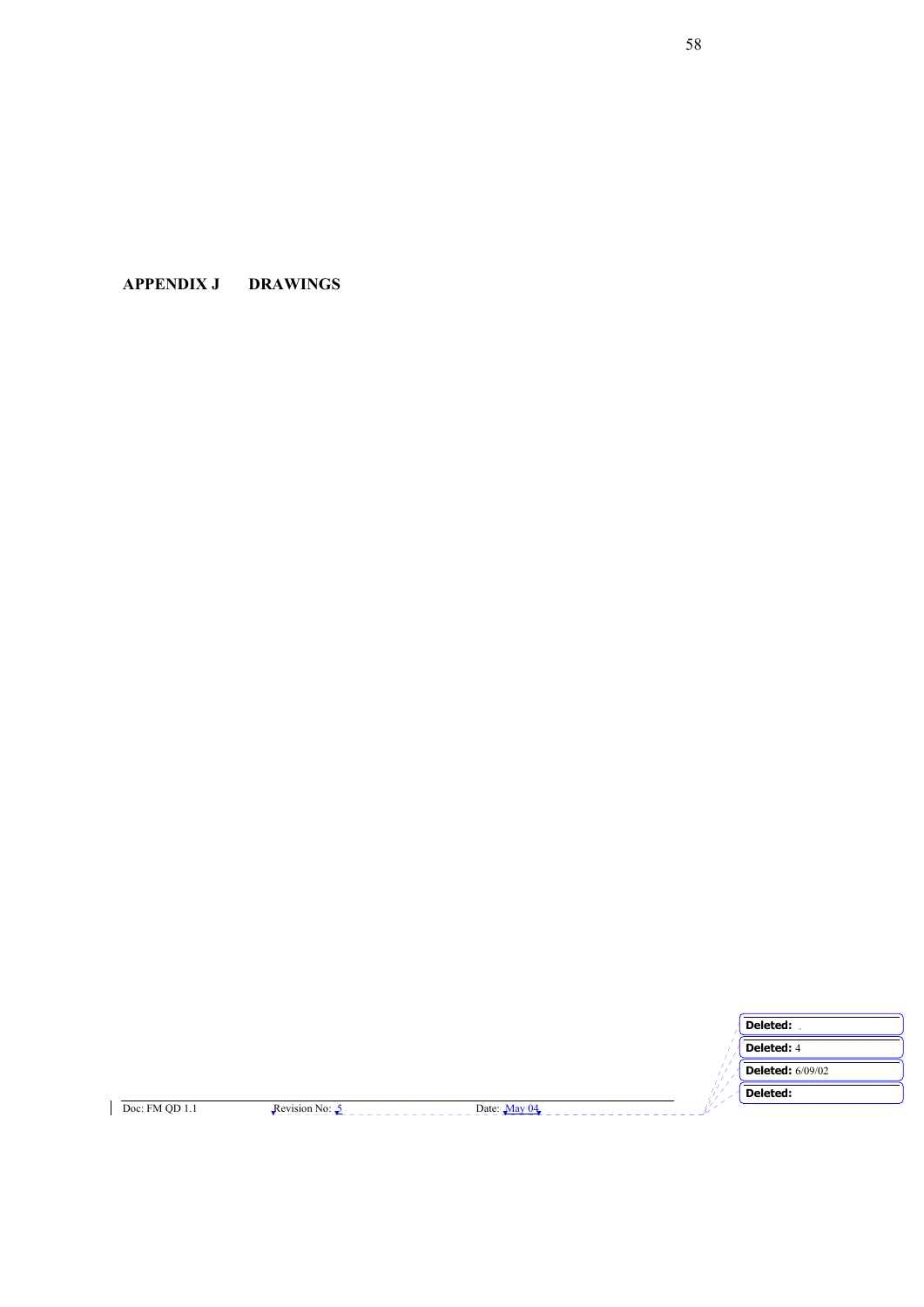<span id="page-67-0"></span>**APPENDIX K BRISBANE RIVER CATCHMENT** 

**Deleted: Deleted:** 4 **Deleted:** 6/09/02 **Deleted:** 

Doc: FM QD 1.1 Revision No: 5 Date: May 04

59